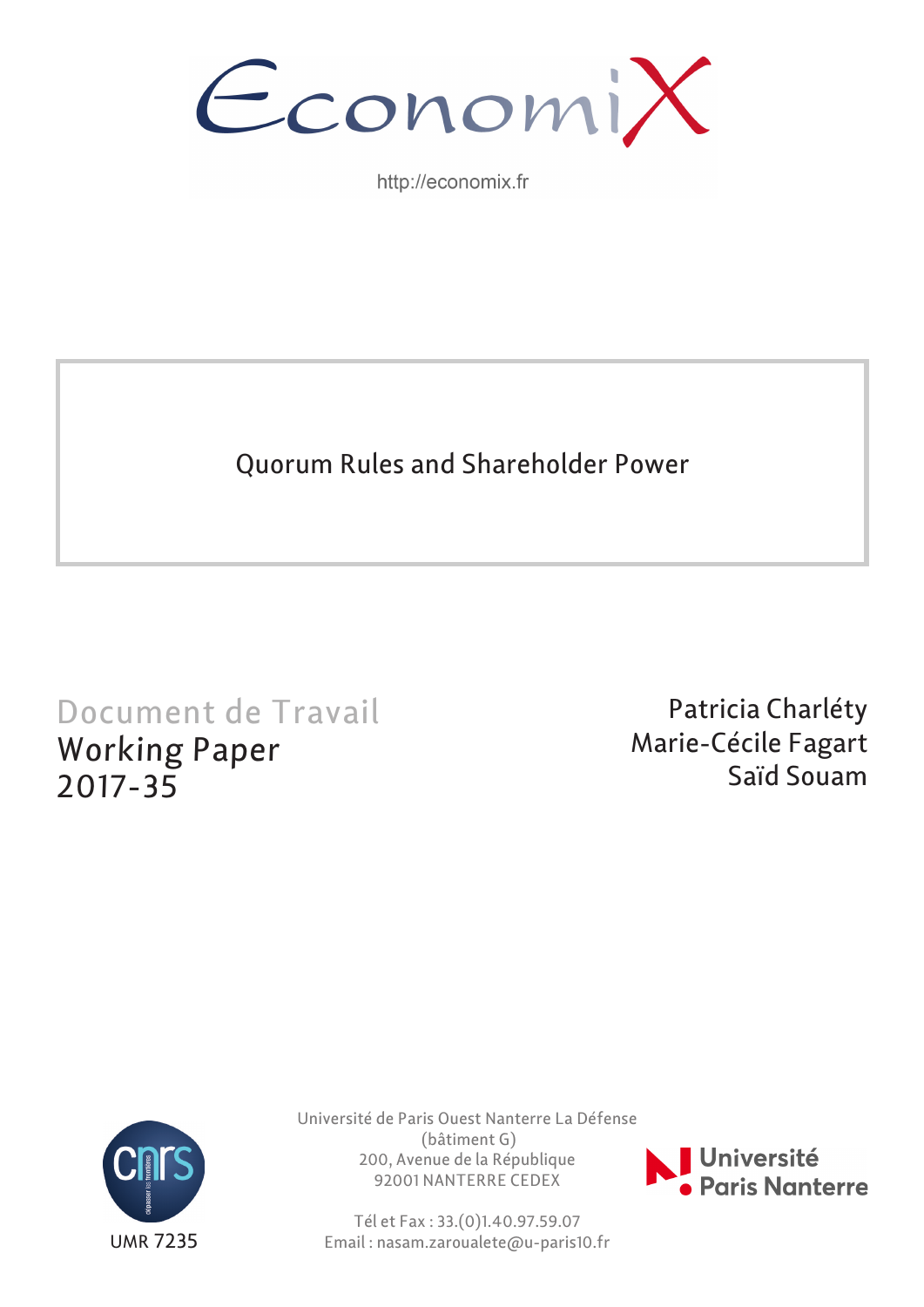# Quorum Rules and Shareholder Power

Patricia Charléty<sup>†</sup>, Marie-Cécile Fagart‡and Saïd Souam<sup>§</sup>

May 4, 2017

#### Abstract

This paper characterizes the equilibria of a costly voting game in which shareholders heterogeneous in both size and preferences strategically vote for or against a proposed resolution or withhold. It is shown that a minimum quorum generates (1) equilibria in which one or several shareholders form voting coalitions in favor of the resolution that is adopted (2) an equilibrium in which shareholders strategically abstain from voting and the resolution is rejected. The size of blockholders and their preferences (in favor or against the resolution) play a crucial role in the existence of equilibria, their nature, the size and the number of voters in coalitions. We derive conditions under which the dominant shareholder controls the meeting. We also examine how large shareholders influence the result of the vote. In particular, we analyze the interaction between blockholders and discuss the situations in which large shareholders jointly control annual meetings or form coalitions to counter the dominant shareholder.

Keywords: Shareholder Meeting, Strategic voting, Coalitions, Quorum rule, Dominant, Controlling and Reference shareholders.

Our research was Önancially supported by the Europlace Institute of Finance.

<sup>&</sup>lt;sup>†</sup>ESSEC Business School and THEMA, email: charlety@essec.edu; this research is conducted within the framework of Labex MME-DII.

<sup>&</sup>lt;sup>‡</sup>Université Paris Descartes. email: marie-cecile.fagart@univ-paris5.fr

 ${}^{\S}$ Université Paris Nanterre (EconomiX) and CREST. email: souam@ensae.fr; this research is conducted within the framework of Labex MME-DII.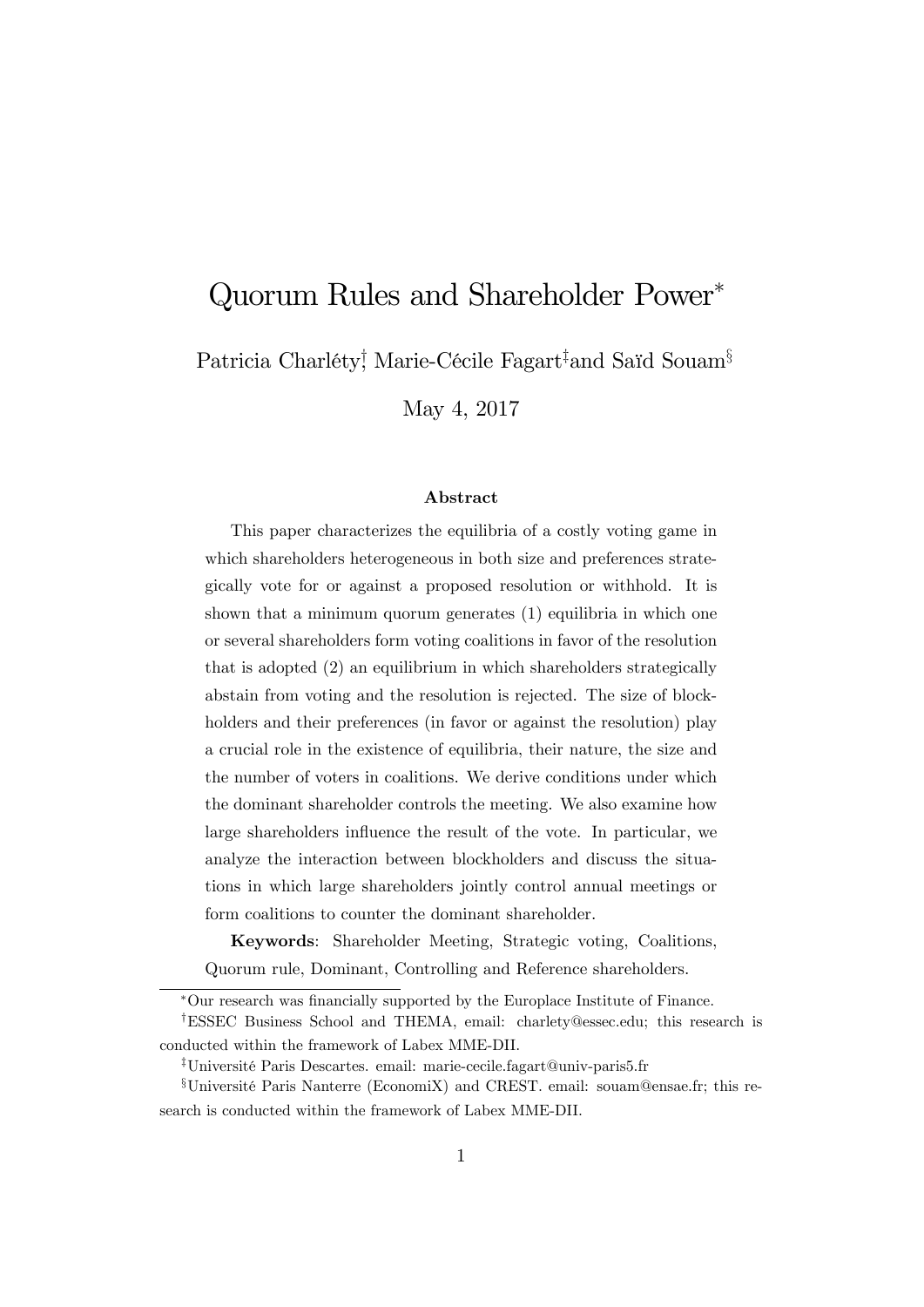JEL codes: D72, G32, G34, K22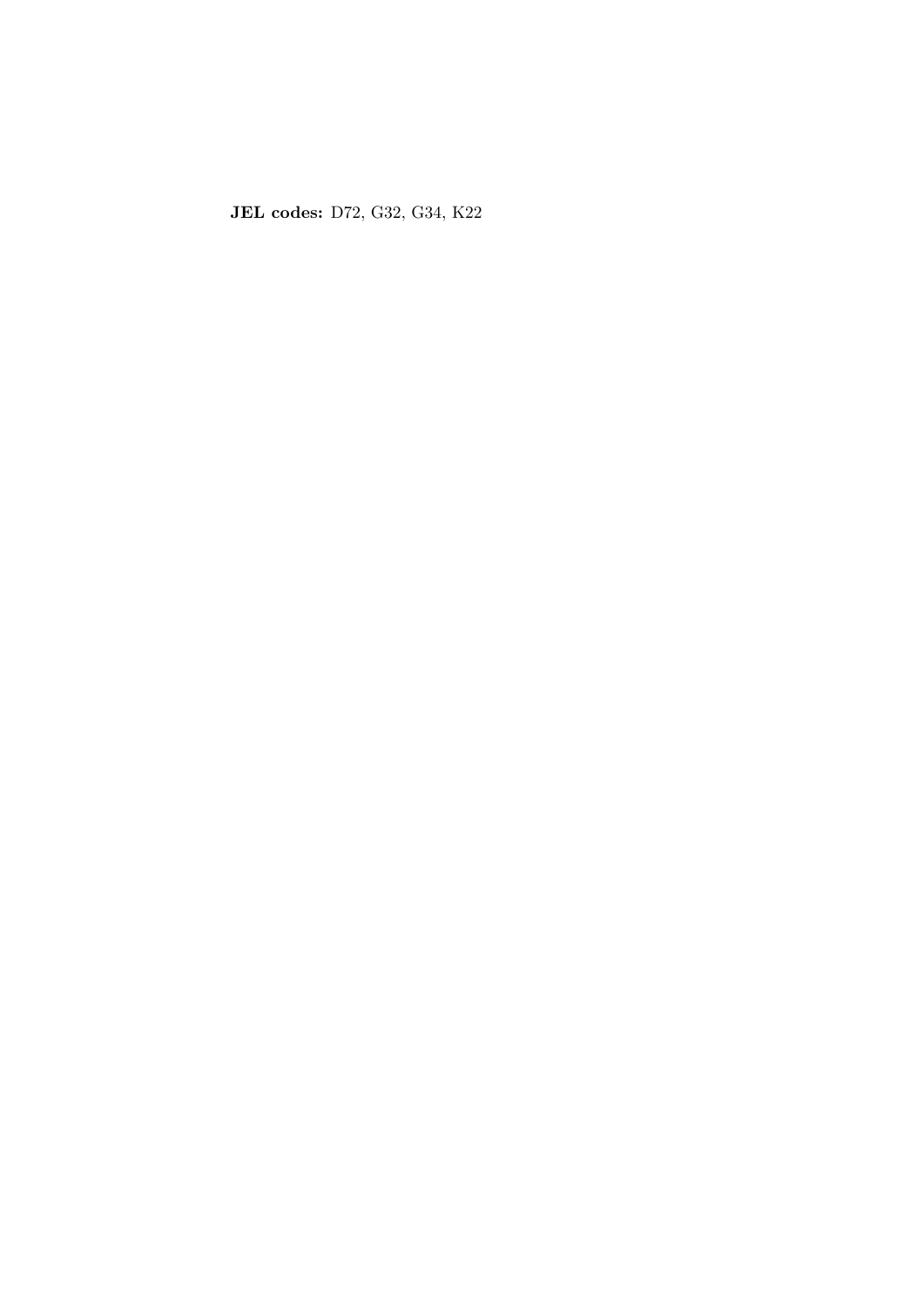# 1 Introduction

Recent years have seen regulatory developments aiming at increasing the power of shareholders in annual meetings, balancing what is sometimes considered a board-centric governance model.

Access to information before and after such a meeting has been made easier. The "record date" is now the rule in most countries. Under this rule, persons who can demonstrate they are shareholders at a specified date  $\sim$  usually three days before the meeting  $\sim$  can take part in the vote and are not required to block their shares. Voting has also been facilitated through the development of electronic voting and the use of proxy advisors' services. Overall, the direct and indirect costs (Önding the relevant information and losing liquidity around the date of the meeting) of exercising voting rights have decreased.

The scope of resolutions that have to be put to a vote has widened. The Say On Pay rule, now effective in many countries, is an example. It requires public companies to provide their shareholders with an advisory or binding vote on the compensation of the most highly compensated executives.

Although the objective of "empowering" shareholders is advocated by many practitioners and academics (see for example Bebchuk (2005)), the relevance of a shareholder democracy is questioned on two different grounds. First, shareholders are presumably less informed than directors and may make decisions contrary to their own collective interest. Second, shareholders are heterogeneous. Under conflicts of interest between shareholders, the outcome of the vote possibly contradicts the majority view. When turnout is low, a majority of favorable votes may actually represent less than a majority of capital.

For these reasons, a minimum quorum is generally required for all or some decisions (typically special or extraordinary resolutions). Until 2013, the minimum quorum requirement was at least 50% for companies listed on the New York Stock Exchange (NYSE). Noting that listed companies are subject to quorum requirements under the laws of their state of incorporation and that bylaws frequently include more stringent voting requirements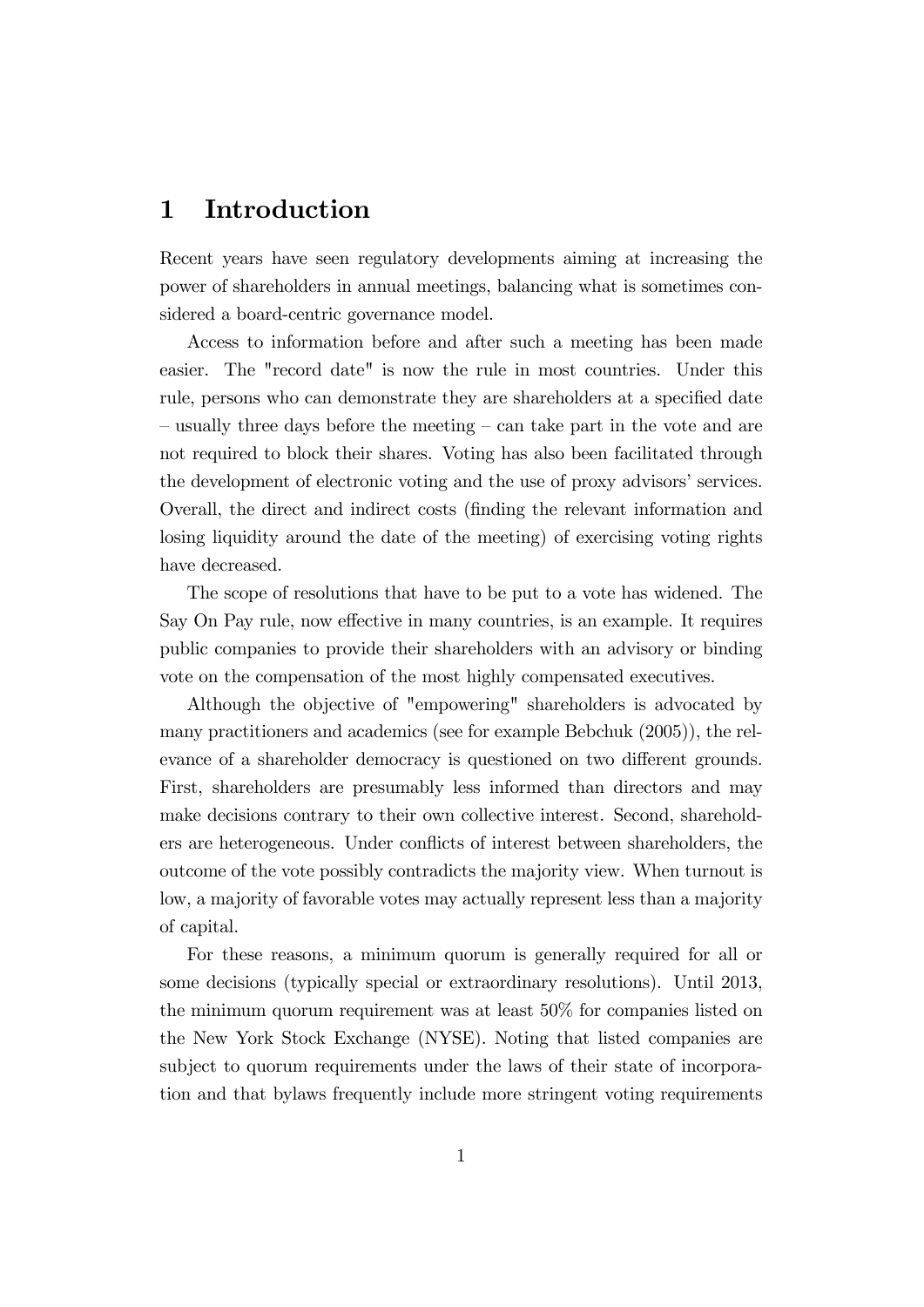imposed by state law, the NYSE removed the requirement. However, it gives "careful consideration to provisions in a listed company's bylaws that fixes a quorum for a shareholders' meeting at less than a majority of the outstanding shares".<sup>1</sup>

In Europe, the legal quorum varies across countries. Respondents to a consultation by the European Commission<sup>2</sup> suggested that it should be identical across the EU. In France, it amounts to 25% of capital for special general meetings (Örst call, 20% on the second call). In the United Kingdom, two shareholders  $-$  regardless of the level of their aggregate share ownership – are a quorum. There is no legal quorum in Germany. However, companies generally introduce provisions in their articles requiring a minimum quorum. In many countries (e.g. Italy, the United Kingdom, etc.), quorum rules are subject to the provisions of the company's articles and to the provisions of the law. The quorum defined in the corporate charter may be modified in the meetings.

In this paper, we study how a quorum rule impacts the outcome of annual meetings. We focus on the case in which shareholders differ both in size and opinion, incur a (small) voting cost but have access to the same information. Our results show that requiring a quorum, in addition to a majority, has important consequences for the results of the vote.

The introduction of a minimum quorum increases both the number and types of Nash equilibria. First, it generates an equilibrium in which shareholders strategically do not vote and the resolution is not adopted due to the lack of a quorum. Thus, the rule does not necessarily increase voter turnout. Second, the minimum quorum creates an incentive for coalition formation of shareholders voting in favor of the resolution to reach the quorum. Depending on the size of the largest opponent, the voting coalition comprises

<sup>&</sup>lt;sup>1</sup>See SEC (Release No.34-69970, July 11, 2013). The NYSE does not list a company with a quorum requirement of less than one-third of outstanding shares, which is the required quorum under NASDAQ rules.

<sup>2</sup>See the Synthesis of the comments on the third consultation document of the internal market and services Directorate General, 2007, "Fostering an appropriate regime for shareholders' rights".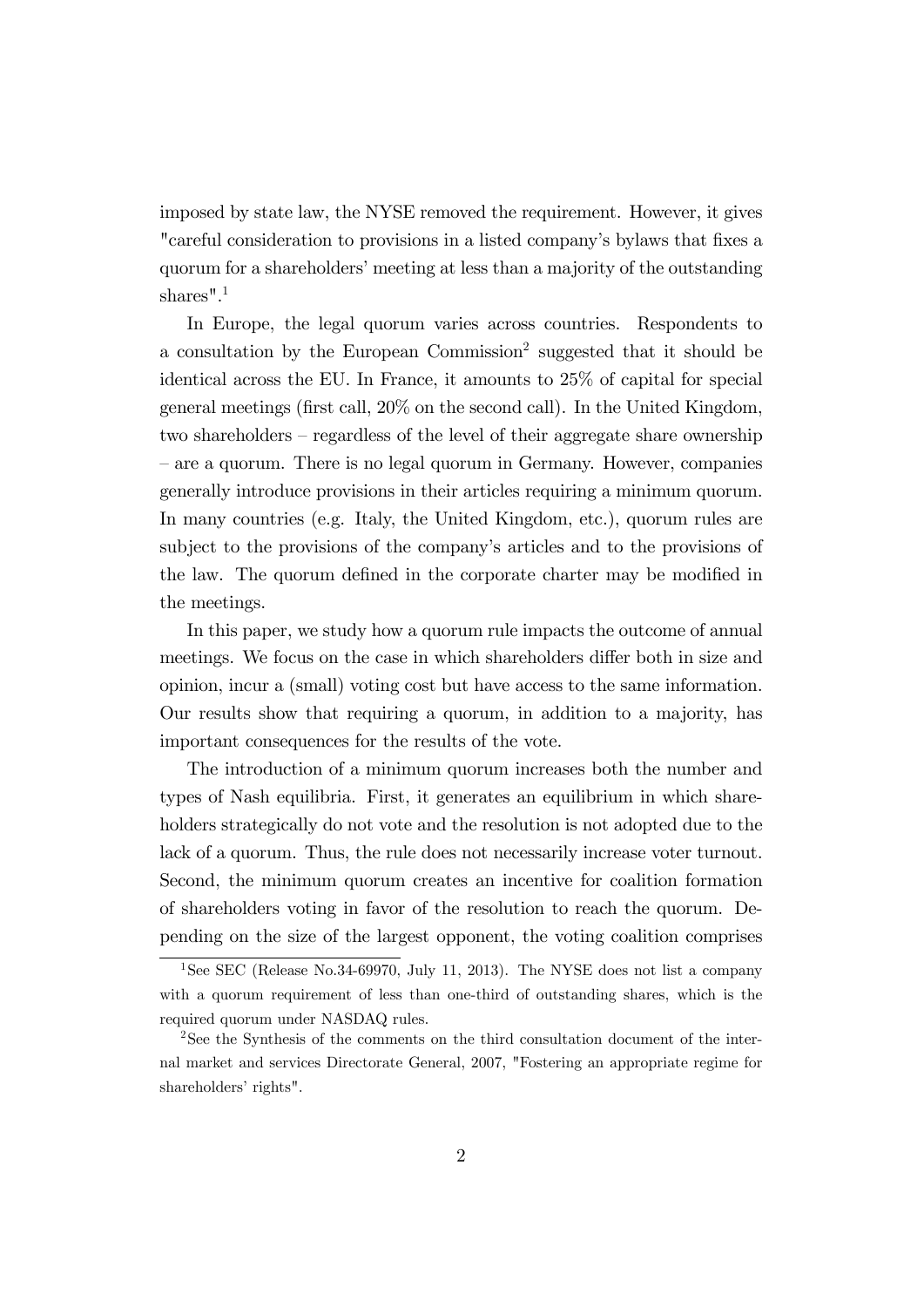exclusively blockholders or possibly very small shareholders.

Quorum rules supposedly increase the representativity of the vote. The legitimacy of the meeting may be questioned when the result is controlled by the largest or dominant shareholder, possibly in contradiction to the preference of the majority. We show that a resolution supported by the largest or dominant shareholder is systematically adopted if his ownership reaches the quorum. In all other cases, the result of the vote may oppose the preference of the largest shareholder. Moreover, the outcome  $-\omega$  whether rejection or adoption of the resolution  $-\text{does not need to coincide with the preference of}$ the majority.

The two opposing results may coexist for high values of the minimum quorum. To better predict the result of the meeting, we apply the coalition-proof refinement from Bernheim, Peleg and Whinston (1987), which selects Nash equilibria immunized from a mutually beneficial deviation by a coalition of shareholders. Indeed, receiving the agenda of the meeting sufficiently in advance, shareholders  $-$  especially blockholders who know each other  $-$  have the opportunity to discuss the meetingís items. Agreement on a voting strategy can reasonably be expected from coalitions of shareholders before the meeting. The coalition-proof equilibria in which the resolution is accepted exhibit a nice property because they demand a majority of favorable shareholders, in line with the objective of increasing the representativity of the vote through a minimum quorum. In contrast, rejection may occur despite a favorable majority.

In this setting, equilibria in which resolutions are not adopted exist under restrictive conditions. As a consequence, it is easier for a "dissident" shareholder to propose and pass a shareholder resolution than to oppose a board resolution. Shareholder proposals are therefore an important component of corporate governance.

Finally, we study in greater depth the role of large shareholders in meetings. We provide natural interpretations of the notions of controlling and reference shareholders in this context. Although often used in practice, they lack precise definitions, and we contribute to fill the gap. Specifically, control is defined as the power to pass and to block resolutions. We derive sufficient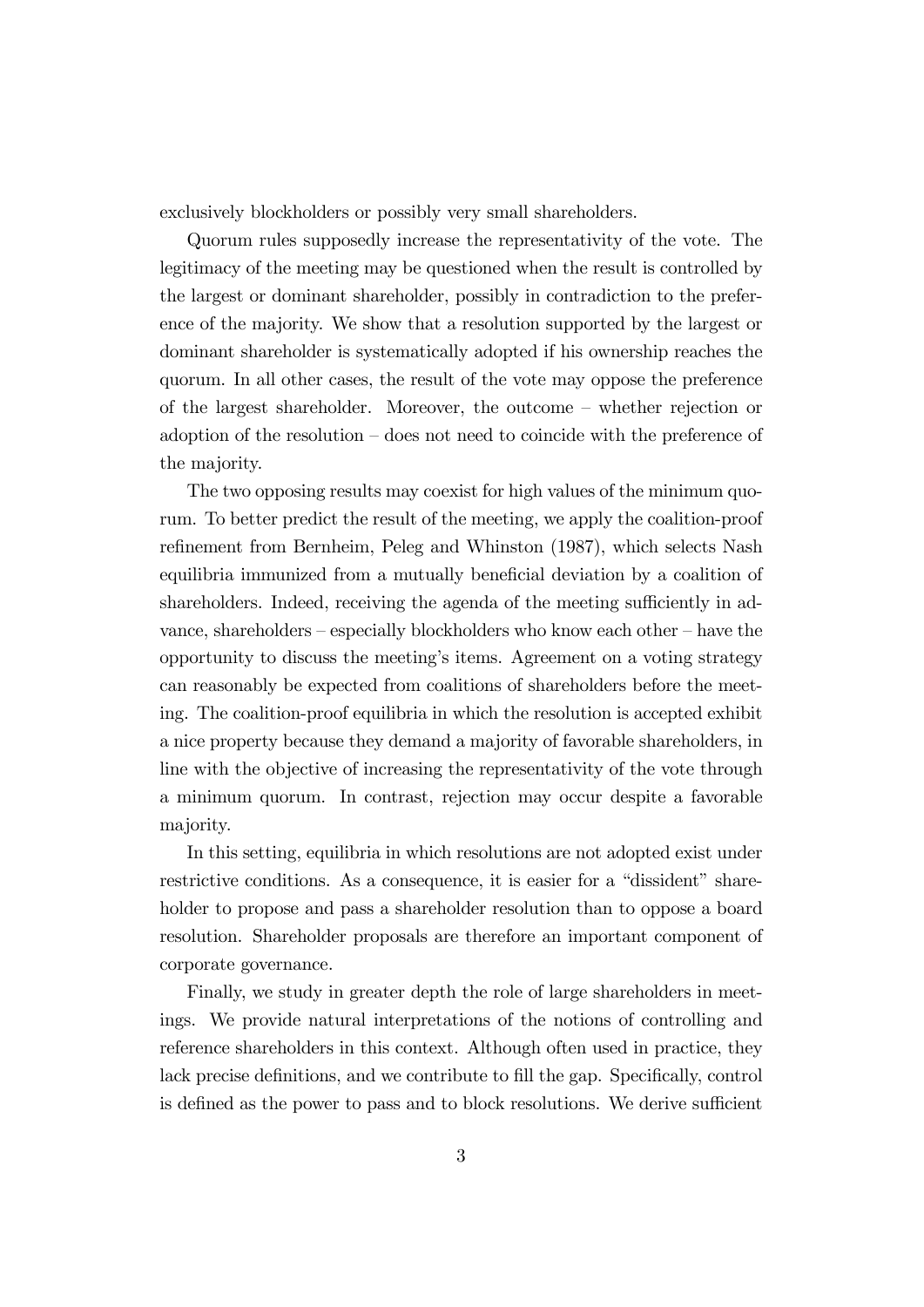conditions related to the ownership structure for control by the dominant shareholder alone or necessarily involving an alliance of shareholders. Furthermore, we identify the conditions under which a coalition of shareholders can successfully counter the power of the dominant one. Reference shareholders are usually vaguely defined as large enough to influence firms' strategies. In the context of annual meetings, we thus describe precisely how this influence can be exerted over the outcome of the vote.

The paper is organized as follows. We present the related literature in section 2. Section 3 describes the basic model, and section 4 details shareholders' equilibrium strategies. Section 5 analyzes the consequences of a quorum rule, fully characterizes the equilibria of the voting game and discusses the role of large shareholders. In section 6, we define reference, dominant and controlling shareholders within our framework. Section 7 concludes.

# 2 Related literature

Many collective decisions, such as those made in shareholder meetings, are made through a vote on two alternatives. Referenda are important examples. A satisfactory voting process addresses two important issues. First, when participants do not share the same objective, the result of the vote is expected to reflect the view of the majority. Second, when the participants have access to different information but share the same objective, the voting mechanism should favor the best decision given the information structure.

The literature on voting in public economics deals with both issues. In particular, it questions the efficiency of rules aiming at encouraging participation for better representativity, such as quorum rules. The existing but very limited theoretical analysis of voting in shareholder meetings largely draws on this literature.

### Quorum rules

High participation presumably increases the legitimacy of the vote, particularly when electors disagree on the best alternative. In this regard, the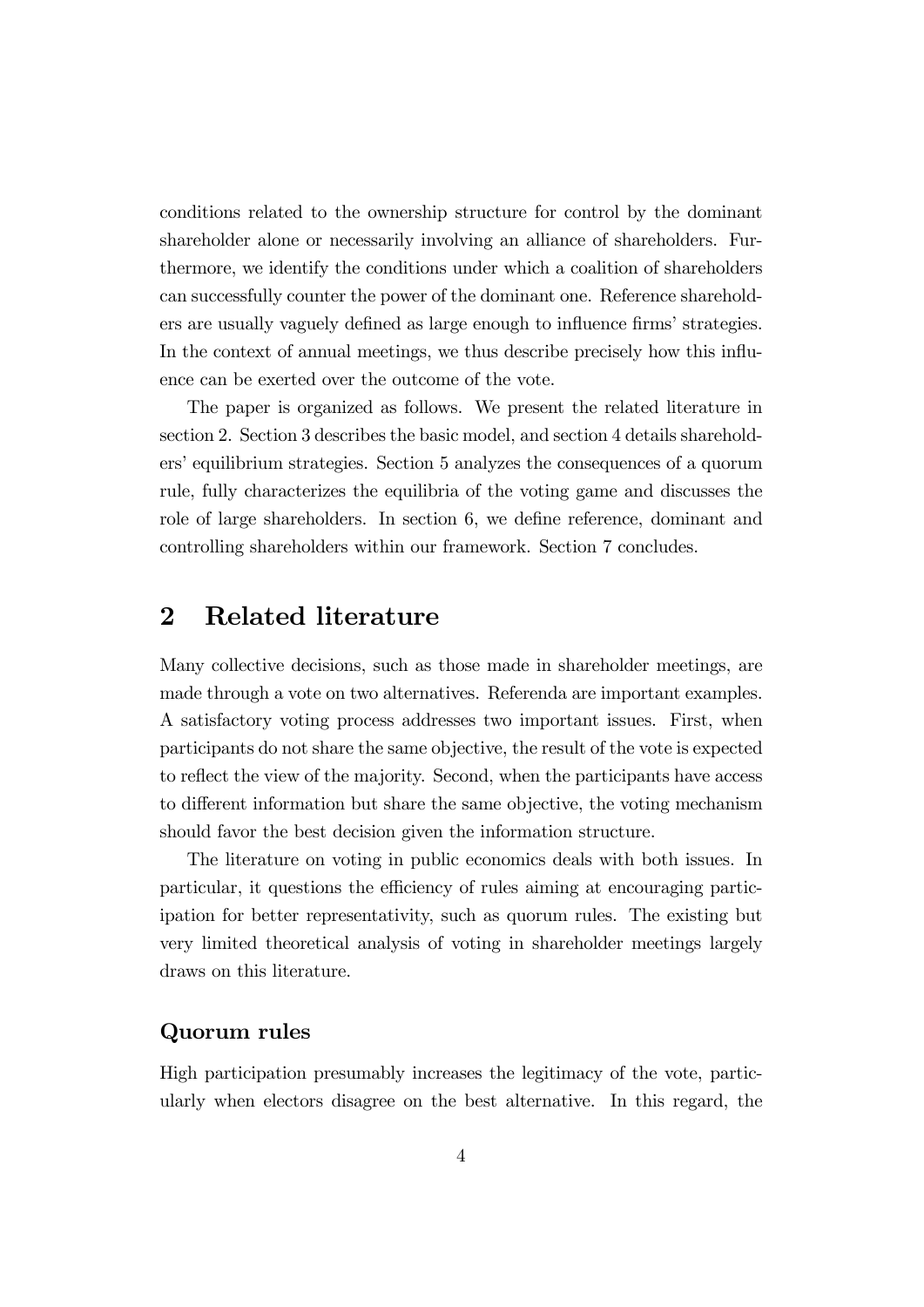observed turnout in elections, although positive, is often considered too low.<sup>3</sup>

Minimum quorums are widely used in general meetings, committees or referenda with the objective of increasing participation. The reform is adopted if it obtains a majority of votes and the quorum is met; otherwise, the status quo prevails. The advocates of the rule argue that it constitutes a protection against the risk that an active minority imposes its view on a passive majority. A few articles analyze the consequences of the introduction of quorum rules on voter behavior, turnout and the outcome of the vote in referenda.

Herrera and Mattozzi (2010) develop a simple group turnout model where one party supports the reform while the other is for the status quo. Both spend campaign funds to mobilize voters. The two parties interact strategically when deciding how much to spend, given that the participation of the two groups of citizens simply increases with their party's spending. They find that the equilibrium expected turnout may actually be lower with a participation quorum than without it. Indeed, the reform party has an incentive to mobilize voters to push the turnout above the quorum threshold, but the status quo party has little or no incentive to do so, as it may win through a lack of participation. This asymmetry distorts the outcome away from the preference of the majority. However, it does not necessarily favor the status quo, as the demobilization of opponents may result in an increased probability that the reform is adopted.

Aguiar-Conraria and Magalhães (2010a) analyze the effect of a participation quorum on the incentive to vote in a simple model with no voting cost. While favorable electors unambiguously vote in favor, opposed electors choose to withhold if they believe there is a marked majority of electors in favor but a high probability that the turnout will be below the quorum; therefore, opposed electors have a chance to swing the election by not voting. Therefore, they predict that the turnout will be lower with a minimum quorum. These theoretical results are tested using data for all (99) referenda held in the EU from 1970 to 2007. Quorums are found to increase abstention

<sup>&</sup>lt;sup>3</sup>Note however that, on one hand, even with a small voting cost, most people should not vote since the probability of affecting the result in large elections is infinitesimal. On the other hand, with no voting cost, all electors should vote for their preferred alternative.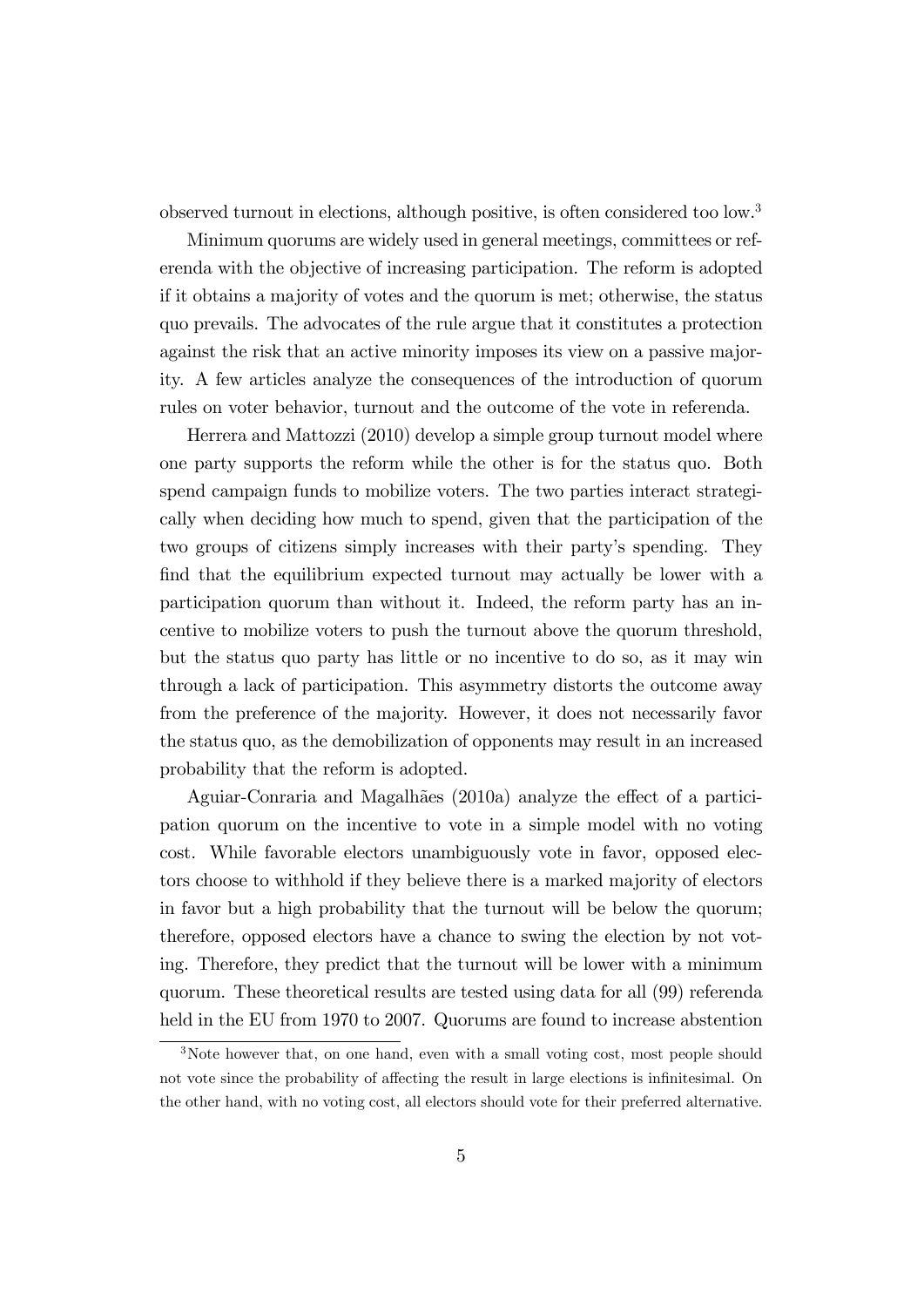by 11%.

Voters are not strategic in the aforementioned models. Building on Börgers (2004)<sup>4</sup>, Aguiar-Conraria and Magalhães (2010b) analyze the consequences of a quorum in a pivotal voter model with costly voting. Citizens rationally anticipate that their vote will be pivotal and cast a vote if the expected benefit outweighs the cost of voting. Relying on numerical methods under various scenarios, the authors reach conclusions similar to Herrera and Mattozzi (2010): Quorum requirements possibly reduce the turnout since the opponents of the reform have more incentive to withhold, they do not introduce a systematic bias for the status quo, and they may favor active minorities against a passive majority.<sup>5</sup>

Following Côrte-Real and Pereira (2004), another strand of the literature analyzes the welfare properties of different quorum requirements.<sup>6</sup> Their main result is an impossibility one: no rule can ensure an accurate representation of the preferences of the citizens while abstention is possible unless restrictive assumptions are made on the preferences of abstainers.

### Voting in shareholder meetings

The annual meeting is the only regular occasion in which all shareholders have the opportunity to express themselves directly on important issues regarding the company. The other case in which they have a direct say is a tender o§er, which is a rare and disruptive event in the companyís life. Despite the importance of shareholder voting for corporate governance, most studies are empirical, and theoretical analyses of annual meetings remain very scarce.

 $4B\ddot{\text{or}}$ gers (2004) shows that different voting costs may explain the voting strategy of electors who disagree on the best alternative in the case of small electorates. Participation is then driven by the probability of being pivotal. Under the simple majority rule, he concludes that all, part, or none of the electors vote in equilibrium depending on the voting cost. This is an explanation to the observed positive but limited turnout in elections.

<sup>&</sup>lt;sup>5</sup>In a closely related paper, Hizen and Shinmyo (2011) characterize the Bayesian Nash equilibria of a pivotal model in a referendum with a participation quorum. They provide numerical examples that show the same kind of perverse effects.

<sup>&</sup>lt;sup>6</sup>See Houy (2009), Maniquet and Morelli (2010) and Pauly (2013).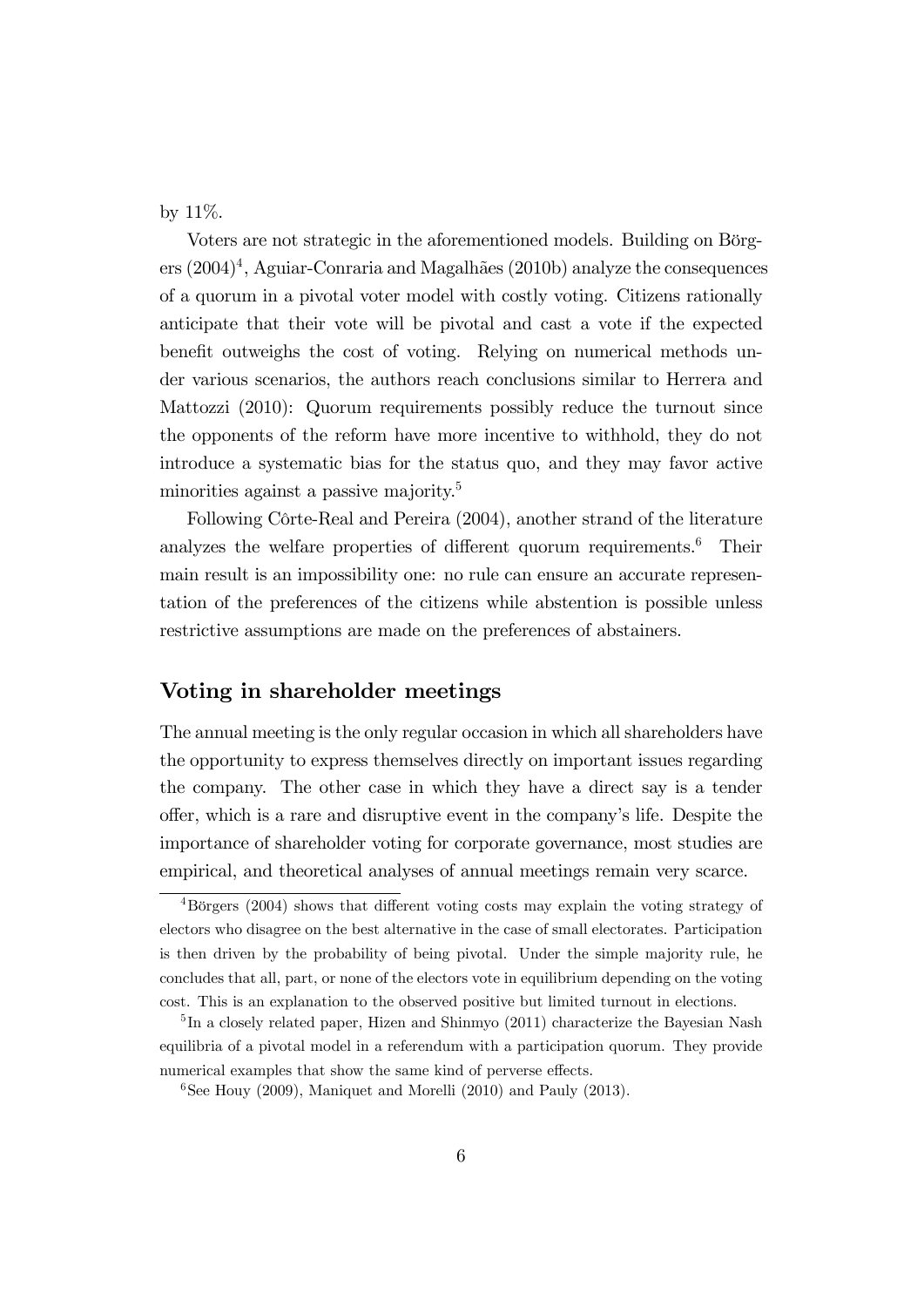Maug and Rydqvist (2009) examine the role of annual meetings when stockholders share the same objective  $-$  to raise the value of their shares  $$ but have access to different information. The focus is on how dispersed information is aggregated in the vote. Based on a variant of Feddersen and Pesendorfer (1998), they analyze the strategic voting of shareholders under the following assumptions: (1) each shareholder has one vote and voting entails no cost; (2) the only two possibilities are to vote for or against a resolution proposed by the management; (3) information is asymmetric: although they share the same initial priors, stockholders receive a private signal regarding the resolution. In line with Feddersen and Pesendorfer  $(1998)^7$ , they show that shareholders may vote against their private information; they also Önd an interesting result concerning the effects of majority voting rules. More stringent majority rules (for example, a majority of 2/3 of votes rather than 1/2 to pass a resolution) induce more shareholders to vote in favor of the resolution. Indeed, understanding that a higher majority may prohibit the adoption of a good resolution, shareholders compensate this bias by voting more often in favor. As a result, their model predicts that the number of votes in favor increases with the required majority and that the adoption rate is independent of the rule in equilibrium. This prediction is tested using the voting outcome of annual meetings in the United States for the period from 1994 to 2003. The observed relation between the majority rule and the outcome confirms that the strategic voting behavior of shareholders counteracts the conservatism of supermajority rules.

The aforementioned model assumes all stockholders have one vote, share the same objective and that voting is costless. In many countries, the presence of large voting blocks in addition to smaller ones is the rule, and shareholders differ in their voting power (Becht and Roell (1999) or Becht and Mayer  $(2002)$ . Additionally, shareholders often have conflicting interests

<sup>7</sup>When some voters are better informed about the best alternative, as explained in Feddersen and Pesendorfer (1996), abstention may be strategic even when voting is costless: it is rational to delegate the choice to the better informed and to abstain. This is the second main direction been pursued in order to explain the observed limited turnout. See Feddersen (2004) for a survey.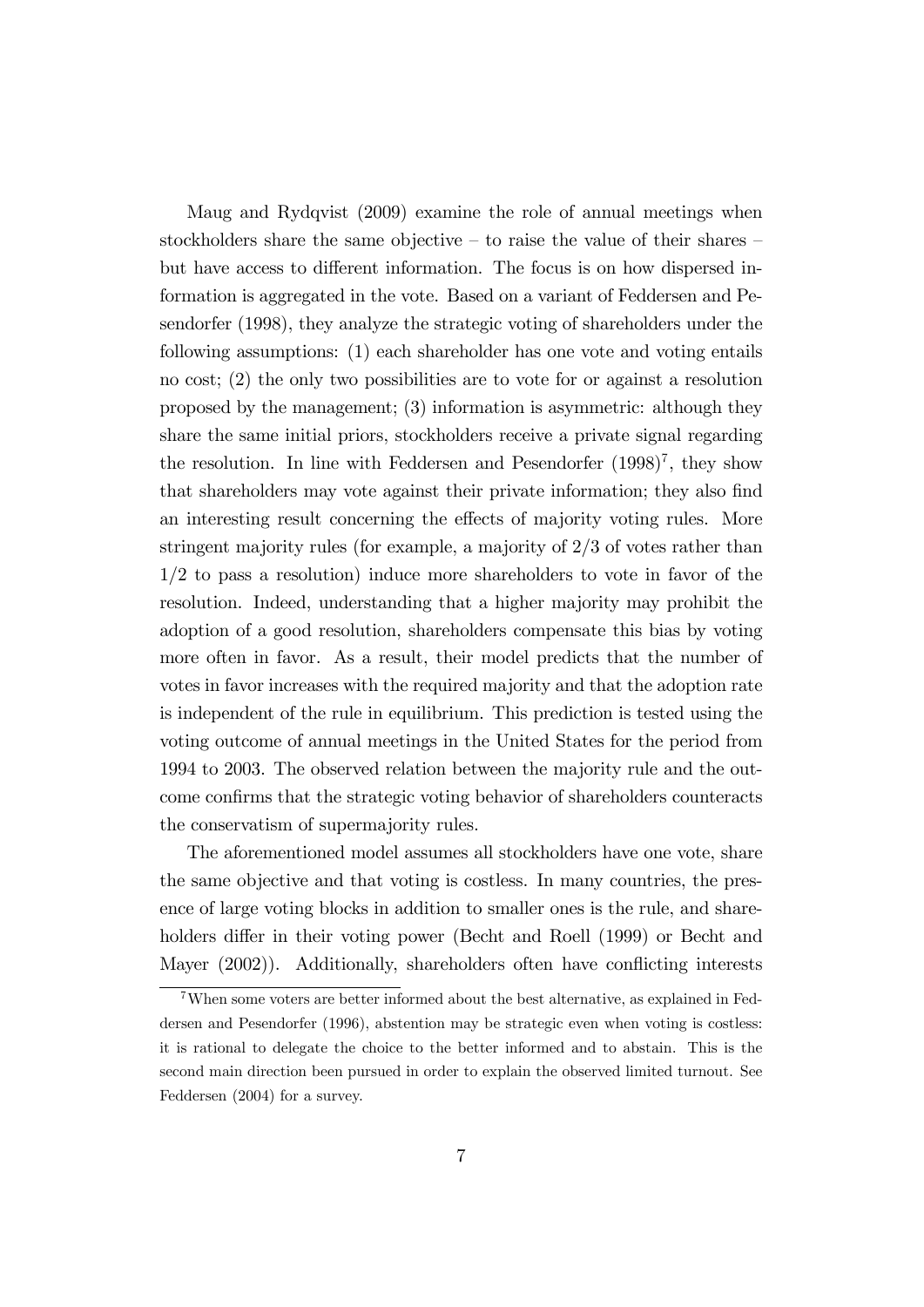(e.g., the State versus hedge funds or employees).<sup>8</sup> Ritzberger (2005) analyzes strategic voting in annual meetings when stockholders with different voting shares disagree on the resolutions, with some being in favor of the proposal and others against (or equivalently for the status quo). Information is symmetric and voting entails a small cost. The focus is therefore on the predicted voting outcome when unanimity fails among shareholders owning different amounts of stock rather than on efficient information aggregation. He concludes that an equilibrium exists if and only if the largest (or dominant) shareholder supports the resolution (assuming that, when nobody votes, the status quo prevails). In this case, only one shareholder votes, and the resolution is adopted. The outcome therefore always corresponds to the dominant shareholder's preference. This result is easily explained. Since voting is costly, a shareholder votes only if (1) his vote is necessary to obtain his preferred outcome; (2) no opponent shareholder may change the result. This can happen only when the shareholder voting for the resolution (not necessarily the largest) commands more votes than any partisan of the status quo. It should be noted that, in equilibrium, the turnout is the share of the only voter, and the resolution passes with a majority of 100%. Thus, the majority rule plays no role.

In a recent contribution, Matsusaka and Ozbas (2017) examine the role of the largest shareholder in annual meetings. Specifically, their model has three actors: a manager, a non-controlling blockholder, and a set of identical small shareholders considered as a block. The manager and the large shareholder receive private benefits depending on the voting outcome. In a first stage, the manager sets the agenda of the meeting. The large shareholder may or may not make a counterproposal. With no counterproposal, small shareholders simply approve the management's proposal as long as it matches the status quo, which limits the private benefits enjoyed by management at the expense of small shareholders. In case of a counterproposal, small shareholders vote either for the management proposal or for the large shareholder proposal. As a consequence, the manager accommodates the large investor in setting the agenda to discourage him from making a coun-

<sup>8</sup>See Matvos and Ostrovski (2010).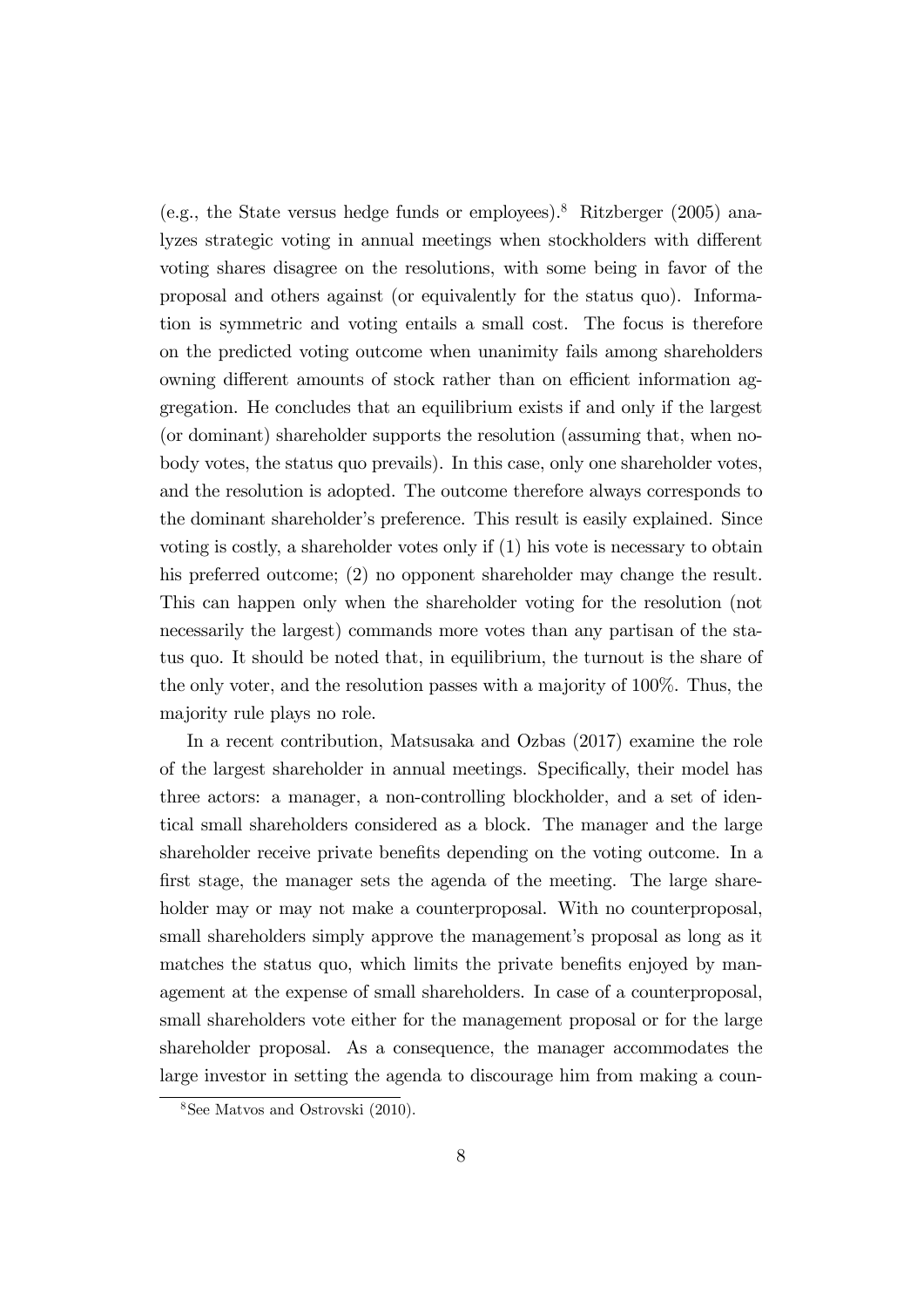terproposal, which benefits small shareholders if interests of all  $-$  both small and large  $-$  investors are close, and harms them otherwise. Depending on the direction of the compromise, the right to propose a resolution may thus help or hurt small shareholders. The emphasis of Matsusaka and Ozbas (2017) is on the process rather than on the voting behavior, as small shareholders are not strategic.

Our approach is closest to Ritzberger's, as we analyze strategic voting by shareholders who are heterogeneous in both size and opinion. However, our results differ substantively, particularly regarding the role of the dominant shareholder and the possibility of rejecting resolutions in equilibrium. It is also related to the literature on quorum rules. In the context of annual meetings, we show that a minimum quorum does not necessarily increase the turnout and instead may favor the adoption of resolutions rather than create a bias towards rejection. Finally, we provide precise content regarding the concepts of dominant, controlling and reference shareholders and discuss the situations in which shareholders control annual meetings  $-$  whether completely, partially or jointly  $\overline{\phantom{a}}$  in relation to the minimum quorum.

# 3 The model

The main role of annual meetings is to adopt or reject resolutions on the agenda that is usually sponsored by the board of directors and sometimes by one or several shareholders. We analyze the result of corporate meetings in a context where in which among shareholders does not hold and in the presence of large voting blocks in addition to smaller ones.

It is often assumed that the common objective of shareholders is to adopt resolutions increasing the value of the company.<sup>9</sup> Actually, even in the case in which shareholders' interest is limited to their financial wealth, they may disagree on the relevance of resolutions in several instances. When a stockholder holds shares in two business-related companies simultaneously, he may be favorable to a value-decreasing resolution in a company that has a pos-

<sup>&</sup>lt;sup>9</sup>See for example Maug and Rydqvist  $(2009)$ .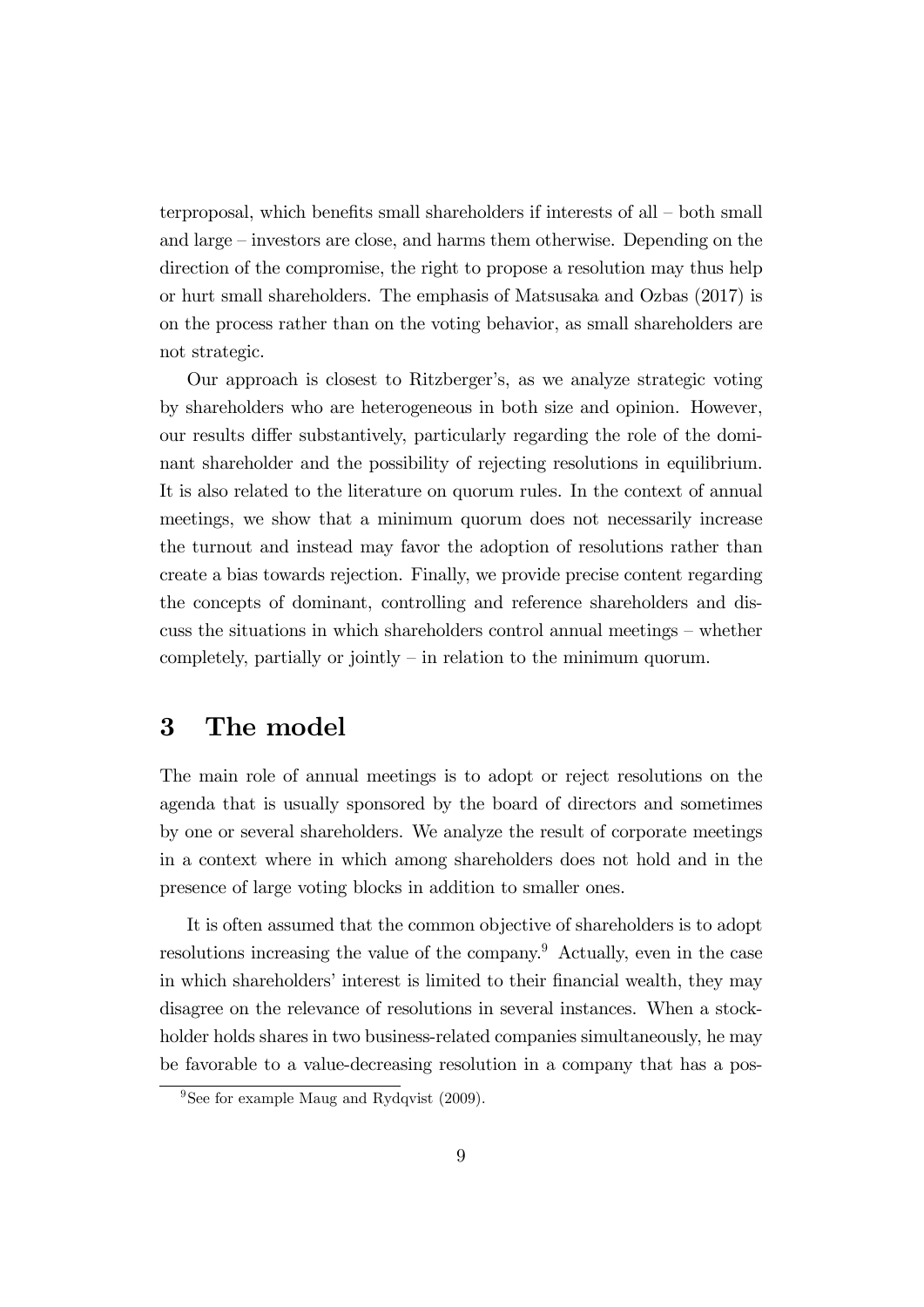itive impact on the value of his holdings in the other company, while other shareholders disagree with the resolution.<sup>10</sup> Other types of private benefits (ethical considerations,...) may explain opposite views.

Throughout the article,  $F$  (resp. A) denotes "for the resolution" (resp. "against the resolution"). We represent a shareholder  $i$  who supports the resolution (resp. opposes the resolution) by his voting share  $\alpha_i^F$  (resp.  $\alpha_i^A$ ). There are  $N^F$  partisans of the resolution belonging to the grand coalition for  $\mathcal{P}^F = \{\alpha_1^F, \alpha_2^F, ..., \alpha_{N^F}^F\}$ , and  $N^A$  opponents belonging to the grand coalition against  $\mathcal{P}^A = \{\alpha_1^A, \alpha_2^A, ..., \alpha_{N^A}^A\}$ , where  $\alpha_1^K \geq \alpha_2^K \geq \alpha_3^K \geq ... \geq \alpha_{N^K}^K > 0$  for  $K = F, A$ . Some shareholders may also be indifferent to the resolution.

Shareholders vote strategically and choose the best action given their preferences and expectations about other shareholders' strategies. They incur a small voting cost and are not required to vote. In practice, shareholders usually have four possibilities: if they vote, they may approve (vote for), disapprove (vote against) or abstain; they may also decide to withhold from voting. $^{11}$ 

Two conditions must be verified for a resolution to be adopted. First, a minimum number of shareholders must be present or represented (quorum rule) in the annual meeting. We call  $Q$  the minimum proportion of shareholders who must cast a vote for a resolution to be adopted. When the minimum quorum Q is not reached, the resolution cannot pass. Second, the resolution must obtain a minimum of favorable votes; we assume that a resolution cannot pass unless the total number of votes in favor is strictly higher than the

 $10$ Matvos and Ostrovsky (2008) show, for example, that "in mergers with negative acquirer announcement returns, cross-owners are significantly more likely to vote for the merger". Charléty, Fagart and Souam (2009) endogenize such private benefits in the case of horizontal partial acquisitions.

<sup>11</sup>Sometimes the vote is limited to "approve" or "reject" with no possibility to "abstain". In other cases, the only option is "for"; as an example, shareholders may vote "for" up to a limited number of directors among a proposed list, with no possibility to vote "against" a director. Under this plurality voting system, the candidates who receive more votes are elected and need not obtain a majority. See Hewitt (2011).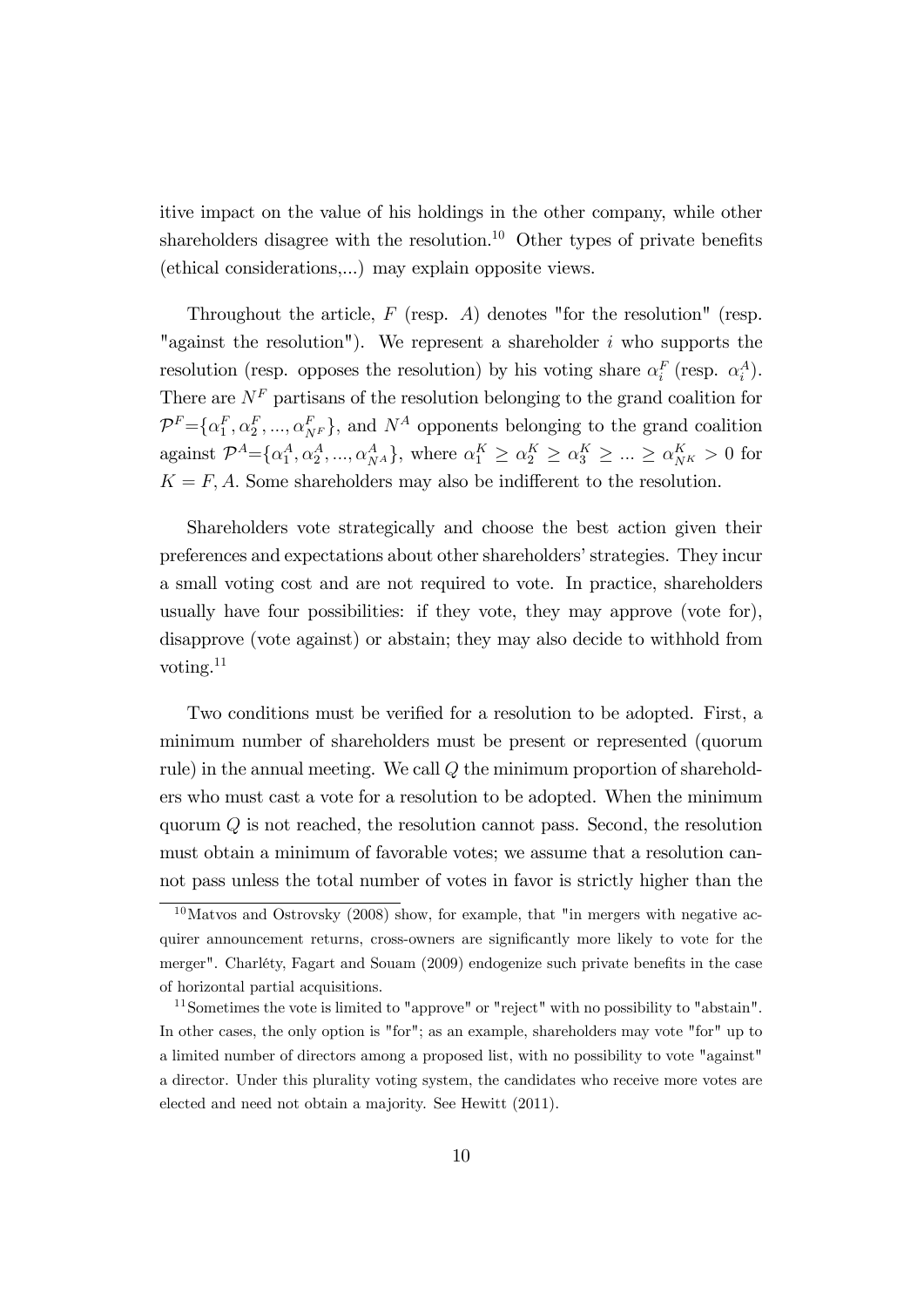total number of votes against (simple majority rule). When both conditions are met, the "for" side – or  $F$  – wins. If either the quorum or the majority are not met, the resolution is rejected, and A prevails. Thus, the result of an insufficient turnout is considered to be equivalent to a majority vote against, and may be interpreted as the "Status Quo".

We model the annual meeting as a simultaneous game in which each shareholder decides to vote (for, against, or abstain) or to withhold based on his expectations about othersí strategies. All shareholders are assumed to know all othersí voting shares and preferences (information is perfect). We look for the pure strategy Nash equilibria of this game. Throughout the paper, equilibrium  $\mathcal F$  (resp.  $\mathcal A$ ) refers to a pure strategy Nash equilibrium in which  $F$  (resp. A) passes. "Inexistence" refers to a situation where no pure strategy equilibrium exists. $^{12}$ 

We investigate the role played by the quorum rule in the strategies adopted by shareholders and the result of the annual meeting, given these hypotheses.

# 4 Shareholders' equilibrium strategies

We first present preliminary results regarding shareholders' equilibrium strategies. These considerations enable us to restrict the examination of the Nash equilibrium conditions to the only admissible strategies under a quorum rule. To better predict the result of the meeting, we then apply the concept of a Coalition-Proof Nash Equilibrium (CPNE), which is appropriate in games in which players can privately communicate before choosing their strategy, as is the case for annual meetings.

### Preliminary results

Abstaining may not change the outcome. It is therefore strictly dominated by either voting in line with preferences or withholding, as voting is costly. In

 $12$ When no pure strategy Nash equilibrium exists, the outcome of the meeting cannot be predicted. The outcome of the vote is random in that case. Since the game is finite, we know (Nash) that a mixed strategy equilibrium always exists.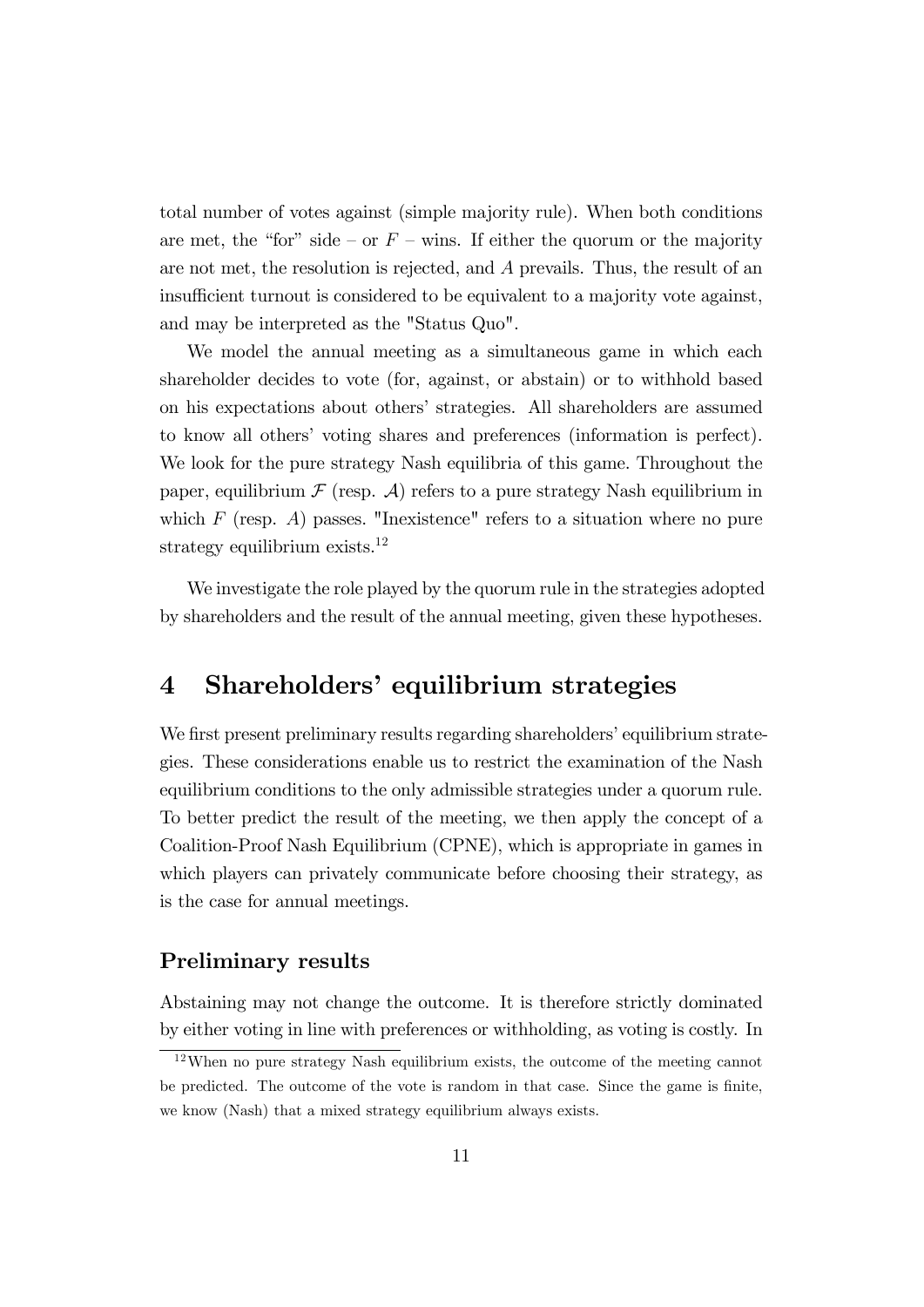particular, withholding is a strictly dominant strategy for indifferent shareholders. We therefore consider only three possible strategies for shareholders: vote for  $(F)$  the proposed resolution, vote against  $(A)$  the resolution, or do not participate in the vote.

Since voting is slightly costly, the best outcome for any shareholder in favor of the resolution  $\alpha_i^F \in \mathcal{P}^F$  (resp. any shareholder against  $\alpha_i^A \in \mathcal{P}^A$ )) is  $F$  (resp. A) without participation, the second-best is  $F$  (resp. A) with participation, which is better than  $A$  (resp.  $F$ ) without participation, and the worst is outcome  $A$  (resp.  $F$ ) with participation.

Consequently, two properties<sup>13</sup> hold in equilibrium:

(P1) No partisan of A (resp. F) votes in equilibrium  $\mathcal F$  (resp.  $\mathcal{A}$ .

Indeed, suppose a non-voting partisan who is against  $\alpha_i^A$  (resp.  $\alpha_i^F$ ) expects  $F$  (resp.  $A$ ) to result from the vote. If, given the others' actions, he can change this outcome, his best strategy is to vote against (resp. for), which means that the initial set of shareholders' actions was not an equilibrium. Therefore, in equilibrium  $\mathcal F$  (resp.  $\mathcal A$ ), no partisan of A (resp. F) is able to change the result and does not vote, since voting is costly.

(P2) In equilibrium  $\mathcal F$  (resp.  $\mathcal A$ ), a shareholder for  $\alpha_i^F \in P^F$ (resp. a shareholder against  $\alpha_i^A \in P^A$ ) participates in the vote if and only if he is pivotal, i.e., his vote is necessary to obtain his preferred outcome.

Effectively suppose a voting partisan for  $\alpha_i^F$  (resp.  $\alpha_i^A$ ) expects the meeting to decide F (resp. A). If, given the others' actions, the result remains  $F$ (resp. A) if he does not vote, his best strategy is to withhold, since voting is costly; this means that the initial set of shareholders' actions was not an equilibrium. Therefore, in equilibrium  $\mathcal F$  (resp.  $\mathcal A$ ), no shareholder participates when his preferred outcome  $F$  (resp.  $A$ ) emerges without his vote.

<sup>&</sup>lt;sup>13</sup>These properties result from costly voting. If some shareholders do not incur a voting cost or when voting is mandatory for some of them, the mechanisms at work in our setting remain with a higher turnout, as equilibria  $\mathcal F$  (resp.  $\mathcal A$ ) may exist with votes against (resp. for).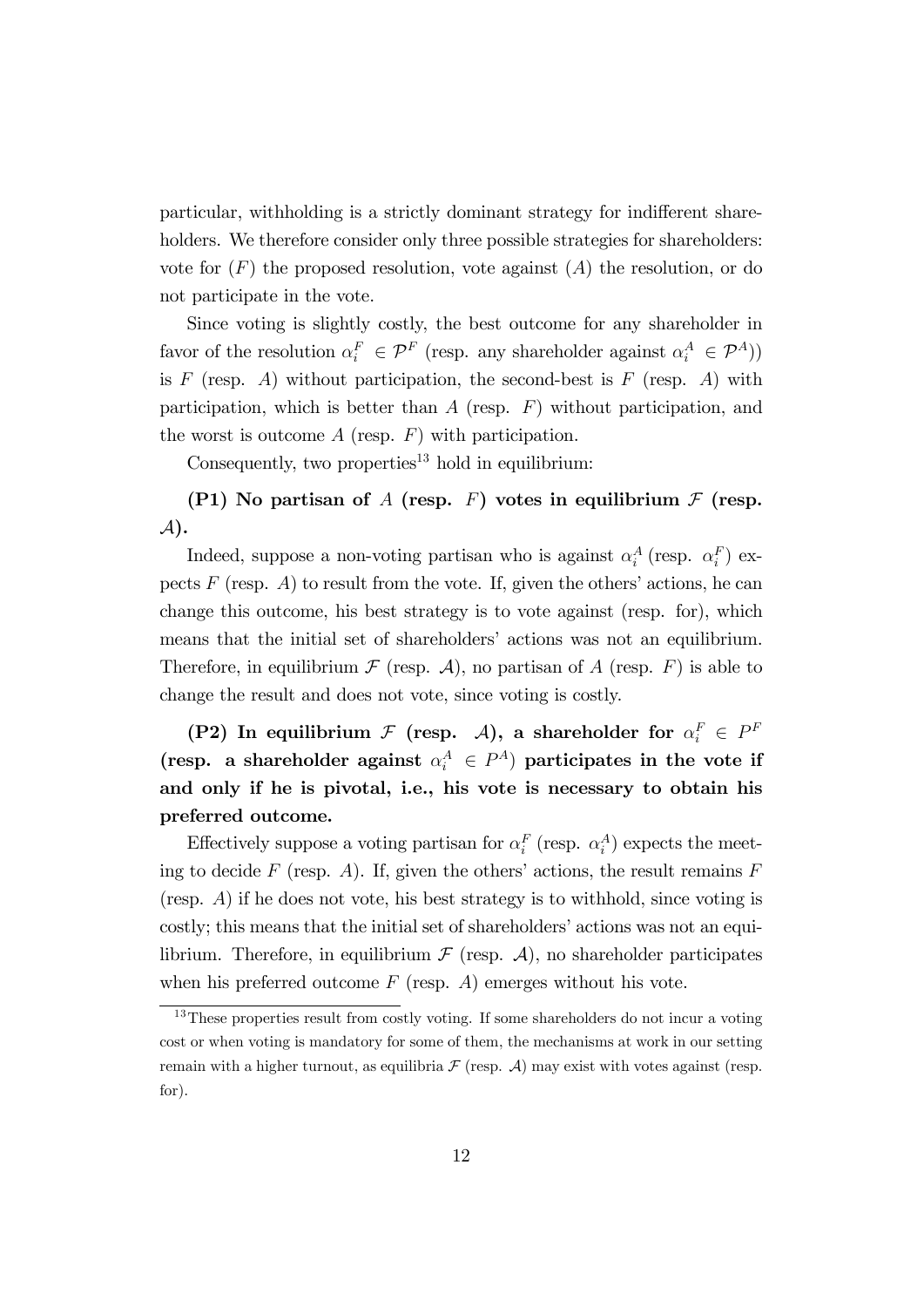To summarize, with a small voting cost, a shareholder votes in equilibrium only if he anticipates that his vote is "useful," which is expressed by properties (P1) and (P2).

### Consequences of a Quorum Rule

Casting a vote is optional for all shareholders. However, a quorum rule specifies that no resolution may be adopted unless a minimum proportion  $Q$ of all equity capital is present or represented in the meeting. We analyze the consequences of this rule on the outcome of the meeting and the nature of the equilibrium. Our analysis thus concentrates on the strategies of partisans of both sides, recalling that, in equilibrium  $\mathcal F$  (resp.  $\mathcal A$ ), partisans of A (resp. F) do not vote.

Let  $\Delta^F$  represent the set of all groups of partisans  $V^F$  voting in favor of the resolution that cannot be defeated by any  $-$  including the largest  $$ partisan against (we assume no cooperation between shareholders). Thus,  $\Delta^F = \{V^F \subset \mathcal{P}^F \mid \sum_{\tau \in F}$  $V^F$  $\alpha_i^F > \alpha_1^A$ . Define

$$
V_m^F = Arg \underset{V^F}{Min} \left\{ \sum_{V^F} \alpha_i^F - \underset{V^F}{Min} (\alpha_j^F) \right\}
$$
  
and 
$$
\alpha_m^F = \sum_{V_m^F} \alpha_i^F - \underset{V_m^F}{Min} (\alpha_j^F).
$$

 $\alpha_m^F$  represents the minimum, among all coalitions in  $\Delta^F$ , of total partisan votes in favor minus the share of the smallest partisan in the coalition:

Proposition 1 fully characterizes the conditions of existence and the nature of the equilibria (for or against; involving the vote of some partisans or not) with a quorum rule.

**Proposition 1** Suppose that a quorum Q is required for the adoption of resolutions. In that case,

(1) There exists a unique equilibrium  $A$  where no shareholder votes if and only if  $\alpha_1^F < Q$ ,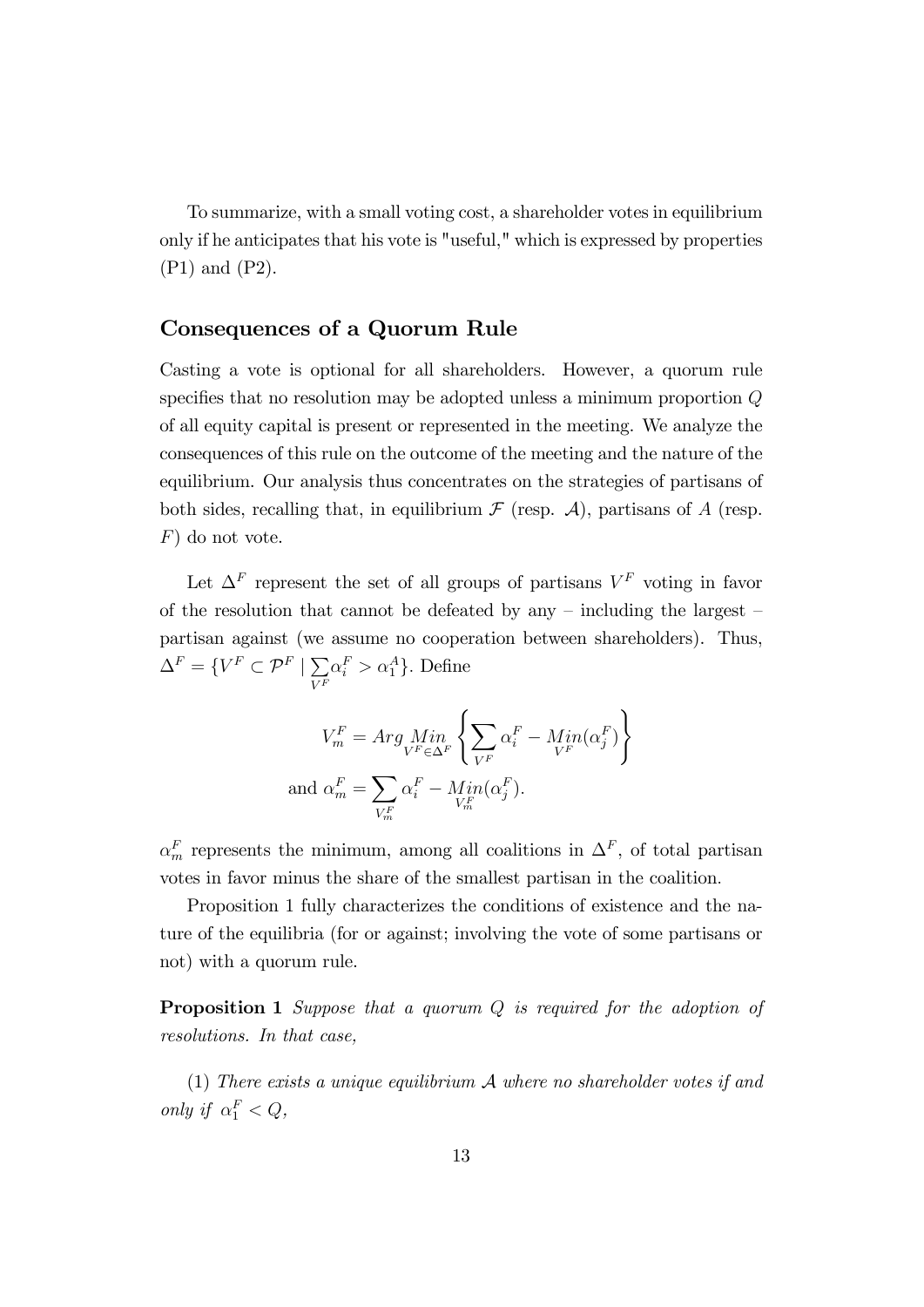(2) There always exists at least one equilibrium  $\mathcal F$  when  $\alpha_1^A < Q$ ; when  $\alpha_1^A \geq Q$ , equilibria  $\mathcal F$  exist if and only if  $\alpha_m^F < Q$ .

The first result can be easily explained. Indeed, partisans against are satisfied with a zero turnout, as the resolution is rejected at no cost, and no shareholder in favor is in a position to overturn the outcome, as the largest shareholder in favor of the resolution does not reach the quorum. Thus, the situation in which no shareholder votes – resulting in  $A$  – is stable. This non-voting equilibrium is the only possible equilibrium against. Indeed, suppose several partisans vote against and reach  $Q$ . All of them have an incentive to withhold since the outcome would not be affected (partisans in favor never vote in equilibrium  $\mathcal{A}$ ). Thus, there is no voting equilibrium against.<sup>14</sup> Conversely, the situation in which no partisan votes is never an equilibrium when  $\alpha_1^F \geq Q$ ; the largest partisan in favor should vote since, being above the quorum, the resolution would pass. Note that the necessary and sufficient condition for the existence of an equilibrium  $A$  is independent of both the size of the grand coalition  $\Sigma$  $P^A$  $\alpha_i^A$  and the size of the group of partisans against. The resolution may be rejected even when shareholders opposed to the resolution together do not reach the minimum quorum. The minimum quorum Q therefore does not increase the representativity of the vote or the turnout in this case.

The second result indicates that voting equilibria in favor may coexist. Three conditions must hold:

(i) partisans' aggregated votes in favor must reach the quorum,  $\Sigma$  $\alpha_i^F \geq$ 

 $V^F$ 

 $Q,$ 

<sup>14</sup>Again, the main results of our analysis remain unchanged if we assume that some shareholders do not incur a voting cost. In this case, essentially, equilibria for (resp. against) would occur with some votes against (resp. for), and the turnout would be higher. While equilibria with votes against may exist, strategic withholding to prevent adoption remains. The main difference would be the possibility that a vote against from opponents incurs a cost in equilibrium, with the favorable costless votes providing an incentive to vote against.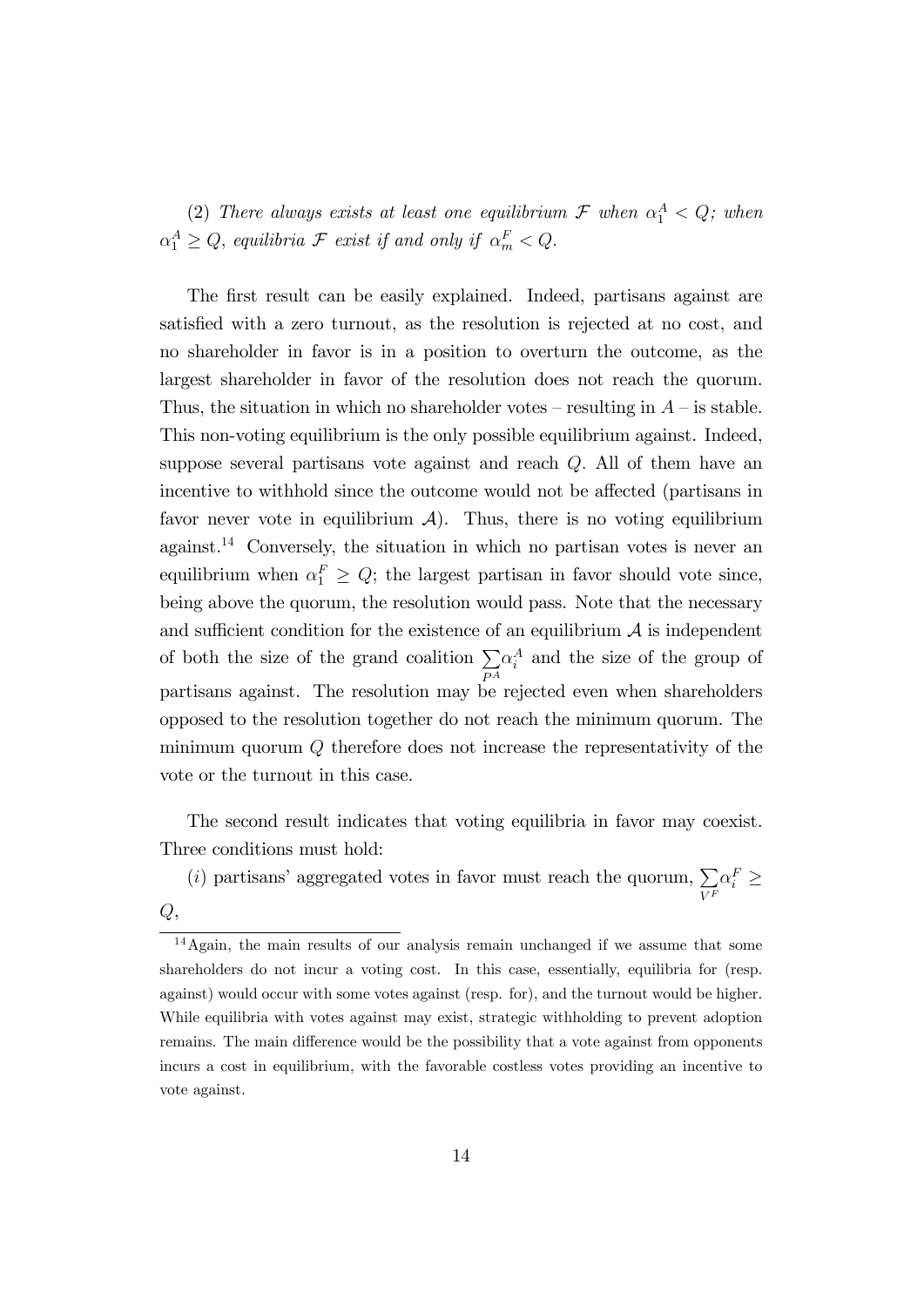(*ii*) and exceed the share of the largest partisan against,  $\sum$  $V^F$  $\alpha_i^F > \alpha_1^A,$ 

(*iii*) every voting shareholder and the smallest one in particular must be pivotal, i.e., necessary to meet the quorum,  $\Sigma$  $V^F$  $\alpha_i^F - \underset{V^F}{Min}(\alpha_j^F) < Q.$ 

Hereafter, we suppose that the grand coalition of partisans in favor of the resolution represents at least the minimum quorum,  $\sum_{\alpha} \alpha_i^F \ge Q$ , and is larger than the largest partisan against, or  $\sum \alpha_i^F > \alpha_1^A$  ( $\Delta$ )  $\mathcal{P}^F$  $\alpha_i^F > \alpha_1^A \; (\Delta^F \text{ is not empty}),$ for non-triviality.

When  $\alpha_1^A < Q$ , the first condition actually implies the second one. As we assumed the whole set of partisans in favor represents at least the quorum, a voting equilibrium always exists in that case. Simply add up partisans in favor in a coalition according to decreasing size until  $Q$  is reached  $(i)$ . As the smallest voter is pivotal by construction, so are other voters in the coalition since they represent a larger share of equity  $(iii)$ . Additionally, the coalition cannot be overturned because the largest partisan against does not reach the quorum  $(ii)$ .

When  $\alpha_1^A \geq Q$ , coalitions in favor that cannot be overturned meet the quorum, and the second condition implies the first one. If, for at least one of those coalitions in  $\Delta^F$ , the turnout falls below the quorum after removing the smallest partisan, then this coalition is stable, as all partisans are pivotal. Consequently, a voting equilibrium  $\mathcal F$  exists.  $V_m^F$  is defined as the coalition minimizing the total shares minus the lowest one among non-contestable coalitions. Therefore, equilibrium  $\mathcal F$  exists if and only if  $V_m^F$  verifies this stability condition, as formally stated by  $\alpha_m^F < Q$  (see Appendix).

Example 1 illustrates the consequences of a quorum for the existence and nature of equilibria (for vs. against) in the presence of blockholders.

**Example 1** Consider the following shareholding structure:

$$
\mathcal{P}^{A} = \{14\%, 12\%, ...\}
$$
  

$$
\mathcal{P}^{F} = \{11\%, 9\%, 8\%, 7\%, 4\%, 3\%, 2\%, 1\%, 1\%, 1\%, ...\}
$$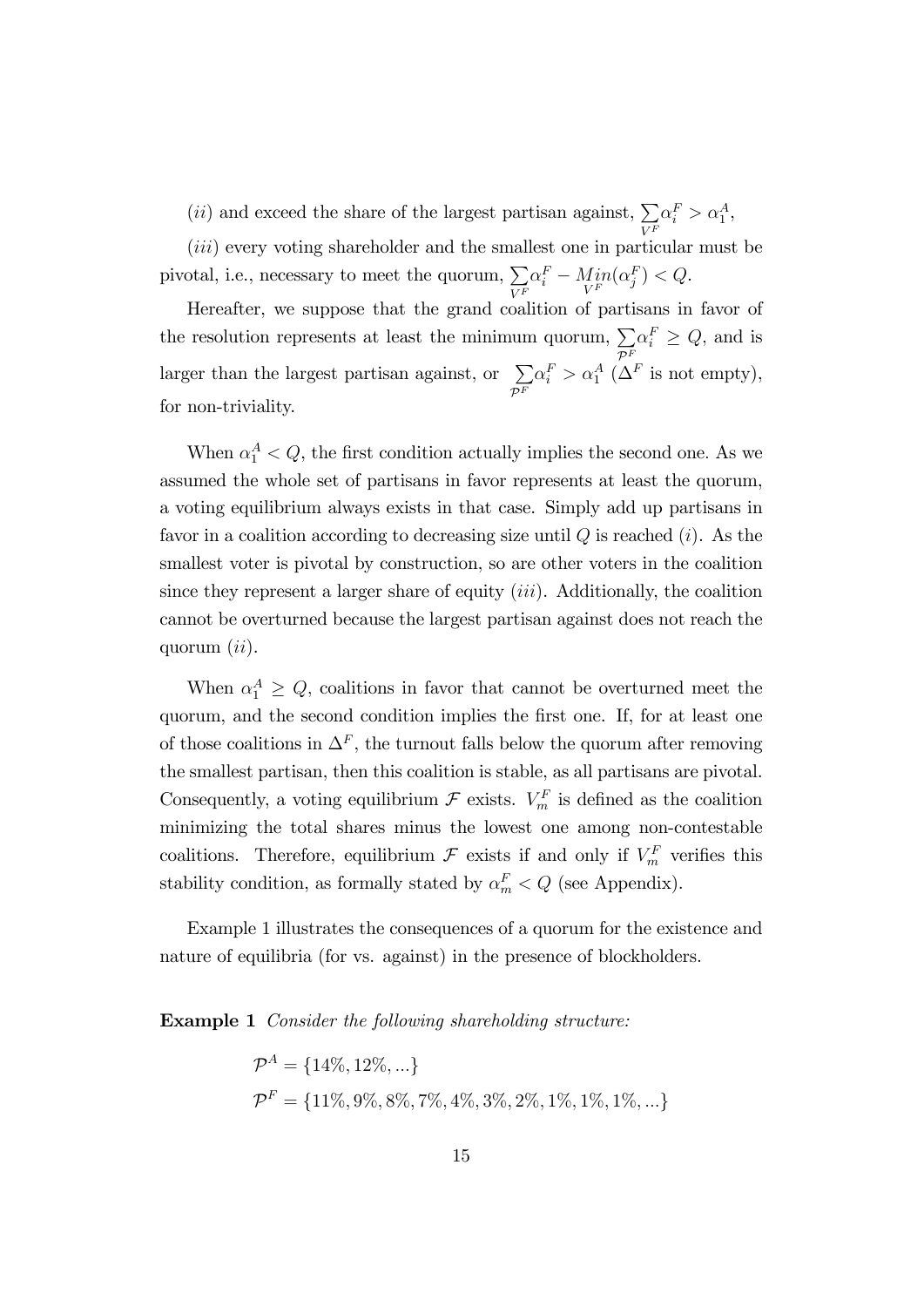With a quorum  $Q = 25\%$ , there exists an equilibrium A where no shareholder votes because the largest partisan's vote for the resolution cannot change the outcome  $(\alpha_1^F = 11\% < Q)$ . Simultaneously, many coalitions (e.g.,  $\{11\%, 9\%, 8\%\}, \{9\%, 8\%, 7\%, 4\%\}, \{9\%, 8\%, 7\%, 1\%\}, \{9\%, 8\%, 3\%, 2\%, 1\%, 1\%, 1\%\}, \ldots\}$ support a voting equilibrium  $\mathcal F$  since no coalition above the quorum can be overturned by the largest partisan against  $(\alpha_1^A = 14\% < Q)$ .

With a quorum  $Q = 10\%$ , coalitions  $\{9\%, 8\%\}, \{9\%, 7\%\}, \{8\%, 7\%\}$  support an equilibrium for  $(\alpha_m^F = 8\% < Q)$ . No equilibrium against exists, the largest partisan for could change the result from rejection with no turnout to adoption when he alone votes  $(\alpha_1^F = 11\% \geq Q)$ .

Finally, with no quorum requirement  $(Q = 0\%)$ , no equilibrium in pure strategies exists  $(\alpha_1^F = 11\% \ge Q, \alpha_m^F = 8\% \ge Q).$ 

As shown in the above example, requiring a quorum has two consequences. On one hand, it generates an equilibrium against, and no shareholder votes. Indeed, with a high enough quorum, shareholders in favor of the resolution may believe that the quorum will not be reached, which makes their vote useless; the same is true for shareholders opposed to the resolution. On the other hand, a minimum quorum works as a coordination device for partisans of the resolution who believe that their vote is necessary to win. It creates an incentive to form voting coalitions, gathering possibly very small shareholders in favor of the resolution; this never happens with no quorum requirement in which at most one large-enough (share greater than  $\alpha_1^A$ ) shareholder votes in favor in equilibrium and no equilibrium against ever exists (see Ritzberger 2005).

#### Predicting the result of the vote

In some cases, several Nash equilibria coexist. In example 1, with  $Q = 25\%$ , rejection  $(\mathcal{A})$  and acceptance of the resolution,  $(\mathcal{F})$  are equilibrium results. Moreover, different voting coalitions support  $\mathcal{F}$ . In these cases of multiplicity of equilibria, which (is) are the most likely? Among voting equilibria, it is natural to select those gathering fewer shareholders, as they involve fewer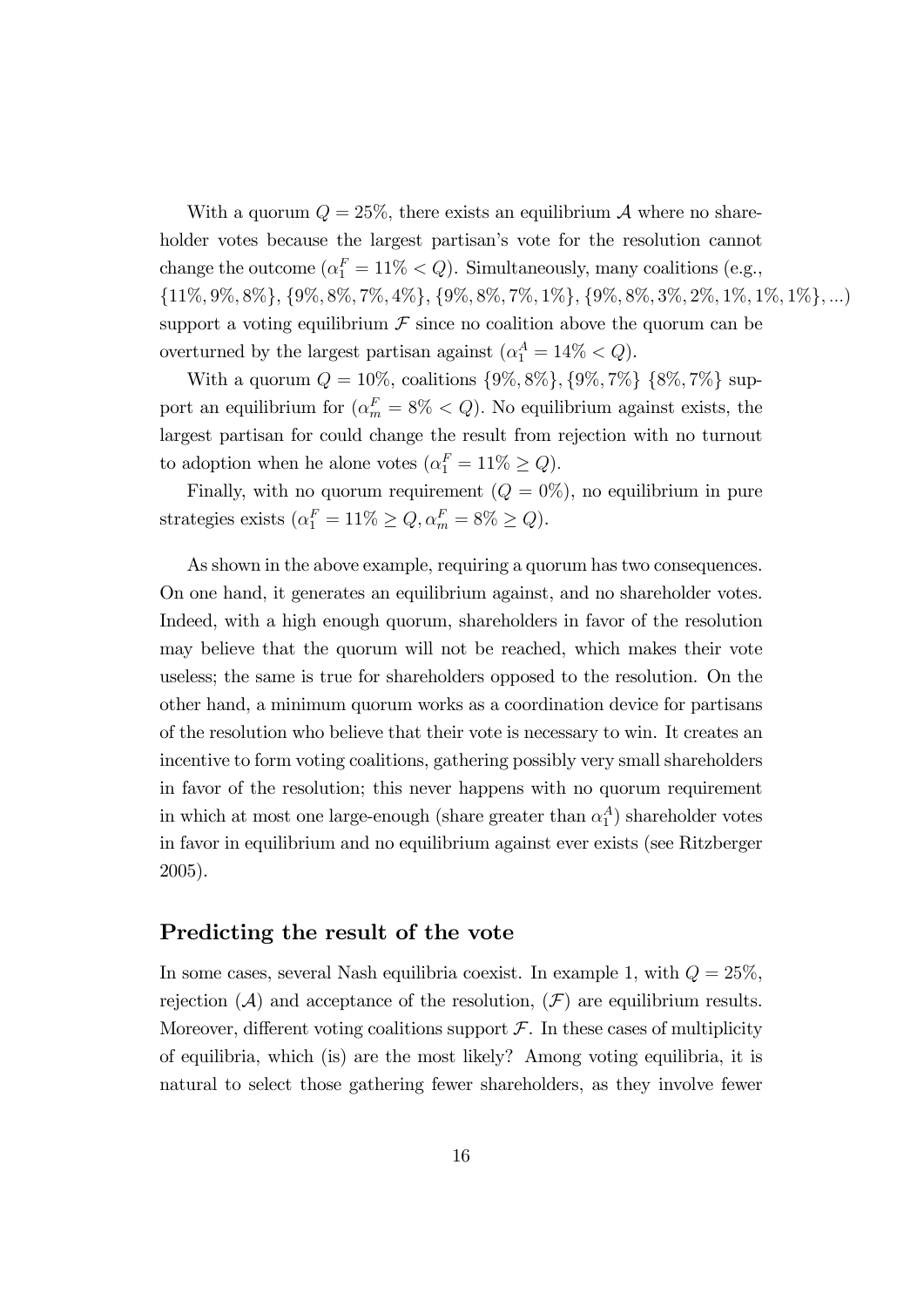coordination problems and a lower cost. When equilibria  $\mathcal A$  and  $\mathcal F$  coexist, what is the predicted outcome of the meeting?

In order to answer these questions, we apply a refinement of the set of Nash equilibria that seems appropriate in our setting. Namely, we use the CPNE concept introduced by Bernheim, Peleg and Whinston (1987). It is reasonable to believe that, before they vote, shareholders discuss and agree on a voting strategy. Because they vote separately, agreements are meaningless unless they are self-enforcing, which is true for Nash equilibria. However, the individual best response property of Nash equilibria may not be sufficient. If a coalition of shareholders can arrange a mutually beneficial deviation from a Nash agreement, the enforceability of this original agreement appears to be weak. The CPNE criterion considers such a possibility. A Nash equilibrium is said to be CPNE when there exists no profitable self-enforcing joint deviation of a coalition of shareholders. A deviation is defined as self-enforcing when no subcoalition has an incentive to initiate a new deviation, with the strategies of other voters being fixed.

The following proposition provides the necessary and sufficient conditions under which the Nash equilibria are coalition-proof.

#### Proposition 2 Among the Nash equilibria,

(1) Equilibrium  $\mathcal A$  is CPNE if and only if it is the unique Nash equilibrium (in pure strategies) of the voting game.

(2) An equilibrium  $\mathcal F$  is CPNE if and only if it cannot be overturned by the grand coalition of shareholders against the resolution.

#### Proof:

Since shareholders' strategies are very simple, it is relatively easy to check whether the different Nash equilibria of our voting game are CPNE.

Part 1 of the proposition is straightforward. On one hand, when  $A$  is the unique equilibrium, no coalition prefers deviating from not voting. Shareholders against the resolution obtain their best possible outcome. Moreover, every coalition of shareholders in favor of the resolution gathering more than the minimum quorum is intrinsically not self-enforcing since there exists no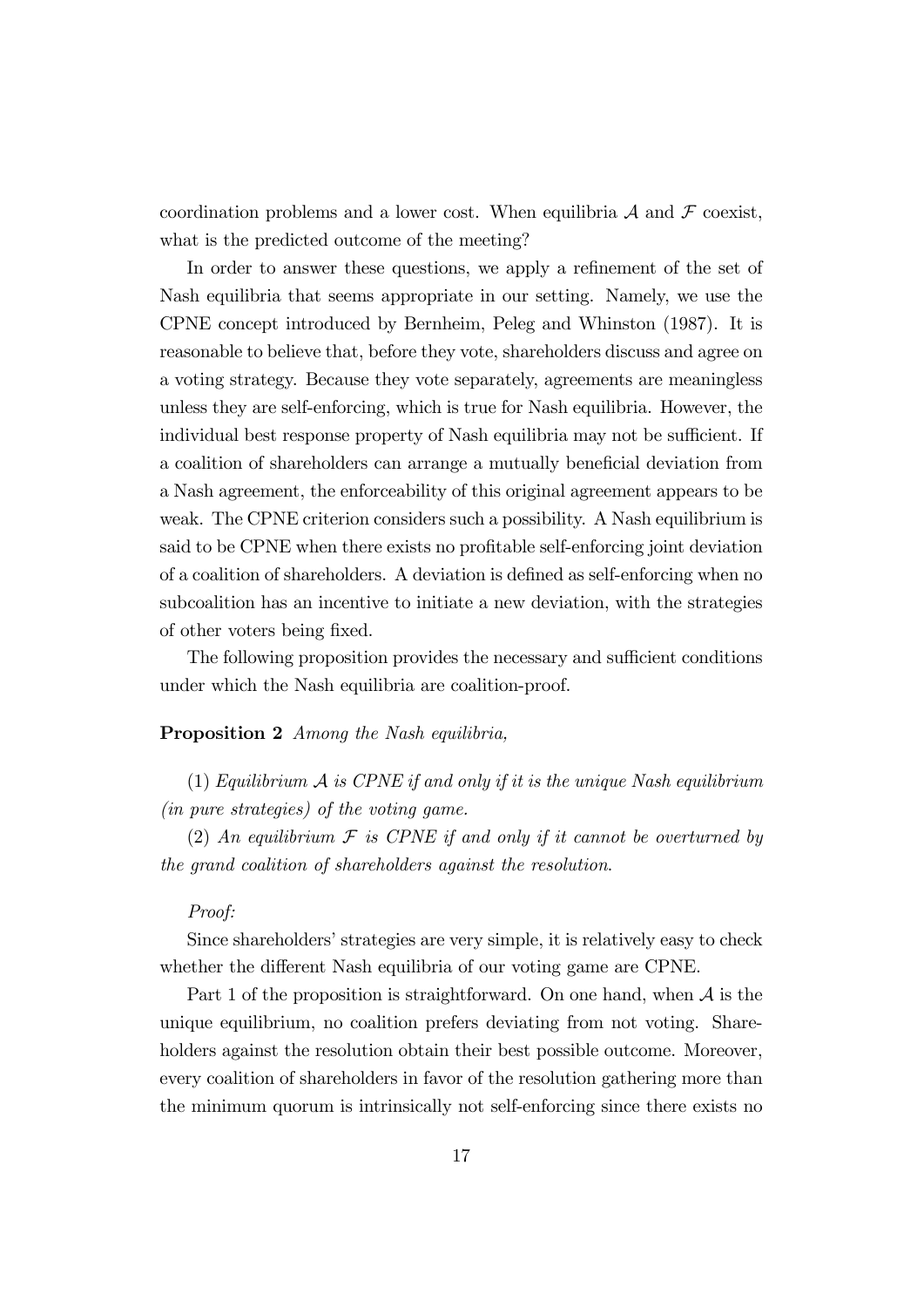Nash equilibrium in favor: at least one shareholder would find it profitable to deviate from the deviation. On the other hand, suppose that at least one equilibrium  $\mathcal F$  coexists with  $\mathcal A$ . Shareholders in the coalition supporting this equilibrium  $\mathcal F$  would then agree to deviate from not voting (equilibrium  $\mathcal A$ ) to jointly vote in favor. This deviation is self-enforcing since every voting shareholder in this coalition is pivotal. Therefore, none of them (a fortiori no sub-coalition) would like to deviate from the deviation.

Let us turn to part 2 of the proposition. On one hand, consider an equilibrium  $\mathcal F$  that cannot be overturned by the grand coalition of shareholders against. Obviously, no coalition of shareholders against would like to jointly change their strategy and vote against since this is both costly and useless. Similarly, no non-voting shareholder in favor of the resolution would profitably deviate and vote since he gets his best outcome without incurring the cost of voting. Only shareholders belonging to the voting coalition could possibly benefit from a change in strategy. However, since  $\mathcal F$  is a Nash equilibrium and all voters are pivotal, no individual shareholder and a fortiori no coalition of shareholders would profitably deviate from voting to withholding. On the other hand, suppose that the grand coalition of shareholders against can overturn a coalition supporting equilibrium  $\mathcal{F}$ . Among all coalitions against able to overturn this equilibrium  $\mathcal{F}$ , consider the coalition representing the least total votes. By construction, the vote of each shareholder is necessary to beat the coalition supporting  $\mathcal{F}$ . A joint deviation by this smallest coalition from withholding to voting against is thus self-enforcing: no individual shareholder  $-$  and, a fortiori, no sub-coalition  $-$  may profitably deviate from the deviation coalition against since this would change the outcome from A to F. Therefore, the coalition supporting equilibrium  $\mathcal F$  is not robust to this self-enforcing coalition deviation. The Nash equilibrium  $\mathcal F$  is not CPNE. Endproof.

Let us return to example 1 with  $Q = 25\%$  to illustrate Proposition 2. The non-voting equilibrium against is not CPNE. Indeed, the sub-coalition  $\{11\%, 9\%, 8\%\}\$  of favorable shareholders who withhold in the Nash equilibrium  $\mathcal A$  jointly benefit from deviating to vote in favor and pass the resolution.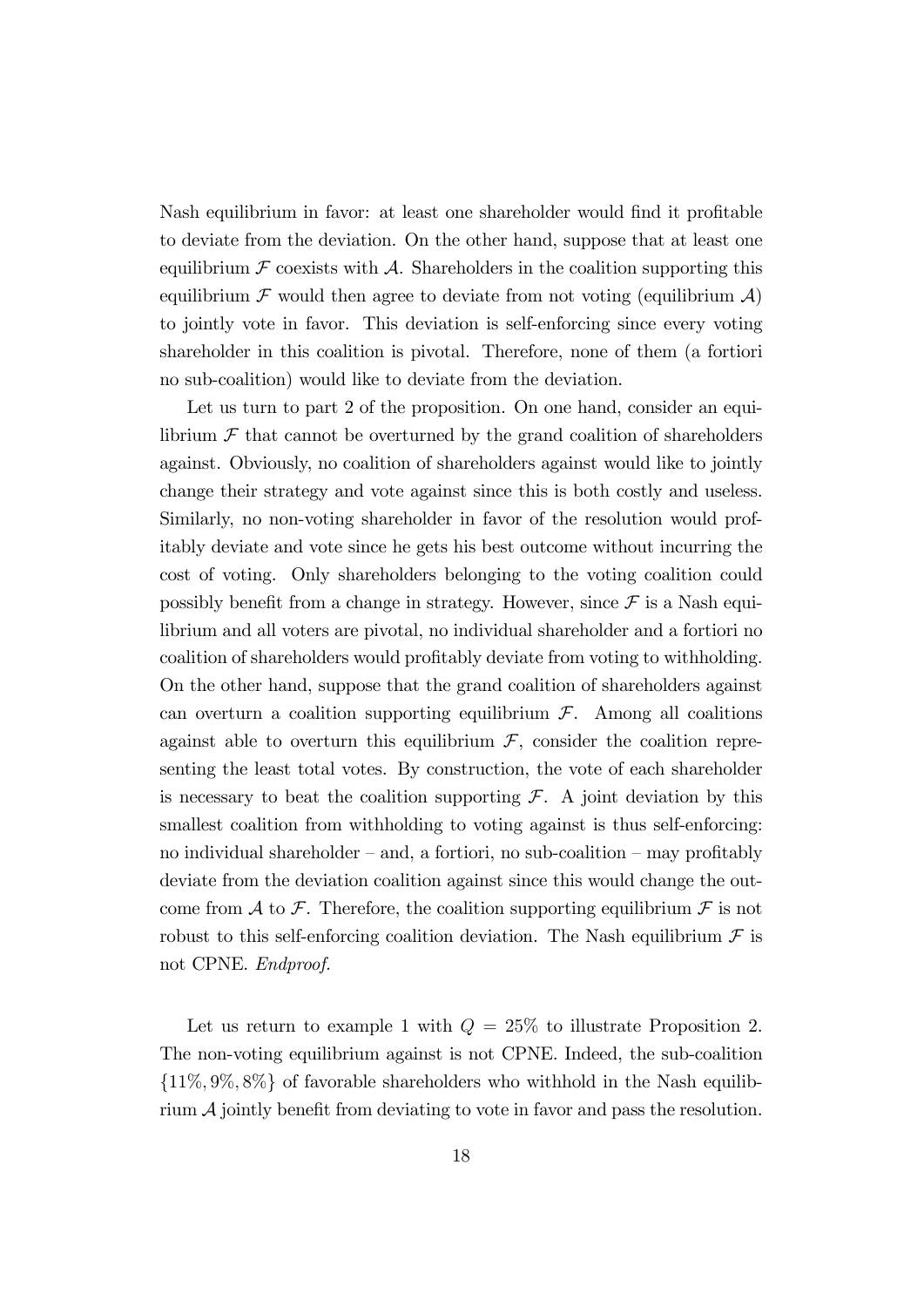This voting Nash equilibrium  $\mathcal F$  is itself coalition-proof if the turnout outreaches the grand coalition against. In this example, the grand coalition  $\mathcal{P}^A = \{14\%, 12\%, ...\}$  represents at least 26% of votes. Thus, all equilibria  $\mathcal F$  representing less than 26% are not CPNE. The Nash equilibrium  $\mathcal F$ supported by  $\{11\%, 9\%, 8\%\}\$ is coalition-proof when the grand coalition  $\mathcal{P}^A$ represents less than 28% of voting rights.

Two important results are direct consequences of Proposition 2. First, a coalition supporting an equilibrium  $\mathcal F$  is CPNE only when – among shareholders with strict preferences  $-$  a majority are in favor of the resolution. In this case, the outcome coincides with the preference of the majority of shareholders. Second, when there does not exist an equilibrium  $\mathcal{F}$ , the unique equilibrium  $A$  is CPNE, while the majority could be in favor of the resolution.

The conditions for existence of Nash equilibria and their nature (for or against, CPNE or not) are summarized in Table 1.

Table 1. The different types of equilibria

|                     | $\alpha_1^A > Q$                                        | $\alpha_1^A < Q$                 |
|---------------------|---------------------------------------------------------|----------------------------------|
| $\alpha_1^F < Q$    | eq. $A$ (CPNE if it is the unique eq.)                  | eq. $A$ (not CPNE)               |
|                     | eq. $\mathcal F$ if $\alpha_m^F \leq Q$ (possibly CPNE) | eq. $\mathcal F$ (possibly CPNE) |
| $\alpha_1^F \geq Q$ | eq. F if $\alpha_m^F \leq Q$ (possibly CPNE)            | eq. $\mathcal F$ (possibly CPNE) |

# 5 Consequences of the shareholding structure

The shareholding structure plays a key role in the determination of the outcome of the vote. As summarized in Table 1, the size of the largest equityholder favorable to a resolution relative to the quorum conditions the existence of equilibria against this resolution. Similarly, the size of the largest opponent to the resolution is central for the existence of equilibria  $\mathcal F$  both directly and indirectly. Indeed, when  $\alpha_1^A \geq Q$ ,  $\alpha_m^F$  is determined in relation to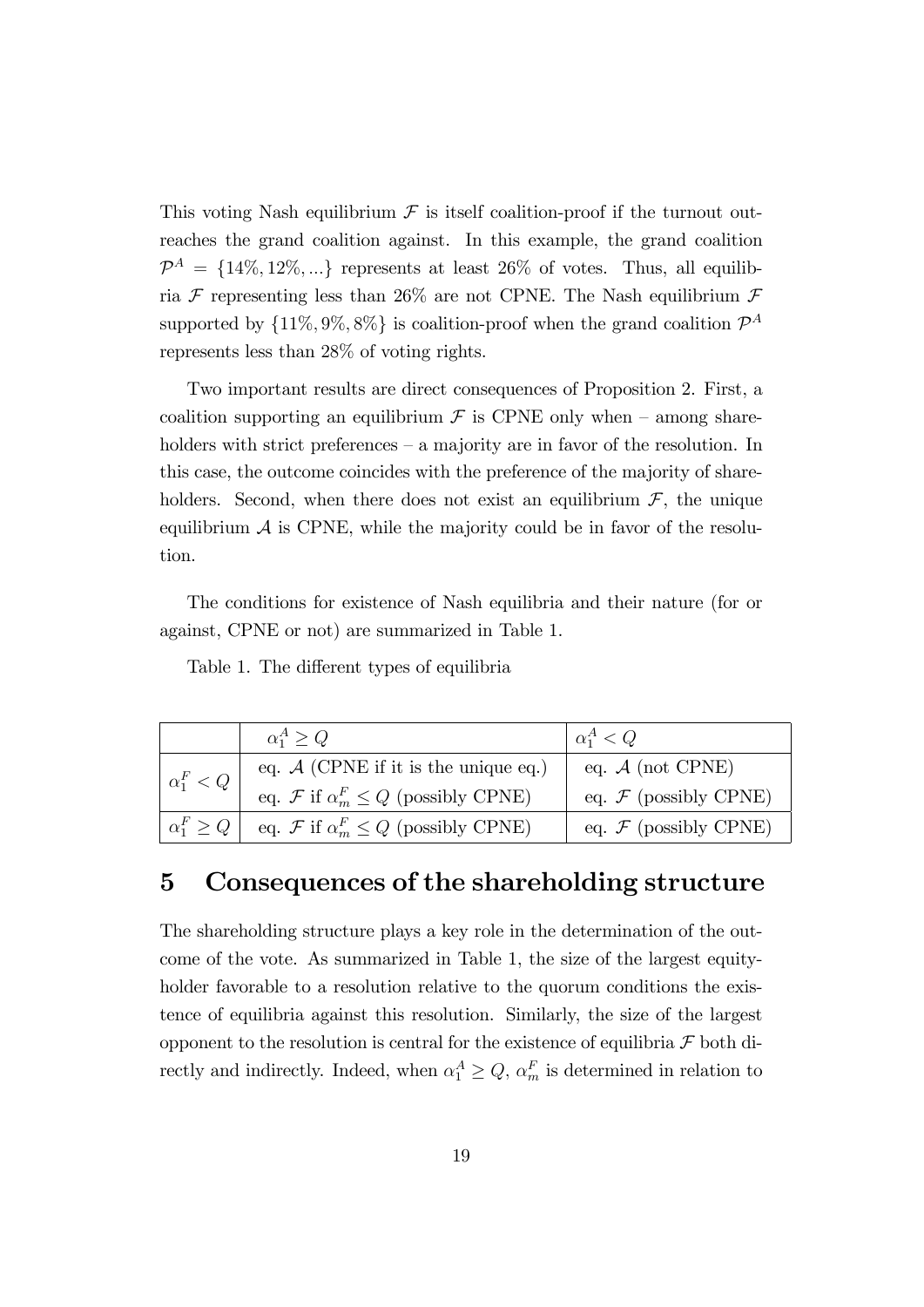$\alpha_1^A$ . The size of shares held by voters in favor happens to be crucial for the formation of equilibrium coalitions favorable to the resolution when the largest opponent is above the quorum, as shown in example 1 (with  $Q = 10\%$ ).

## Widely held companies

In some companies, virtually all shareholders are small. This situation is common in the UK and is also observed in continental Europe, where ownership is, on average, rather concentrated.

**Proposition 3** Nash equilibria  $\mathcal A$  and  $\mathcal F$  coexist in widely held companies for  $Q > 0$ . Turnout coincides with the minimum quorum in equilibria  $\mathcal{F}$ ; they are CPNE if and only if the grand coalition against is below  $Q$ , and no CPNE exists otherwise.

The first part of Proposition 3 follows directly from Propositions 1. In the particular case where all shareholders have one vote and are below the quorum, both A and F are equilibria. The voting coalitions in F just match the quorum because it is necessary and sufficient to pass the resolution.  $A$ is never CPNE because any coalition of favorable shareholders just reaching Q would profitably deviate and vote in favor. Similarly,  $\mathcal F$  is CPNE if no coalition of opposed shareholders can profitably deviate and vote against; therefore, all opponents together must represent less than the quorum.

In the following, we first look in greater detail at the role played by the largest partisan and the largest opponent when the company is not widely held. We then examine the size of shareholders and the number of partisans in voting coalitions. In light of the previous results, we finally compare the efficiency of the two mechanisms available to shareholders in meetings when they do not agree with the board: voting against resolutions proposed by the board or offering resolutions directed against the board.

#### The role of large shareholders

Major shareholders play a decisive role in meetings. However, given the asymmetry between equilibria in favor and against, their importance varies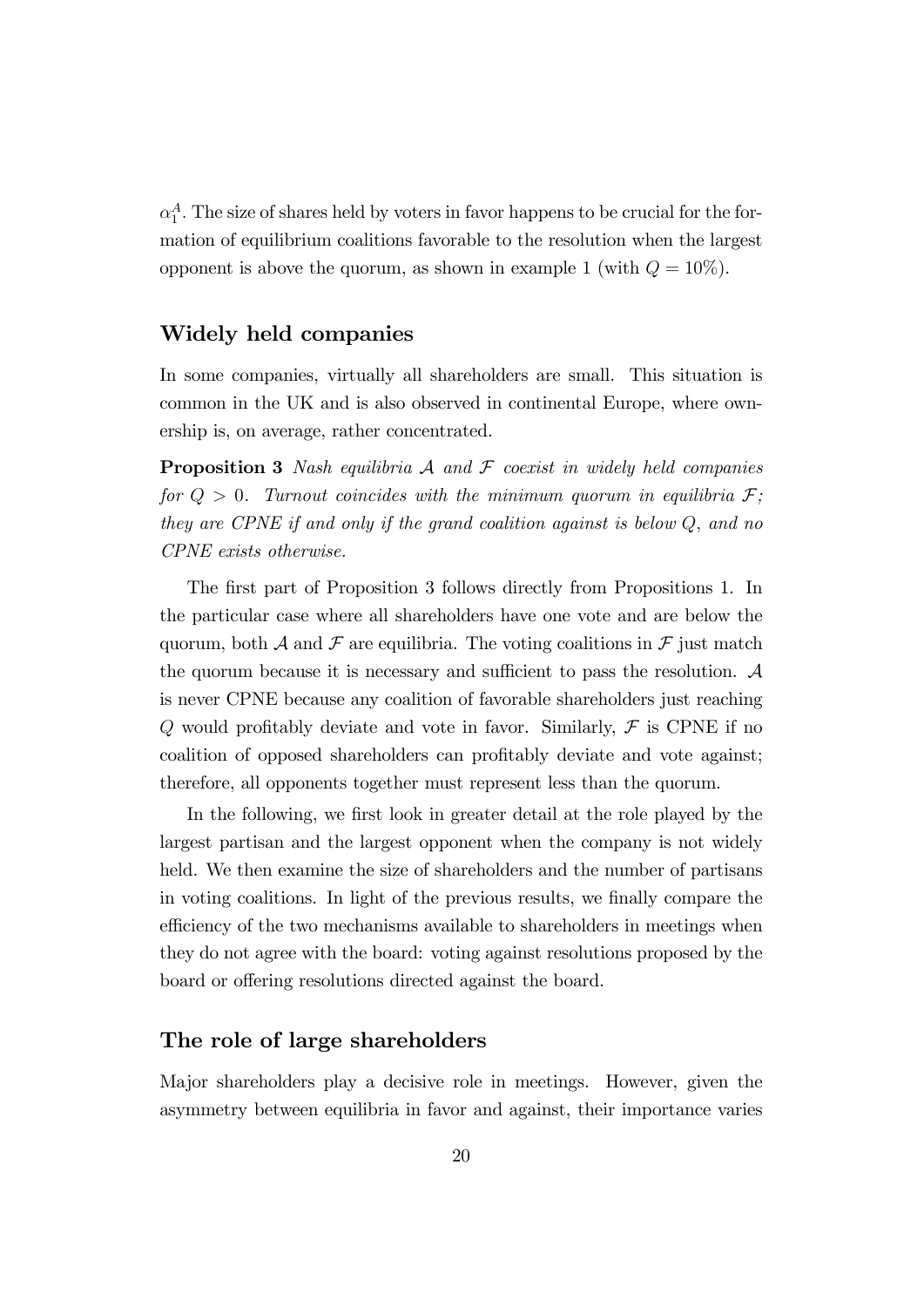depending on whether they support or oppose a resolution.

#### Large shareholders supporting the resolution

The presence of a large shareholder in favor of a resolution facilitates the adoption of this resolution in two complementary ways.

First, when the largest shareholder is in favor of the resolution  $(\alpha_1^F > \alpha_1^A)$ , or  $\alpha_1^F$  is the dominant shareholder, the existence of voting equilibria in favor of the resolution is guaranteed. Partisans of a resolution in a coalition are added according to decreasing size until  $Q$  is reached (we assumed the whole set of partisans for represents at least the quorum). As the smallest voter is pivotal by construction, so are other voters in the coalition since they represent a larger share of equity. Moreover, the coalition cannot be contested because it includes  $\alpha_1^F > \alpha_1^A$ .

Second, this process prevents the event of rejection due to the absence of a quorum. Indeed, a quorum below the share of the largest partisan for  $(\alpha_1^F \geq Q)$  excludes any opposition to resolutions in equilibrium, as the largest supporting shareholder reaches the quorum alone (see Proposition 1).

Proposition 4 summarizes these results.

Proposition 4 When the dominant shareholder is favorable to the resolution  $(\alpha_1^F > \alpha_1^A),$ 

(1) The resolution is always adopted in equilibrium if  $\alpha_1^F \geq Q$ .

(2) If  $\alpha_1^F < Q$ , a voting equilibrium  $\mathcal{F}$ , necessarily involving a coalition of shareholders, and a non-voting equilibrium against coexist.

Example 2 illustrates the major role played by the dominant shareholder when he supports the resolution.

Example 2 Consider the following shareholding structure:

$$
\mathcal{P}^{A} = \{14\%, 13\%, \ldots\}
$$
  

$$
\mathcal{P}^{F} = \{18\%, 8\%, 2\%, 1\%, 1\%, 1\%, \ldots\}
$$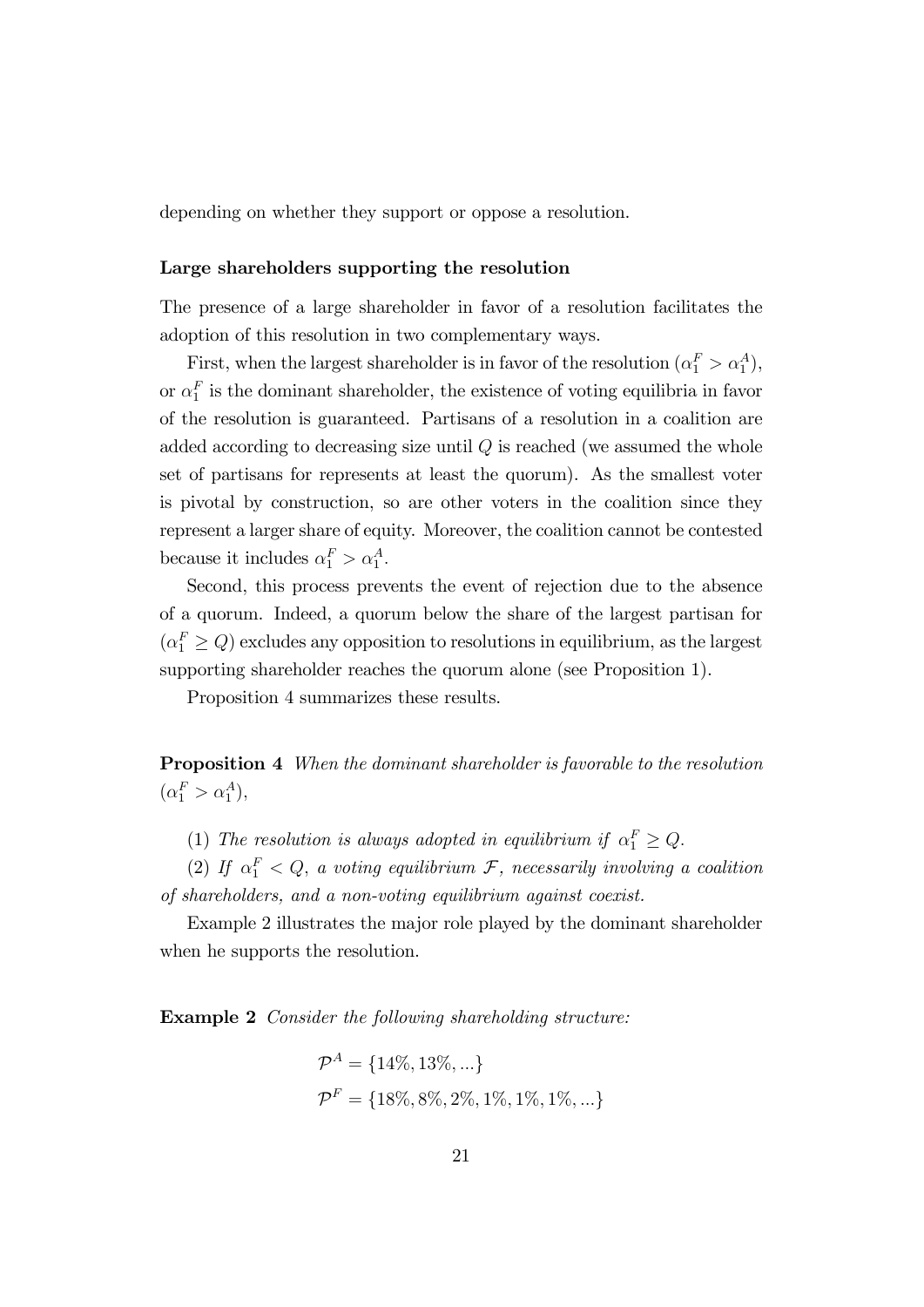From Proposition 4, resolutions are always adopted in equilibrium when the dominant shareholder is favorable and represents at least the quorum  $(\alpha_1^F \ge \max(Q, \alpha_1^{A+})$  where  $\alpha_1^{A+}$  represents  $\alpha_1^A$  plus one vote). In particular, an equilibrium  $\mathcal F$  where he (or another large shareholder) votes alone exists (as in Ritzberger, 2005). Consider a quorum  $Q = 15\%$  in example 2. When the dominant shareholder votes alone, no other partisan of the resolution has an incentive to vote since the quorum is reached, and the vote cannot be opposed successfully since the largest opponent commands fewer votes. As no equilibrium against exists in that case  $(\alpha_1^F \geq Q)$ , the result of the meeting conforms to the dominant shareholder's preference.<sup>15</sup> It is possible that coalitions of small shareholders vote in equilibrium: for instance, a subset of  $\mathcal{P}^F$  comprising fifteen shareholders each owning 1% of equity.

Now suppose  $Q = 25\%$ . The dominant shareholder in favor of the resolution does not reach the quorum alone. At least two shareholders must cast a vote in favor of the resolution. The situation where the two largest supporters of the resolution – representing a turnout of  $26\%$  – vote is an equilibrium: if either one does not vote, the quorum is not met, and no shareholder against can successfully oppose the vote.<sup>16</sup> Rejection of the resolution due to the absence of a quorum is also an equilibrium, as  $Q > \alpha_1^F$ . This situation would never occur without a quorum, as any supporter of the resolution would find it useful to vote and pass the resolution. Thus, the equilibrium result of the meeting does not always conform the dominant shareholder's preference even though he is for the resolution. $17$ 

It can be checked easily that no CPNE exits in example 2.

<sup>&</sup>lt;sup>15</sup>Indeed, when  $\alpha_1^F \geq Q > \alpha_1^A$  from Proposition 1, there exists no equilibrium against,

and an equilibrium in favor always exists. This is also the case when  $\alpha_1^F > \alpha_1^A \ge Q$ . In both cases, the singleton  $\{\alpha_1^F\} \in \Delta^F$  and  $\alpha_m^F = 0 < Q$ .

<sup>&</sup>lt;sup>16</sup>There exist many other equilibrium coalitions for, e.g.,  $\{18\%, 2\%, 1\%, 1\%, 1\%, 1\%, 1\% \}$ .

<sup>&</sup>lt;sup>17</sup>However, it follows from Proposition 2 that rejection of the resolution is not CPNE.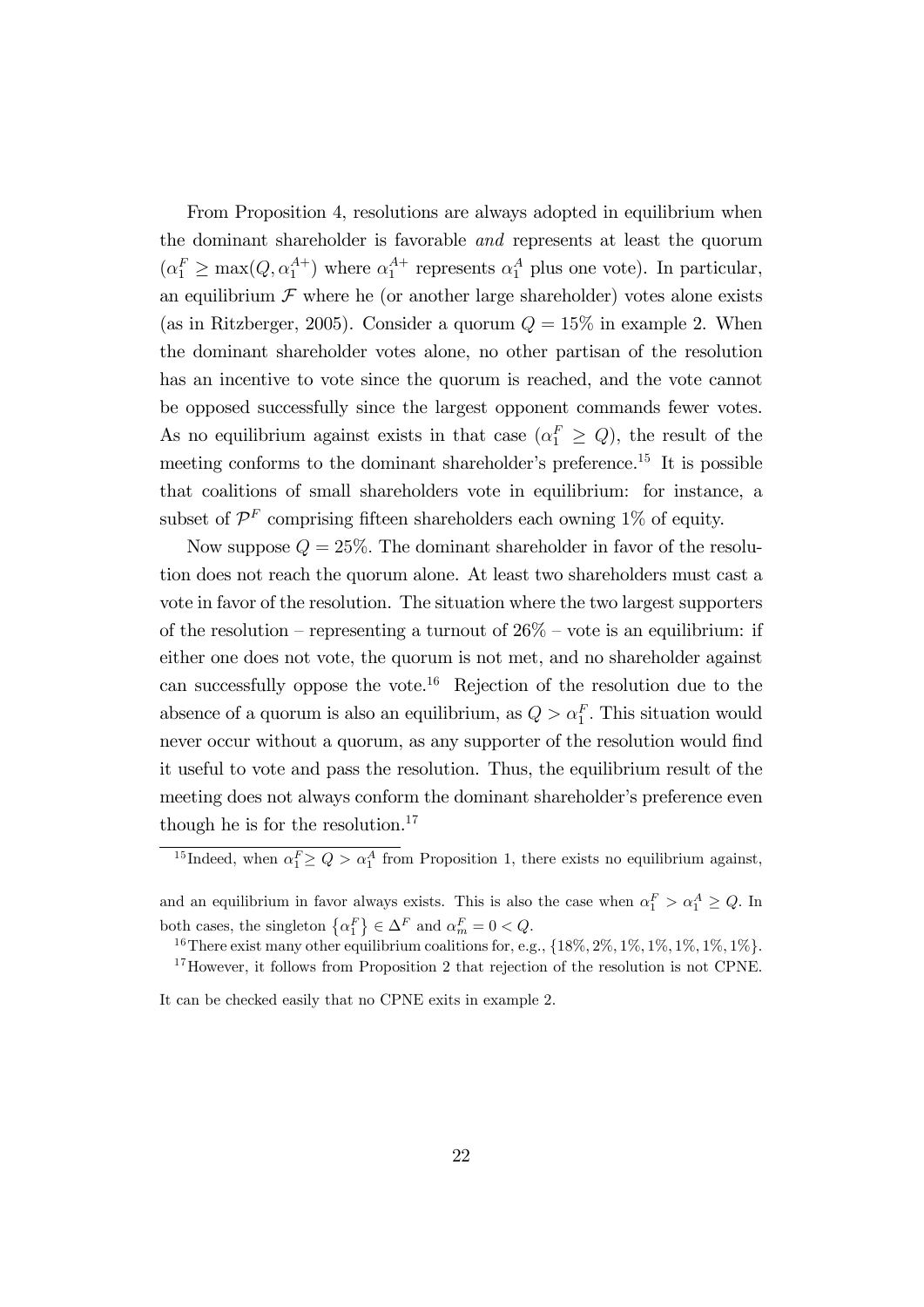#### Large shareholders opposed to the resolution

The presence of a dominant shareholder in favor of the resolution guarantees the existence of an equilibrium  $\mathcal F$ . This does not apply symmetrically to the case of a dominant shareholder opposed to the resolution. From Proposition 1, equilibrium rejection depends solely on the equity ownership of the largest partisan of the resolution relative to the quorum. Thus, even if the largest opponent commands more votes than the largest partisan,  $(\alpha_1^A \geq \alpha_1^F)$ , coalitions of shareholders may still pass the resolution in equilibrium.

Example 3 Consider the following shareholding structure:

$$
\mathcal{P}^{A} = \{30\%, 3\%, 3\%, ...\}
$$
  

$$
\mathcal{P}^{F} = \{26\%, 16\%, 15\%, 1\%, 1\%, 1\%, ...\}
$$
  

$$
Q = 25\%
$$

In this example, there is no equilibrium against since  $\alpha_1^F \geq Q$ , and the coalition of the two partisans for  $\{16\%, 15\%\}$  successfully approves the resolution.

### Size and number of voters in equilibria  $\mathcal F$

Related important questions have not yet been completely addressed: Who belongs to voting coalitions  $-$  large or small shareholders? Discussions before the meeting are certainly easier and less costly if the coalition gathers a smaller number of large rather than many atomistic shareholders.

Our results show that the size and number of supporters of the resolution actually casting a vote are directly linked to the share of the largest opponent relative to the quorum. This is the purpose of the following proposition.

#### Proposition 5

(1) When  $\alpha_1^A < Q$ , an equilibrium coalition for the resolution may gather shareholders of any size without limitation as to the number of shareholders present in the coalition.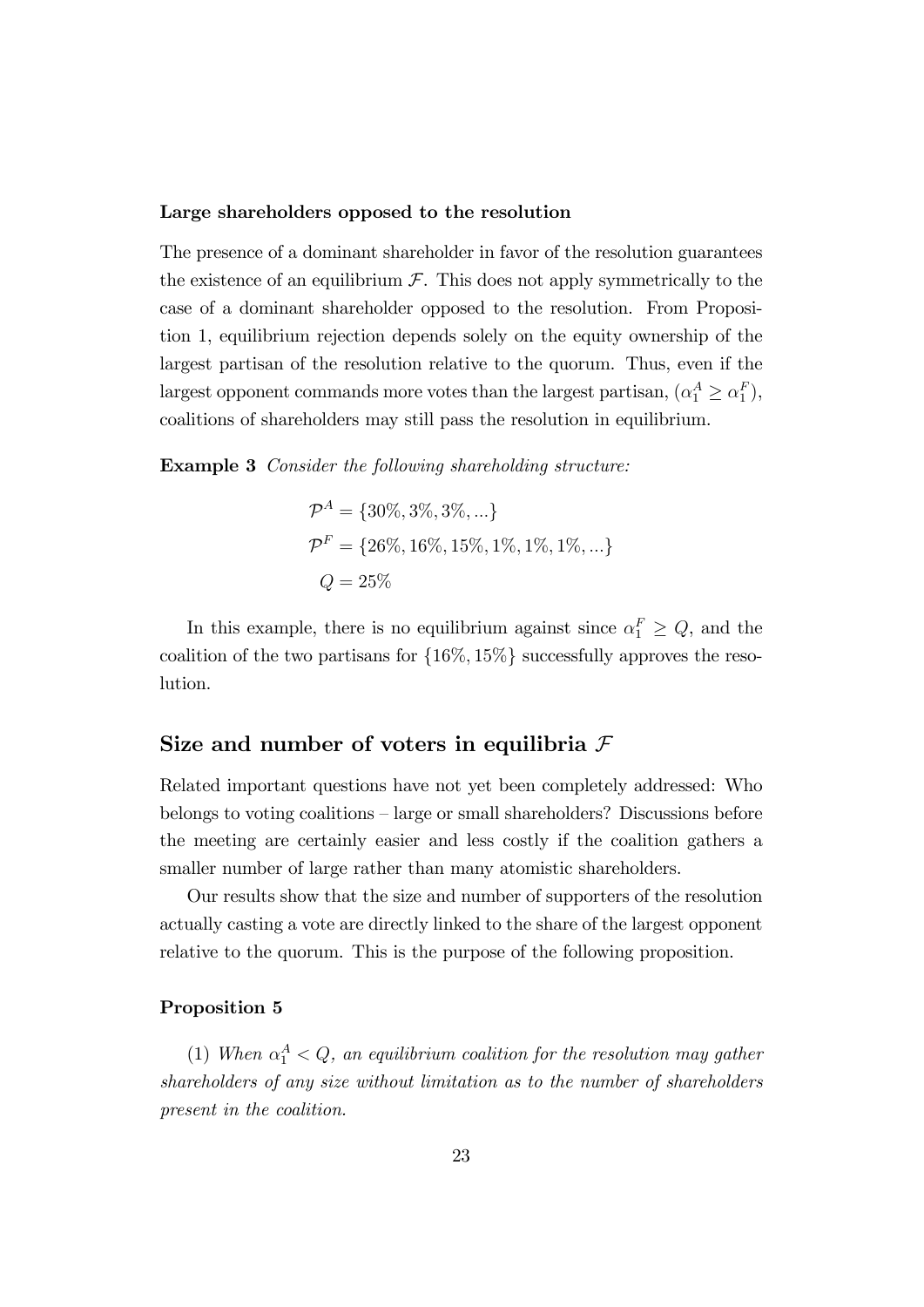(2) When  $\alpha_1^A \geq Q$ , the partisans forming an equilibrium coalition for the resolution are never atomistic; their shares are necessarily larger than  $\alpha_1^A-Q$ . The number of voters n is bounded:  $\frac{\alpha_1^A}{\alpha_1^F}$  $\alpha_1^F$  $< n <$  $\alpha_1^A$  $\alpha_1^A-Q$ : Moreover, the largest partisan for  $\alpha_1^F$  never votes in equilibrium when  $\alpha_1^A \geq \alpha_1^F \geq Q$ , and votes alone when  $\alpha_1^F > \alpha_1^A \ge Q$ .

When  $\alpha_1^A < Q$ , as explained following Proposition 1, voting coalitions gather shareholders of any size as long as the quorum is met  $(\sum$  $V^F$  $\alpha_i^F \geq Q$ ). They possibly encompass many small shareholders if the firm is widely held, and the turnout matches the minimum quorum in that case.

When  $\alpha_1^A \geq Q$ , coalitions that cannot be overturned  $\left(\sum_{i} \alpha_i^F > \alpha_1^A\right)$  auto- $V^F$ matically reach the quorum. Moreover, all shareholders are pivotal in equilibrium  $\left(\sum\right)$  $V^F$  $\alpha_i^F - \underset{V^F}{Min}(\alpha_j^F) < Q$ ). As a consequence,  $\underset{V^F}{Min}(\alpha_j^F) > \alpha_1^A - Q$ . Therefore, partisans in a winning coalition are never atomistic.

In this case, the number of voters  $n$  is necessarily bounded. In fact, from the above inequalities, it follows

(i) 
$$
n\alpha_1^F \ge \sum_{V^F} \alpha_i^F > \alpha_1^A
$$
; which gives  $n > \frac{\alpha_1^A}{\alpha_1^F}$ .  
\n(ii)  $(n-1)(\alpha_1^A - Q) < \sum_{V^F} \alpha_i^F - Min(\alpha_j^F) < Q$ ; thus,  $n < \frac{Q}{\alpha_1^A - Q} + 1 = \frac{\alpha_1^A}{\alpha_1^A - Q}$ .

Therefore, the number of voting shareholders is bounded as follows:

$$
\frac{\alpha_1^A}{\alpha_1^F} < n < \frac{\alpha_1^A}{\alpha_1^A - Q}.
$$

Finally, the largest supporter does not necessarily belong to the coalition. He never votes in equilibrium if his share is above the quorum but below the largest opponent stake  $(\alpha_1^A \geq \alpha_1^F \geq Q)$ . Indeed, no other partisan in favor would join him in a coalition because the quorum is met, whereas the largest partisan against would successfully oppose him. Clearly, the largest partisan votes alone when  $\alpha_1^F > \alpha_1^A \ge Q$ .

In examples 1 and 2 ( $\alpha_1^A = 14\%$ ), with  $Q = 25\%$ , since  $\alpha_1^A < Q$  voters can be of any size; any coalition, as long as it reaches the quorum, supports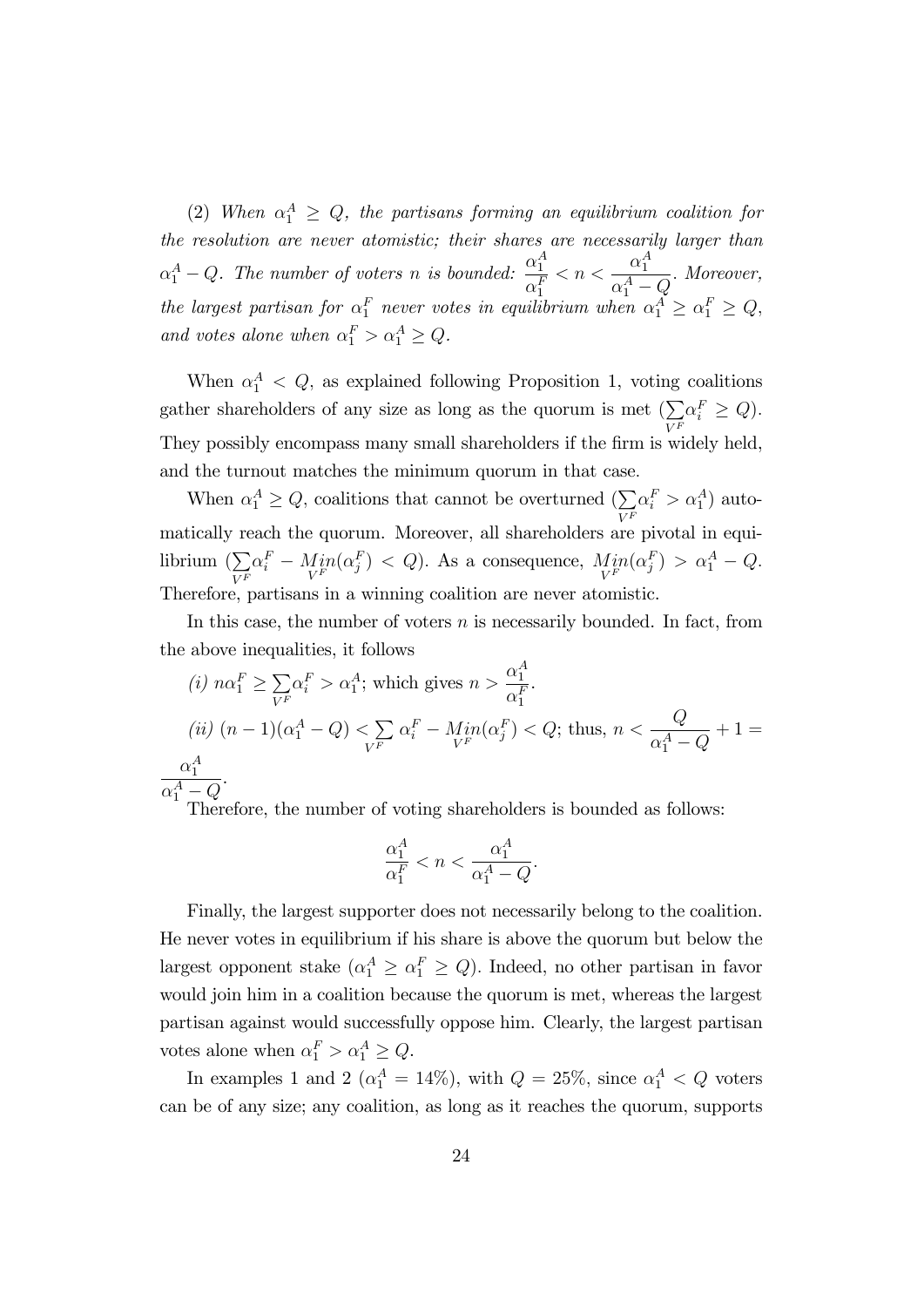$\mathcal F$ . In addition to the coalitions previously mentioned for the two examples, a group of 25 shareholders, if they exist, each representing 1% of equity and voting would support an equilibrium  $\mathcal{F}.$ 

In example 1 with  $Q = 10\%, (\alpha_1^A = 14\% \ge Q)$  partisans voting in favor must hold more than  $14\%$  of shares together and more than  $\alpha_1^A - Q = 4\%$ each. Indeed, a shareholder with less than 4% shares has an incentive to leave a coalition representing more than 14% of equity since the quorum requirement remains satisfied. In this case, the number of voters is bounded, 14 10  $< n <$ 14  $\frac{4}{4}$ . Thus,  $n \in \{2, 3\}$ . This example (with  $\alpha_1^A = 14\%$ ,  $\alpha_1^F = 11\%$ and  $Q = 10\%$  illustrates the case in which the largest shareholder for never votes in equilibrium  $(\alpha_1^A \ge \alpha_1^F \ge Q)$ .

In example 3, since  $\alpha_1^A = 30\% > Q = 25\%,$  pivotal shareholders hold more than  $5\% = \alpha_1^A - Q$ . Moreover, with  $\alpha_1^F = 26\%$ , the number of voting shareholders in the equilibrium verifies  $\frac{30}{20}$ 26  $<\,n\,<\,$ 30  $30 - 25$  $= 6.$  Thus,  $n \in$  $\{2, 3, 4, 5\}$ . Moreover,  $\alpha_1^F$  never votes in equilibrium.

### The right to oppose and the right to propose

The board of directors is responsible for organizing the annual meeting, and resolutions are essentially proposed by the board. Most of these resolutions  $pass<sup>18</sup>$  by a very large majority; approval rates higher than 95% prevail.

Shareholders also have the right to initiate resolutions. They may nominate directors and propose changes in bylaws and stock-option plans for employees. The power of shareholders may be quite important in some countries in which they can sponsor resolutions in favor of the replacement of management (Charléty, Chevillon and Messaoudi, 2009) and where the vote is binding. Although the threshold varies across countries, a shareholder needs to own a minority stake of around 5% to have the right to put a resolution on the proxy statement. Empirical evidence shows that these "external" propositions often pass, especially when they are corporate governance re-

<sup>18</sup>For example, the rejected resolutions in the French AGM in 2014 represent less than 1% of proposed resolutions (see Proxinvest Annual Report on French AGM, December 2014).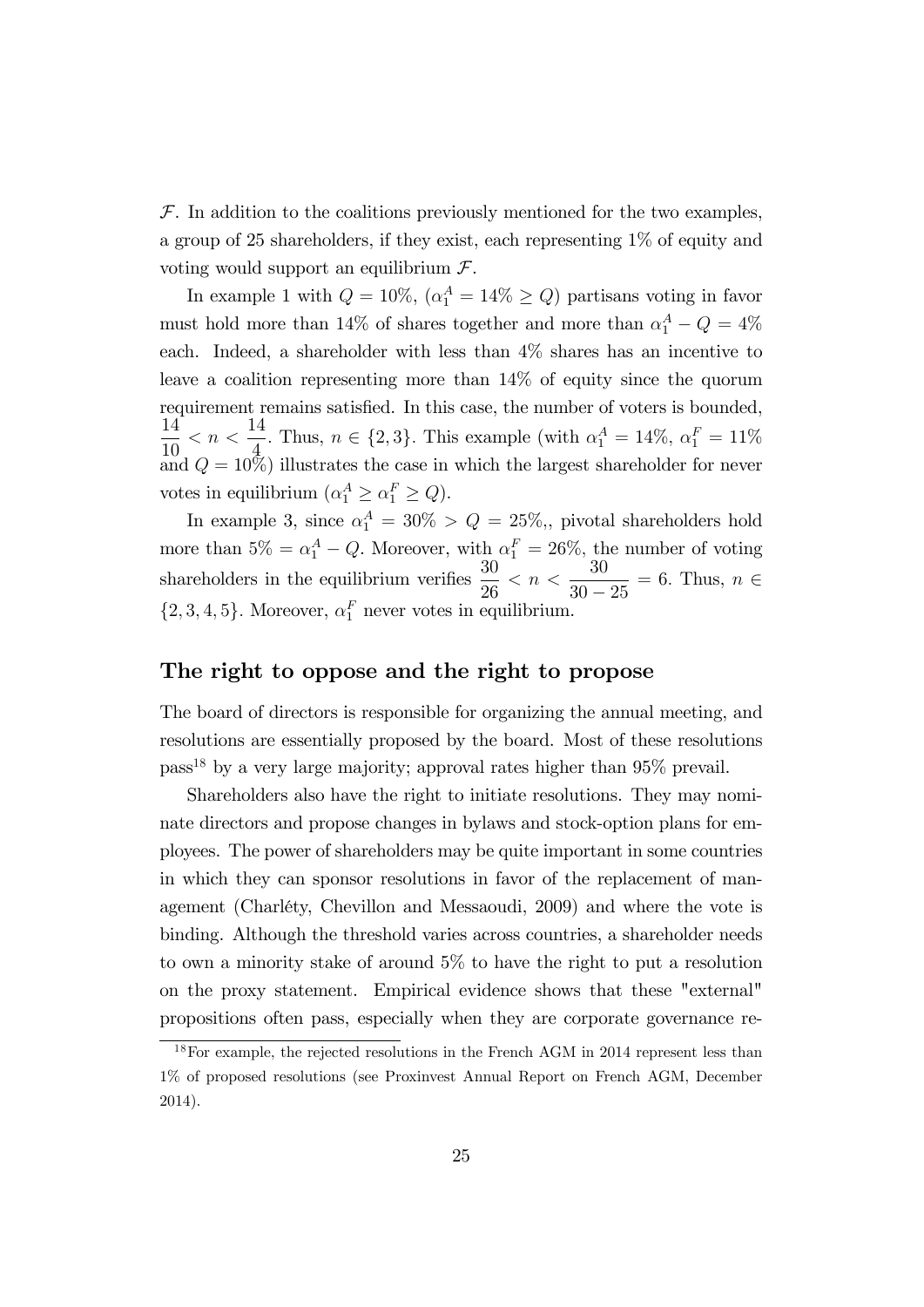lated, as directors' removal/election (about  $25\%$  of such external resolutions are adopted in the UK, see Renneboog and Szilagyi, 2011).

When they disagree with management, shareholders therefore have the right to oppose resolutions submitted by the board and the right to put resolutions to the vote. Given the fundamental asymmetry between equilibria  $\mathcal F$  and  $\mathcal A$  in our analysis, we argue that the right to propose is more effective from an individual shareholder's point of view.<sup>19</sup> Indeed, even a large dissident shareholder has no power to reject resolutions. Only a high quorum requirement constitutes a credible threat to the status quo. However, even when relatively small, a dissident shareholder has the power to pass resolutions thanks to the vote of other shareholders united in a coalition, without coordination. This is the case in example 4.

Example 4 Consider the following shareholding structure:

$$
\mathcal{P}^{A} = \{30\%, 13\%, 13\%...\}
$$
  

$$
\mathcal{P}^{F} = \{7\%, 6\%, 6\%, 6\%, 6\%, 1\%, ...\}
$$
  

$$
Q = 25\%
$$

There is a non-voting equilibrium against  $(\alpha_1^F < Q)$ . Simultaneously, the coalition of partisans  $\{7\%, 6\%, 6\%, 6\%, 6\%\}$  successfully approves the resolution in equilibrium. In this example,  $\alpha_1^F = 7\%$  with  $\alpha_1^A = 30\% > Q = 25\%$ . From Proposition 5, a winning coalition necessarily involves 5 shareholders with at least 5% voting rights.<sup>20</sup> Thus,  $\{7\%, 6\%, 6\%, 6\%, 6\% \}$  is the unique equilibrium voting in favor. Note that not only the largest but also the majority of shareholders are against the resolution in this example. Whereas uncoordinated coalitions of supporters voting for resolutions emerge easily,

<sup>&</sup>lt;sup>19</sup>Matsusaka and Ozbas (2017) reach a similar conclusion: they show that the right to propose is more efficient than the right to oppose, as the board will accomodate the blockholder.

<sup>&</sup>lt;sup>20</sup>The number of voting shareholders verifies  $\frac{\alpha_1^A}{\overline{F}}$  $\alpha_1^F$  $=\frac{30}{7}$  $\frac{30}{7} < n < \frac{\alpha_1^A}{\alpha_1^A - 1}$  $\frac{\alpha_1^A}{\alpha_1^A - Q} = \frac{30}{30 - 1}$  $\frac{30}{30-25} = 6.$ Thus,  $n = 5$ . Moreover the share of each voter in the coalition must exceed  $\alpha_1^A - Q = 5\%$ . In this case, there are only 5 shareholders with more than 5% shares.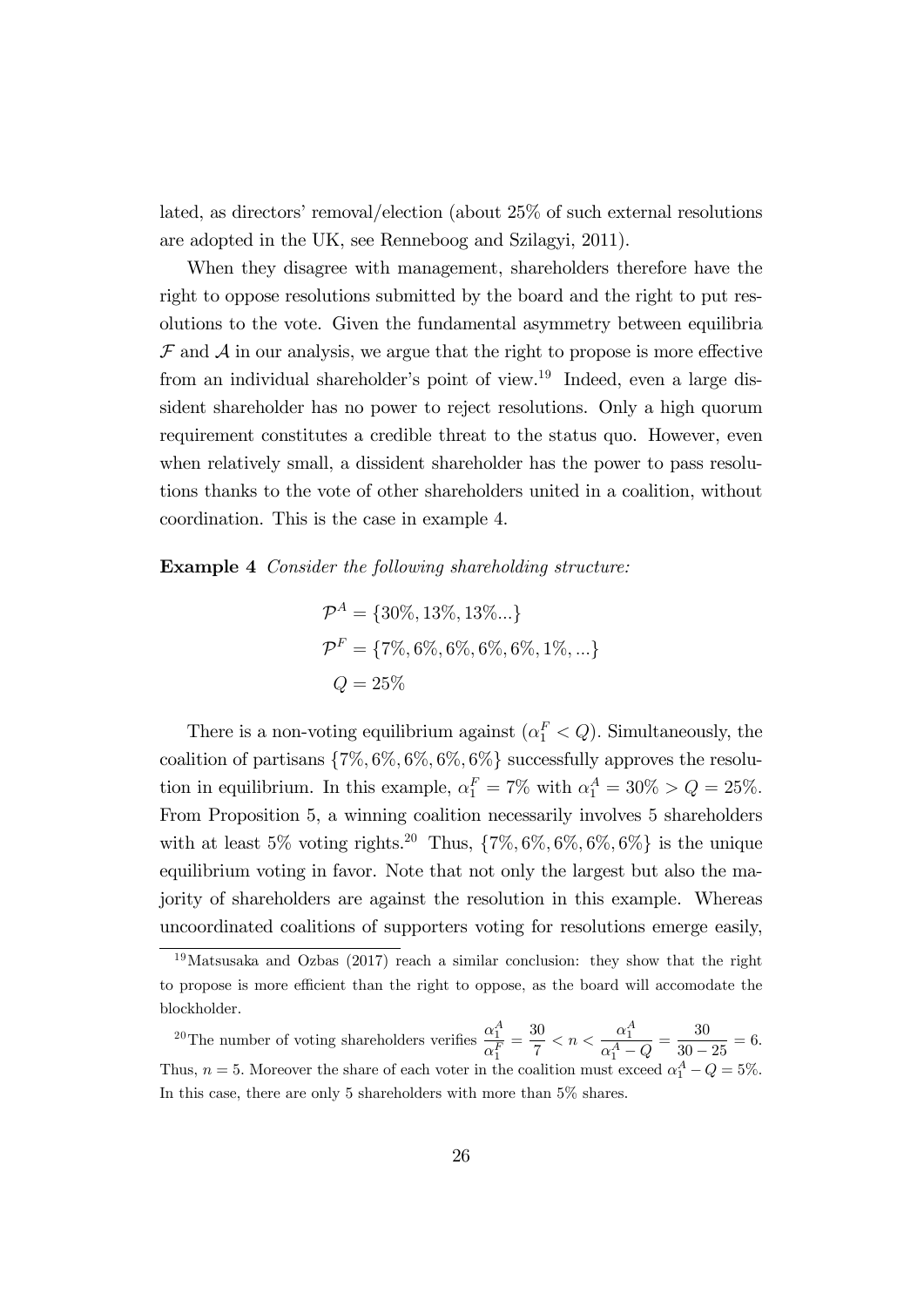our results suggest that opponents need to establish a mechanism to vote against resolutions.

# 6 Dominant, controlling and reference shareholders

With the exception of the United Kingdom, capital structures with several large owners are frequent in Europe, where firms usually have at least one blockholder. The ownership structure and the influence of large shareholders can take different forms.

In some cases, the largest shareholder  $-$  or dominant shareholder  $-$  actually controls the company. By law, a controlling shareholder owns enough voting shares so that no other shareholder or group of shareholders can successfully oppose him. Under the majority rule, 50% plus one voting share is a controlling interest. However, minority but dominant shareholders often control companies, particularly when the remaining equity is in the hands of small shareholders, which is common. For example, it is generally agreed upon that the French state controls Orange, a major French telecom company, with around  $25\%$  of capital. Other large shareholders also influence the outcome of meetings; they may agree on a voting strategy or threaten the power of the dominant shareholder.

Except for the case of a dominant shareholder controlling a company with more than  $50\%$  equity, neither the notion of effective control and nor that of significant influence are well defined.

From our results, the power of shareholders in annual meetings is determined not only by their ownership relative to others but also by the minimum quorum and their position regarding resolutions: for a given stake, the ability to secure the adoption of resolutions put to the vote does not imply the power to block resolutions. By control, we mean that the outcome of the vote is *systematically* in line with the dominant shareholder's preference. In the following, we analyze the conditions under which the dominant shareholder controls the meeting. We also provide an interpretation of who may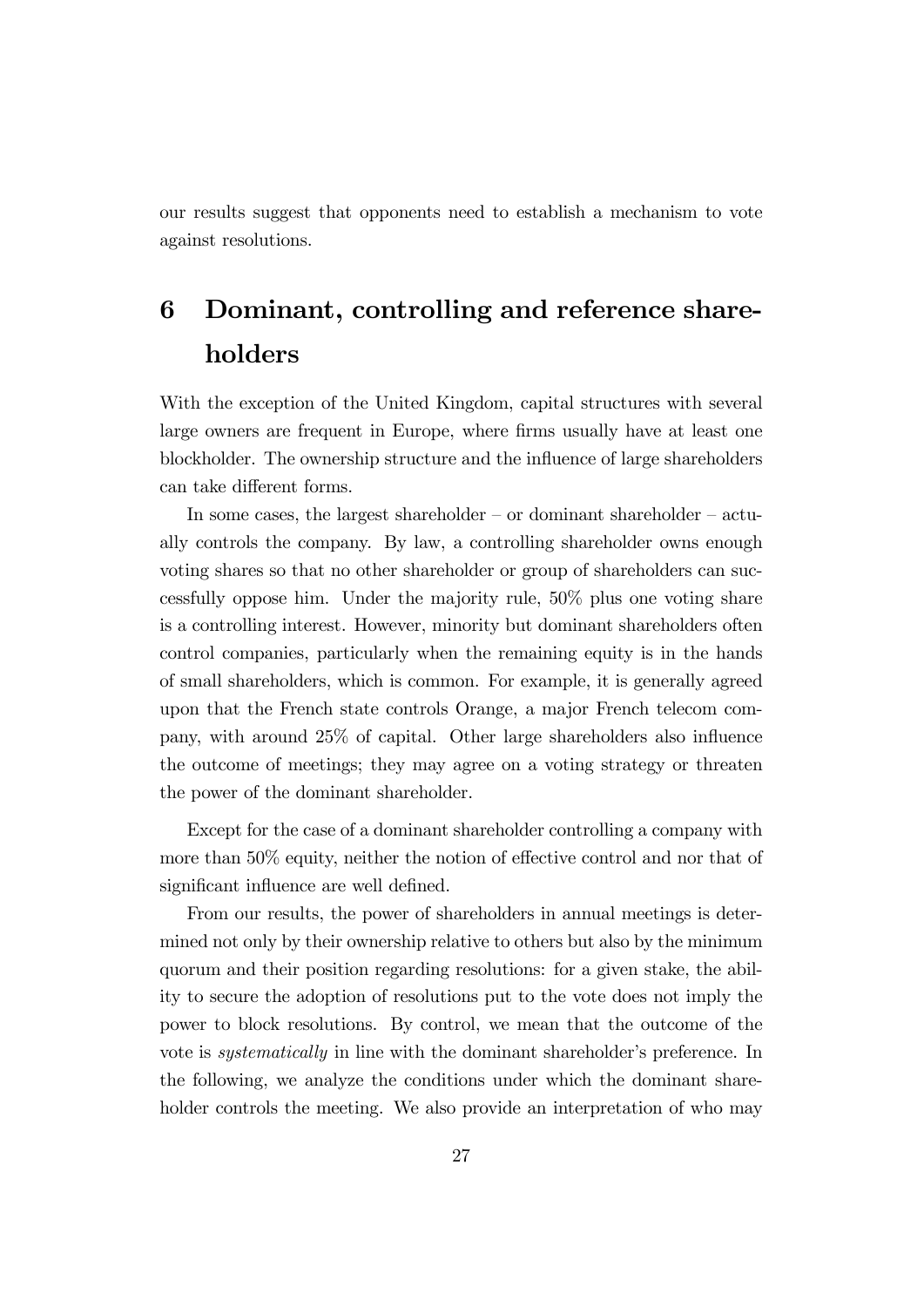be considered as a reference shareholder. Indeed, a reference shareholder is considered as large enough to influence the policy of the company in which he has a stake. This notion of a reference shareholder lacks operational content. We partly fill this gap by proposing a precise working definition.

## Controlling dominant shareholder

So far, we considered an ownership structure in which a shareholder is defined by both size and preference. Actually, the same shareholder may favor some resolutions while being opposed to others. Thus, a shareholder is controlling when the unique outcome is to accept all resolutions he supports and to reject all resolutions he opposes. The following proposition provides a sufficient condition for the largest shareholder to control the outcome of the meeting.

**Proposition 6** Let  $\alpha_1$  represent the largest share and  $\alpha_2$  the second-largest share. The dominant shareholder controls the meeting if  $\alpha_1 \geq Q$  and  $Min(Q, \alpha_1 Q) > \alpha_2.$ 

Indeed, if the dominant shareholder favors a resolution and represents more than the quorum  $(\alpha_1 = \alpha_1^F \geq Q)$ , the resolution is always adopted. In particular, when he votes alone, no other partisan of the resolution has an incentive to vote since the quorum is reached, and the vote cannot be opposed successfully since the largest possible opponent commands fewer votes. Because no equilibrium against exists in that case, resolutions are systematically adopted when the dominant shareholder is in favor.

Conversely, when the largest shareholder is against a resolution ( $\alpha_1$  =  $\alpha_1^A \geq Q$ , rejection is always an equilibrium, as the second-largest shareholder does not reach the quorum  $(\alpha_1^F \leq \alpha_2 < Q)$ . Moreover, as stated in Proposition 5, an equilibrium coalition in favor of the resolution necessarily gathers sufficiently large shareholders (representing at least  $\alpha_1^A - Q$ ). Since there is no such shareholder, there does not exist an equilibrium in favor of the resolution.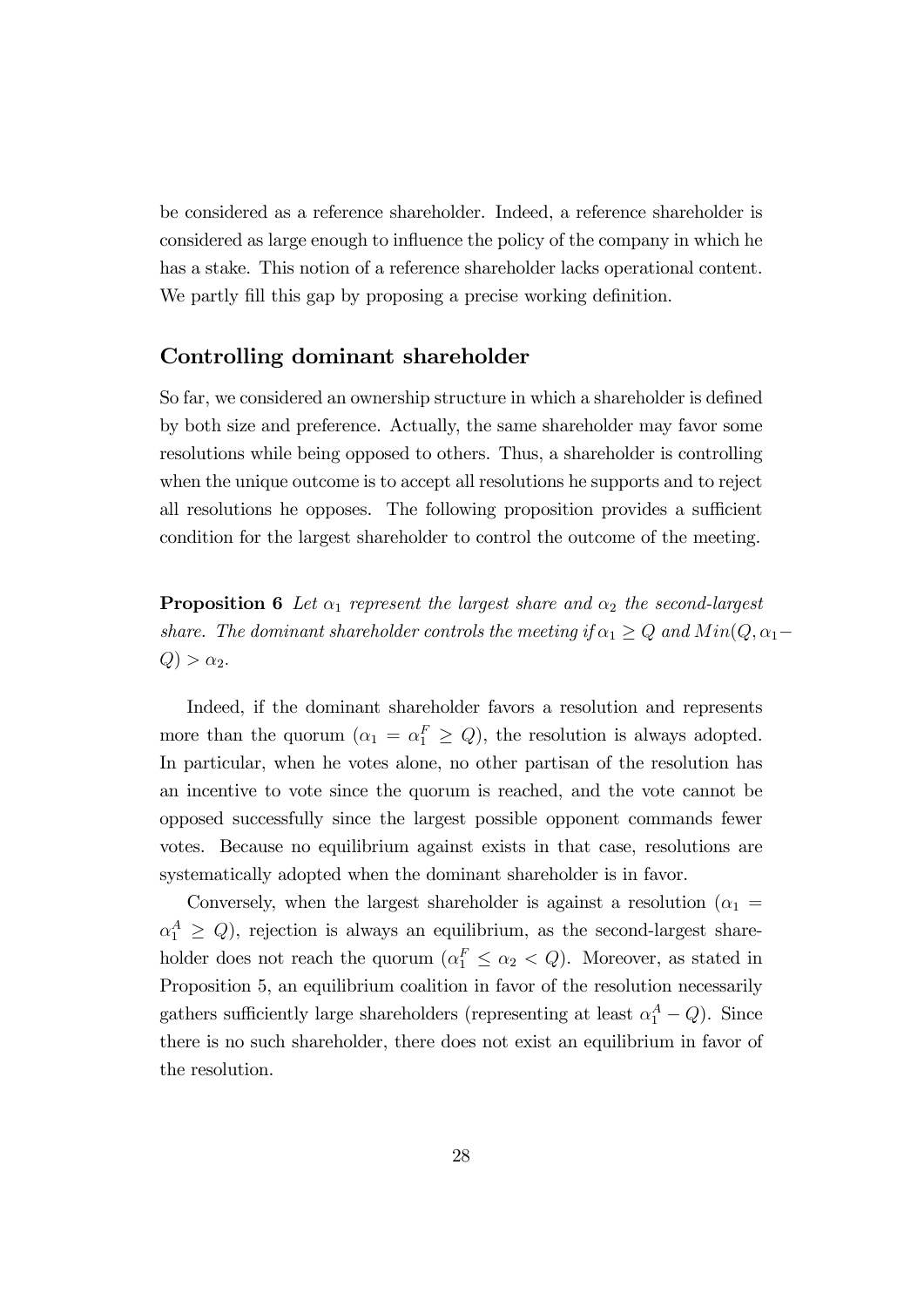Thus, the equilibrium outcome of the vote is systematically consistent with the preference of the largest shareholder, even if he holds less than 50% of the common voting stock .

Example 5 illustrates this situation, in which the dominant shareholder controls the meeting. The shareholding structure in this example is actually similar to the case of Orange, where other identified shareholders represent 4.64% (France Telecom SA Employee Stock Ownership Plan), 1.52% (Norges Bank Investment Management), 1.40% (The Vanguard Group, Inc.), 1.19% (Amundi Asset Investment Management), and other shareholders owning less than 1% equity. The minimum quorum of 20% is the French legal quorum for ordinary general meetings, and it is 25% for special general meetings.

Example 5 Consider the following shareholding structure of partisans  $\mathcal P$ who may be for or against resolutions:

$$
\mathcal{P} = \{25\%, 4\%, 2\%, 2\%, 1\%, 1\%, 1\%, \ldots\}
$$
  

$$
Q = 20\%
$$

When the dominant shareholder is in favor of a resolution, with a stake of  $25\%$ , his vote is sufficient to pass it, and no shareholder is in a position to oppose him. Other equilibria  $\mathcal F$  may exist; for instance, the case in which small favorable shareholders representing together 20% of equity vote, the resolution is an equilibrium  $\mathcal{F}^{21}$ 

Conversely, the unique Nash Equilibrium is  $A$  when the dominant shareholder is opposed to the resolution. Being below  $Q = 20\%$ , no shareholder in favor of the vote is in a position to overturn the result. Moreover, no shareholder except  $\alpha_1$  has a stake greater than  $\alpha_1 - Q = 5\%$ , the minimum share to be part of a voting coalition in favor of the resolution:

With 25% of equity, the largest shareholder controls the meeting. In example 5, the meeting is under the control of the dominant shareholder. The result is *systematically* in accordance with his preference.

 $21$  From Proposition 5, any coalition gathering just enough shareholders in favor of the resolution supports  $\mathcal{F}$ , as the quorum exceeds the share of the largest shareholder against.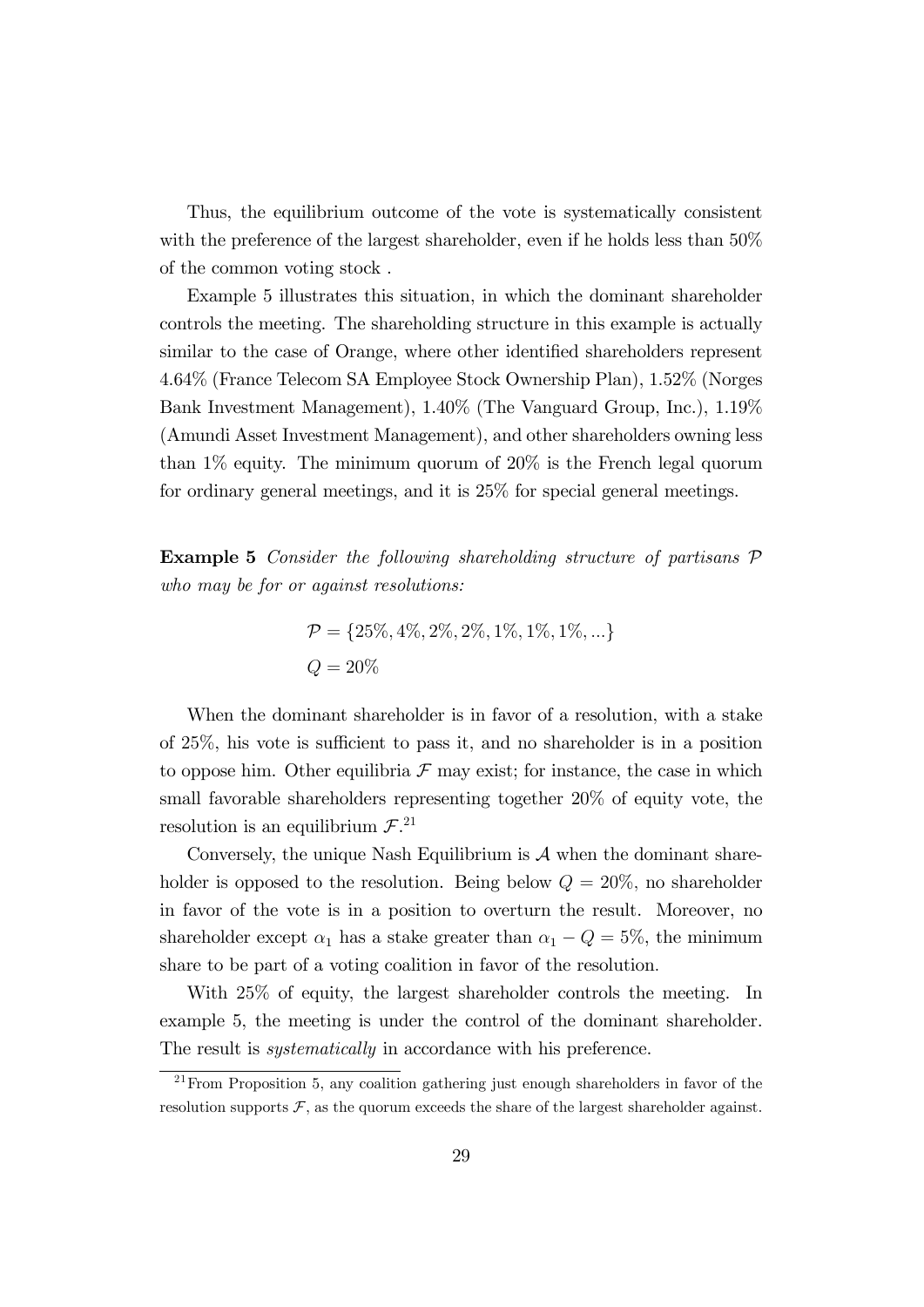The conditions stated in Proposition 6 guarantee the existence of Nash equilibria of the voting game, where the outcome always corresponds to the preferences of the dominant shareholder. From Proposition 2,  $A$  being unique is CPNE. However, equilibrium  $\mathcal F$  is not necessarily CPNE. To be coalition-proof, the equilibrium turnout must exceed the total share of partisans against the resolution. In our example, equilibrium  $\mathcal F$  where the controlling shareholder votes alone is CPNE if shareholders against the resolution represent less than 25% of all shares. The largest shareholder may be considered as exercising strong control over the meeting in this case.

Weak control For some ownership structures, the outcome of the meeting coincides with the dominant shareholder's preferences, but not systematically. We interpret this as a weak control of the meeting. Weak control is guaranteed under the following condition.

Proposition 7 The dominant shareholder weakly controls the meeting if  $\alpha_1 \ge Q > \alpha_2 \ge \alpha_1 - Q.$ 

Effectively, when  $\alpha_1 \ge Q > \alpha_2$ , all resolutions supported by  $\alpha_1$  are accepted and no equilibrium against coexists. If he is against,  $A$  is an equilibrium, consistent with the largest shareholder's preferences. However, the resolution may also be accepted even though the largest shareholder opposes it. This is the case when at least two pivotal shareholders in favor of the resolution vote in favor and represent together more than  $\alpha_1$ . The following example illustrates this case of weak control.

Example 6 Consider the following shareholding structure:

$$
\mathcal{P} = \{25\%, 13\%, 13\%, 4\%, 2\%, 2\%, 1\%, 1\%, ...\}
$$
  

$$
Q = 20\%
$$

When the dominant shareholder is opposed to a resolution, as in example 6, rejection of the resolution is an equilibrium outcome. Simultaneously,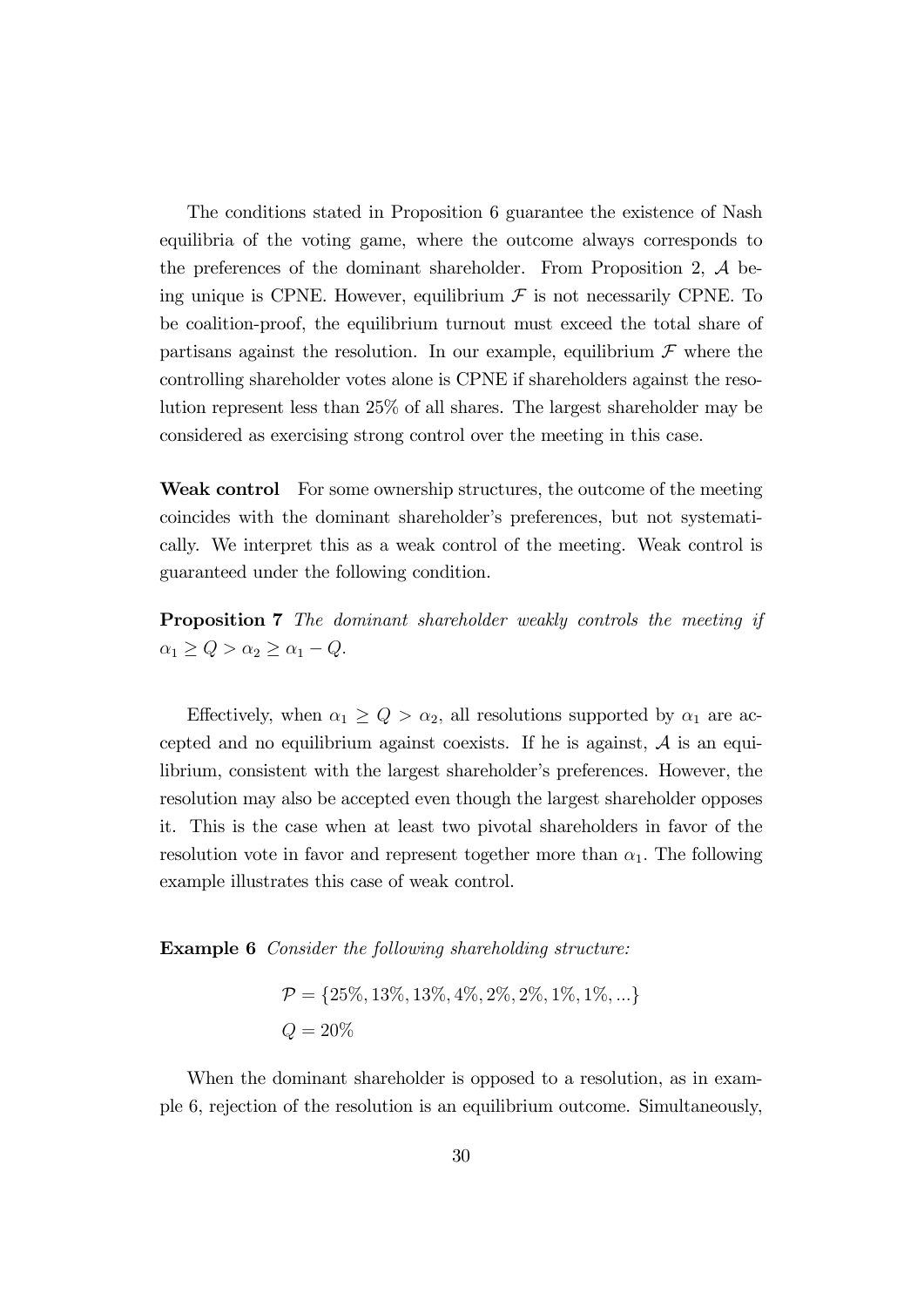the resolution is accepted if the two second-largest shareholders, who are favorable to the resolution, vote. When  $\mathcal F$  and  $\mathcal A$  coexist, only  $\mathcal F$  may be coalition-proof (Proposition 2). Actually, in this example,  $\mathcal F$  is CPNE only if shareholders against represent less than 26%. If just one shareholder owning 1% equity is against, the coalition constituted by this small and the dominant shareholder representing  $26\%$  equity benefits from deviating and voting against.

To block a resolution, the dominant shareholder should agree with one or several shareholders with the same preferences, representing more than 8% equity in this example. With more than 33% of votes, the alliance meets the condition  $\alpha_{\text{alliance}}-Q = \alpha_{\text{alliance}} - 20\% > \alpha_2 = 13\%$  needed for strong control (Proposition 6). With 13% equity, the second-largest shareholder seems to be a potential ally. The role of such ináuential shareholders is discussed in the following paragraphs.

### Non-controlling reference shareholders

A reference shareholder is considered large enough to exercise some power even though he does not (necessarily) control a company. Typically, a stake representing at least  $5\%$  of voting rights is sufficient to impact the company's governance. Laeven and Levine (2008) document that one-third of publicly listed firms in Europe have multiple large equityholders holding more than 10% of voting rights each. Moreover, they show that, in more than 80% of the multiple large shareholder cases, there are actually two large owners.<sup>22</sup> In the following, we discuss the level of influence exercised by large minority shareholders, from joint control to the ability to counter a dominant shareholder.

<sup>22</sup>Maury and Pajuste (2005) document that, in the Finnish case, where ownership is concentrated, the largest shareholder is a family with  $33.5\%$  of the cash-flow rights on average, and it almost always has a representative on the board or management. The average stakes of the second- and third-largest shareholders are 11.6% and 5.9%, respectively. The second-largest owner category is corporations, then financial institutions.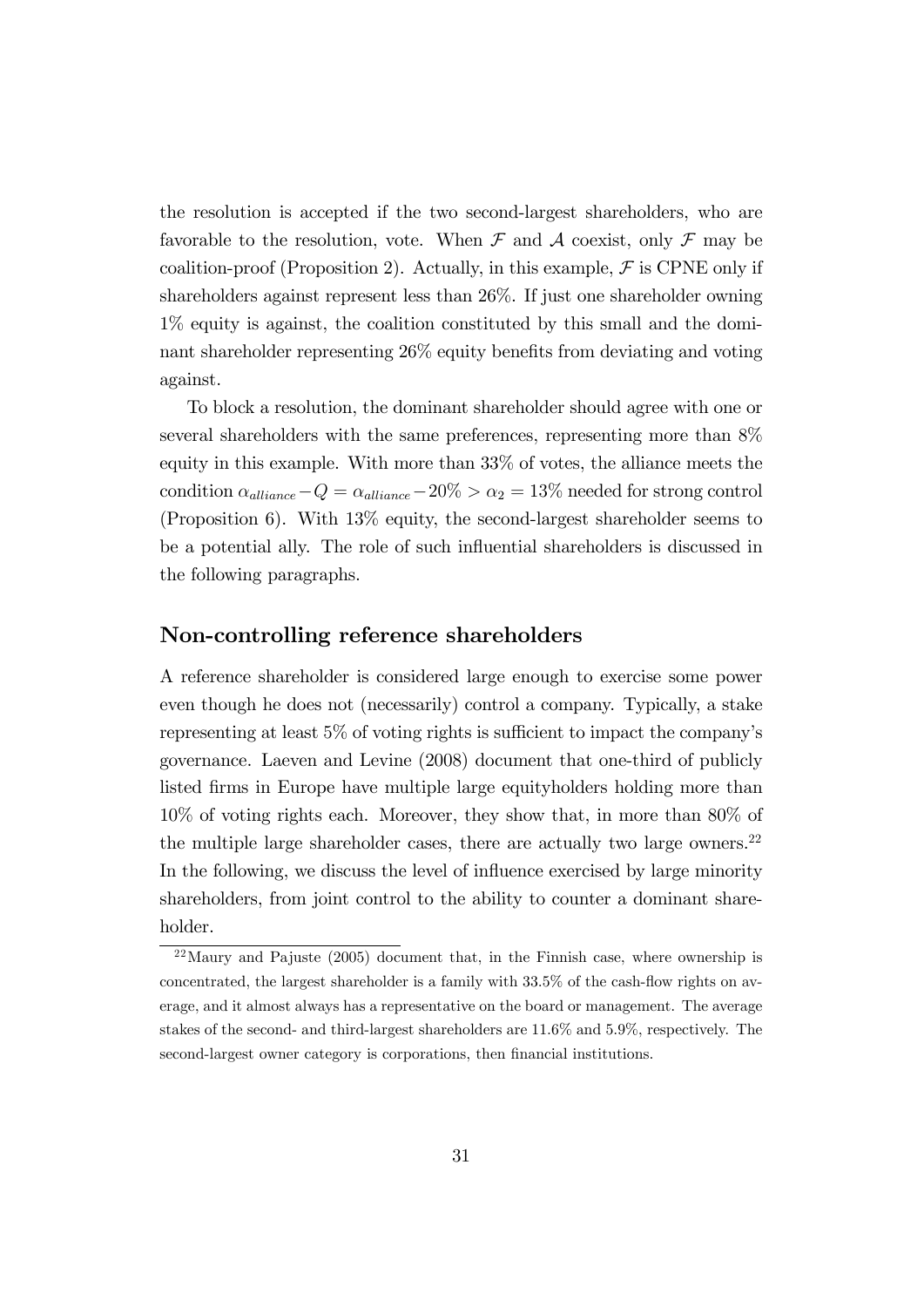**Joint control** Two or a few blockholders may share control of a company. Gomes and Novaes (2006) suppose that two shareholders control by deciding jointly on investments; if one of them does not agree, the investment is simply not undertaken. However, in their model, shared control requires ownership of an exogenously given stake of equity.

In our setting, joint control by two (or more) shareholders with the same preferences can be interpreted as an explicit agreement to vote as a larger controlling block. The commitment to vote in the same direction can take the form of exercising the proxy of other shareholders. Allied shareholders may also sign a voting pact. Indeed, voting pacts between two shareholders are frequently used in countries such as Italy or France. Volpin (2002) reports that 15% of firms listed on the Milan Stock Exchange from 1987 to 1996 were controlled by large shareholders through voting syndicates. Such voting agreements usually involve shareholders of the same nature regardless of whether they are individuals from the same family or other types of shareholders. From above, an alliance block between the two largest shareholders  $\alpha_1$  and  $\alpha_2$  satisfying  $\alpha_1 + \alpha_2 \ge Q$  and  $Min(Q, \alpha_1 + \alpha_2 - Q) > \alpha_3$ is controlling: As an illustration, from 2008 to 2015, the two largest shareholders of Accor (a major French hospitality firm), Colony and Eurazeo entered in a voting pact. With approximately 15% of voting rights each and the remaining equity being widely held, the two hedge funds jointly controlled Accor. Moreover, the third-largest shareholder owned less than 3%,  $\alpha_1 + \alpha_2 - Q = 10\% > 3\% = \alpha_3$ . According to our results, the ownership structure of Accor leads to the control by the two funds sharing the same vision and behaving as a single blockholder.

Powerful allied reference shareholders The power of the two reference shareholders in the previous example remains strong with no voting pact or any specific commitment.

When in favor of a resolution, the situation in which they both vote is an equilibrium. Whereas  $A$  coexits, from Proposition 2, it is not CPNE, as the two largest owners together gain from voting. Shareholders can easily implement such informal agreements when there are only a few and know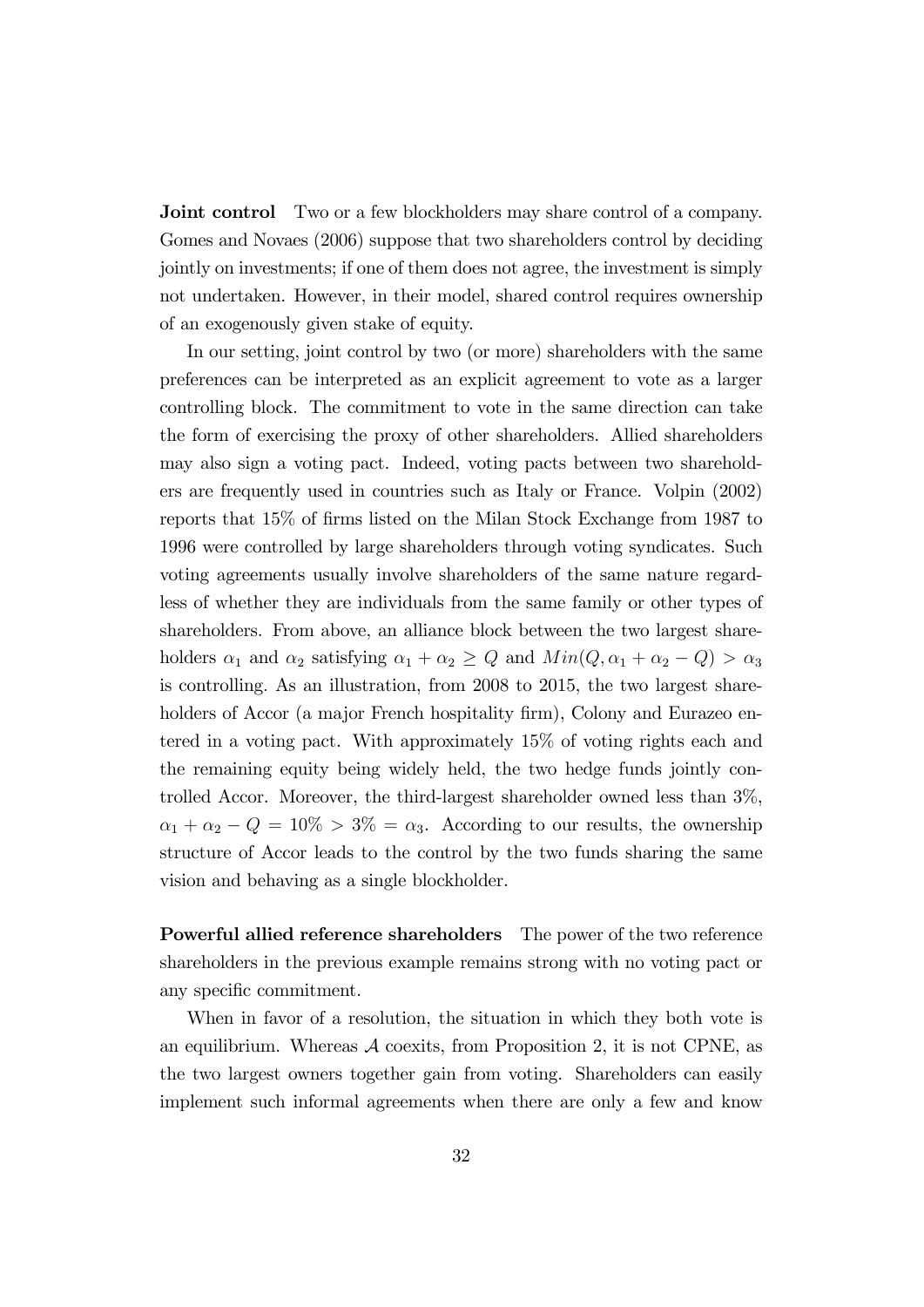each other. The legal obligation to inform the Financial Markets Authority when thresholds (the lowest often being 5%) of the share capital or voting rights are crossed facilitates this process.

**Definition 1** Powerful allied reference shareholders are defined as reference shareholders sharing the same preferences and having the power to pass together the resolutions they support. As an application, in the case of two allied reference shareholders  $\alpha_1$  and  $\alpha_2$ , this is the case when  $\alpha_1 < Q$ ,  $\alpha_1 + \alpha_2 \ge Q$  and  $Min(Q, \alpha_1 + \alpha_2 - Q) > \alpha_3$ .

If the two reference shareholders disagree with the proposed resolution, it is rejected in equilibrium, as  $\alpha_3$ , the largest possible supporter of the resolution does not reach the quorum alone. However, equilibria in favor also exist if favorable shareholders all together reach the quorum. Again, from Proposition 2, only an equilibrium  $\mathcal F$  is possibly CPNE. However, the deviating coalition necessarily gathers many small favorable shareholders and seems more difficult to coordinate in this case.

Compared with joint control, allied reference shareholders have the power to pass resolutions and have less power to reject them.<sup>23</sup> They should enter into a credible agreement to counter resolutions. If not through a legal form such as a long-term voting pact or voting others' shares, it may also be implemented through shareholder activism. It is common for institutional investors to write a joint letter to the management when they disagree with a resolution and announce that they will not support it. Very often, the resolution is actually withdrawn before the meeting.

Reference shareholders as a counterpower The two reference shareholders at  $Accor - Colony$  and Eurazeo – are both investment firms with the same preferences. Blockholders do not necessarily agree. In the presence

<sup>23</sup>Cai, Hillier and Wang (2016) argue that the second- and third-largest shareholders may either collude with the largest one at the expense of other shareholders or play a monitoring role for the dominant shareholder. Based on listed Chinese companies, they present evidence that there are costs to having a second (and third) largest shareholder, consistent with the collusion hypothesis, when the voting shares are similar in size.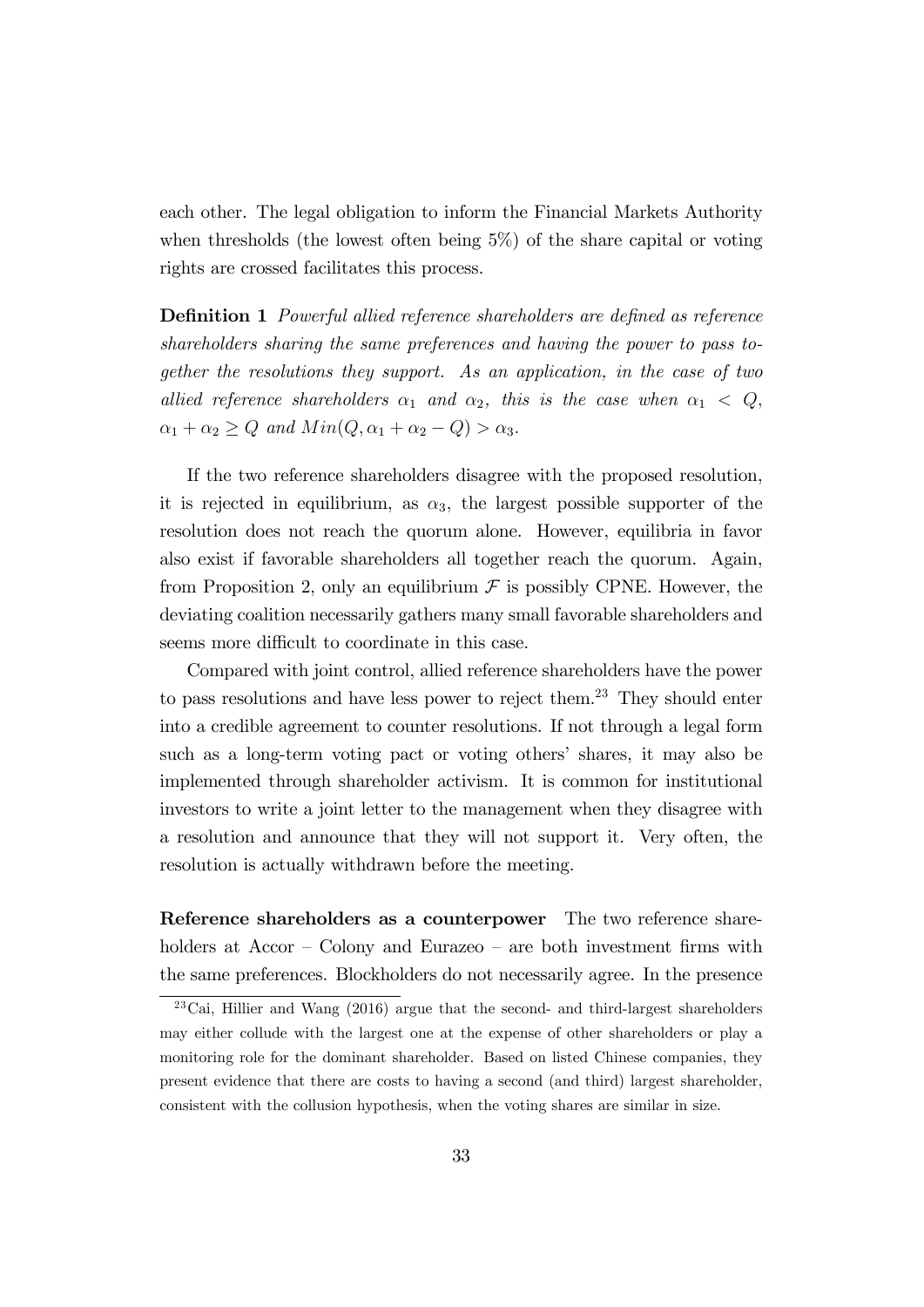of conflicts of interest between the largest and other reference shareholders, the latter may form coalitions to counter the former. Individuals and families often own the largest stake when they are present, and institutions and corporations are the second- and third-largest shareholders in that case. Moreover, Edmans and Holderness (2016) document that 86% of individual blockholders are directors  $(62\%$  are both directors and officers), and inside (directors or officers) blockholders own  $26.8\%$  of the stock in the United States on average.

As an illustration, in 2015, the largest shareholder of Bouygues, a French diversified industrial group, is the Bouygues family (with approximately  $21\%$ ) equity), who also manages the company, followed by Amundi (16% equity) and Eagle (6% equity), both investment companies. With a legal quorum of 20%, from Proposition 4, resolutions proposed by the Board controlled by Bouygues are always adopted. However, the two funds are large enough to be part of a voting coalition in favor of a resolution  $(\alpha_i > \alpha_1 - Q = 1\%)$ for  $i = 2, 3$ . The investment companies can counter the largest shareholder (and management) by putting a resolution on the proxy, such as proposing a representative on the board and modifying the compensation policy.

As a consequence of Proposition 5, reference shareholders can credibly contest a large powerful shareholder  $(\alpha_1 \geq Q)$  when they represent a sufficiently high stake each  $(\alpha_i > \alpha_1 - Q)$  and together form a coalition  $V^F$ representing more votes than the largest shareholder  $(\sum_{V^F} \alpha_i > \alpha_1)^{24}$ 

**Definition 2** Reference shareholders  $\alpha_i$ , united in a coalition  $V^F$ , have the power to counter the weak controller  $(\alpha_1 \ge Q > \alpha_2)$  when  $\alpha_i > \alpha_1 - Q$  for all  $\alpha_i$  in  $V^F$  and  $\sum_{V^F} \alpha_i > \alpha_1$ .

Once again, the importance of rules enabling large-enough reference shareholders to put resolutions to the vote is recognized. It represents a credible

<sup>&</sup>lt;sup>24</sup> Attig, El Ghoul and Guedhami (2009) examine the impact of multiple large shareholders on the valuation of 1,252 firms from East Asian economies. They find that a greater voting power of the second-largest shareholder relative to the largest one increases firm value. They interpret this result as evidence of an effective monitoring of the former by the latter.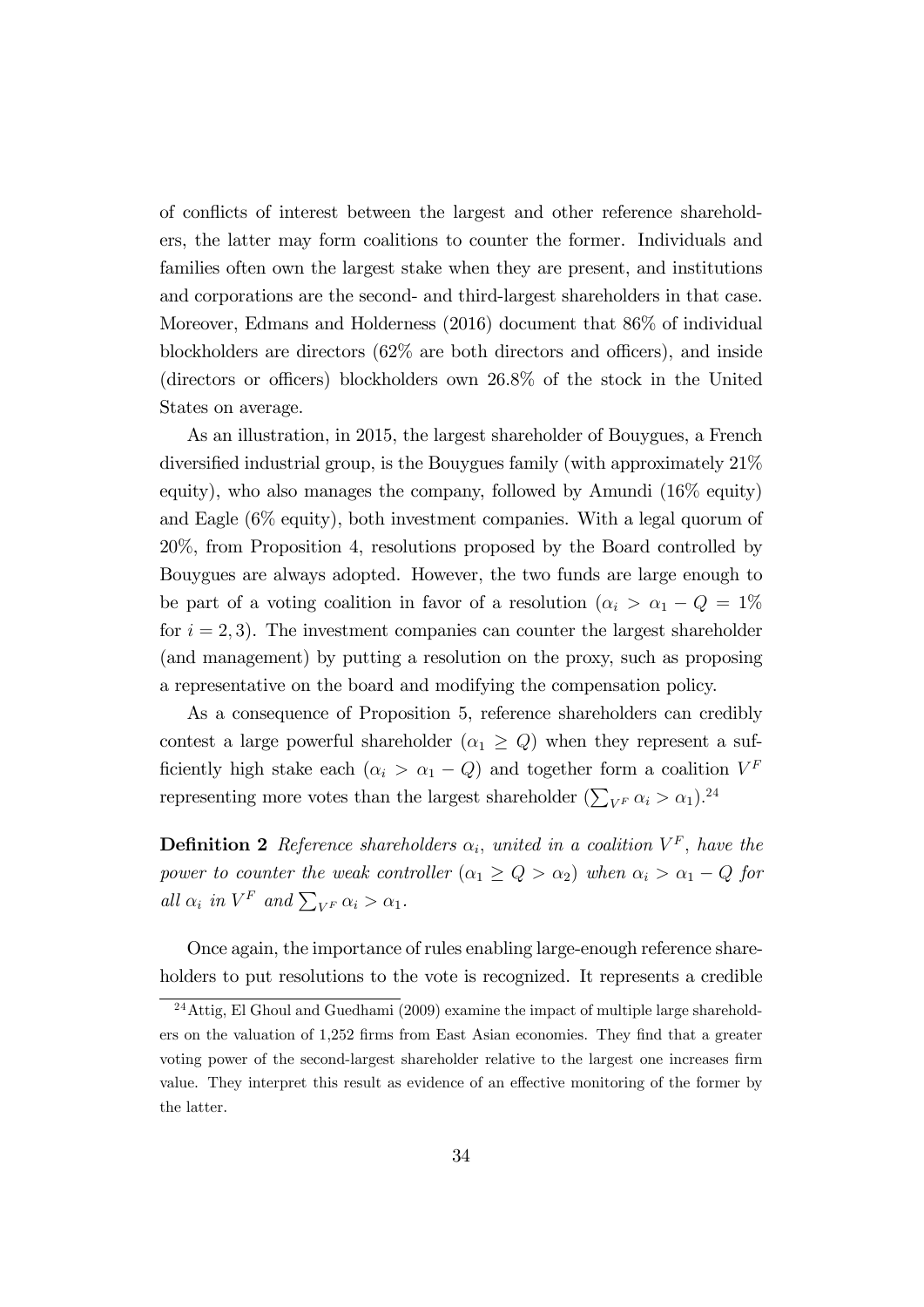way to challenge the largest shareholder in meetings and, hence, the board, which is often dominated by the latter.

The conditions under which the dominant and reference shareholders can exert power in annual meetings are summarized in Table 2.

| Case 1            | Strong Control by                                                                                                                                                   | Weak Control by                                                                                                                                                                         |
|-------------------|---------------------------------------------------------------------------------------------------------------------------------------------------------------------|-----------------------------------------------------------------------------------------------------------------------------------------------------------------------------------------|
|                   | the dominant shareholder                                                                                                                                            | the dominant shareholder                                                                                                                                                                |
| $\alpha_1 \geq Q$ | $\alpha_2 < Min(Q, \alpha_1 - Q)$<br>All outcomes are<br>aligned with the dominant<br>shareholder's preference                                                      | $\alpha_1 - Q \leq \alpha_2 < Q$<br>The dominant shareholder<br>can be countered<br>by a coalition<br>of reference shareholders                                                         |
| $\text{Case} 2$   | Joint Strong Control                                                                                                                                                | Joint Weak Control                                                                                                                                                                      |
| $\alpha_1 < Q$    | $\alpha = \alpha_1 + \alpha_2 > Q$<br>and $\alpha_3 < Min(Q, \alpha - Q)$<br>Two reference shareholders<br>have a credible commitment<br>to vote as one shareholder | $\alpha_1 + \alpha_2 > Q$<br>and $\alpha_3 < Min(Q, \alpha_1 + \alpha_2 - Q)$<br>Powerful allied reference<br>shareholders have the power to pass<br>resolutions but not to oppose them |

Table 2. Control of the meeting by the dominant and reference shareholders

# 7 Conclusion

Minimum quorums matter. They encourage the vote among small shareholders, even when the vote entails a cost. Our analysis indeed predicts that resolutions should be adopted in widely held firms, provided that favorable shareholders altogether represent at least the minimum quorum, with the latter working as a coordination mechanism. This result contradicts the widespread view that small shareholders should not vote when they incur a voting cost, but consistent with recent evidence: Appel, Gormley and Keim (2016), suggest that index funds, which should receive the least direct benefit from voting, vote. It can be argued that institutional shareholders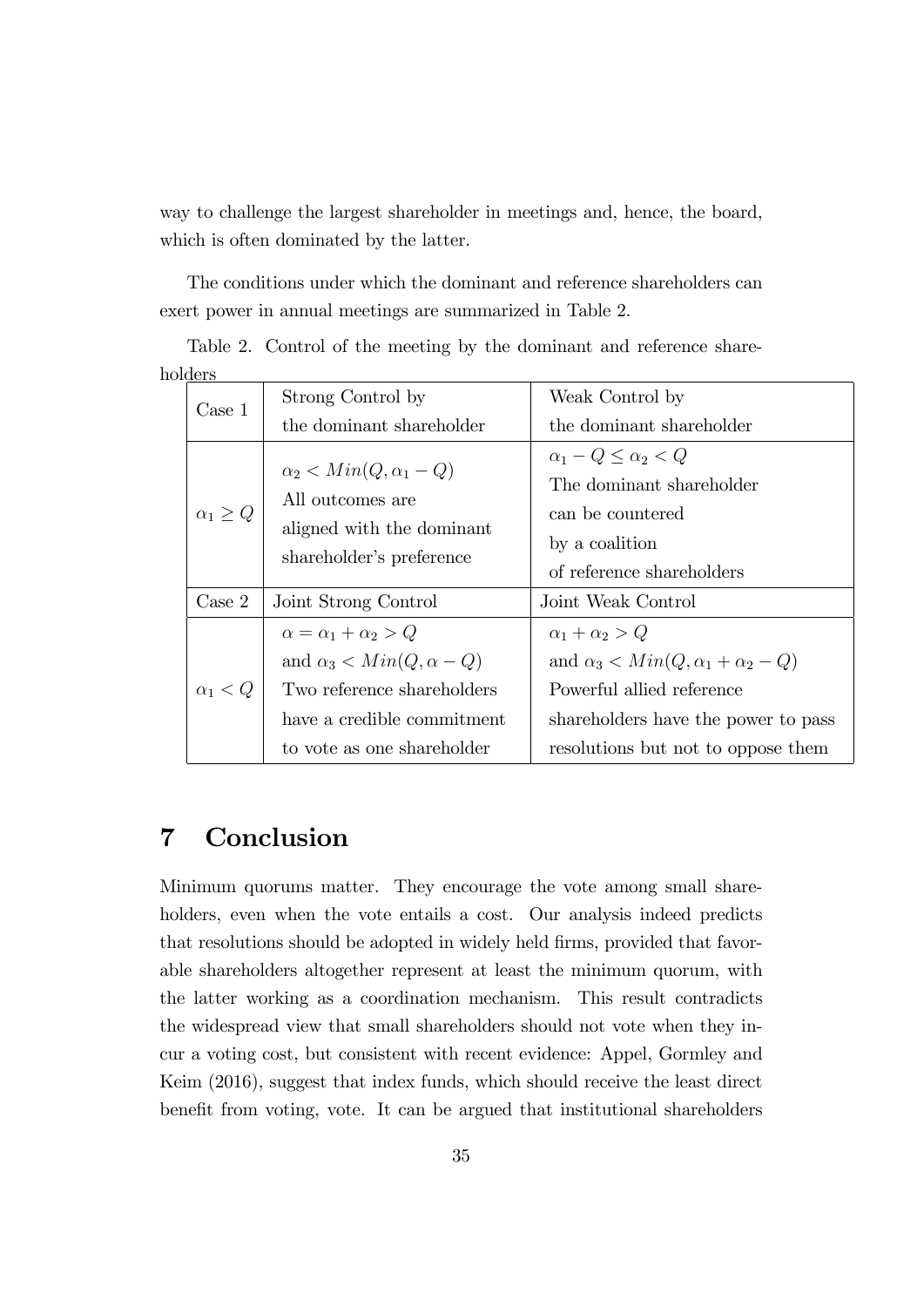choose to vote to maintain their reputation and therefore actually gain from voting. We provide an alternative explanation by showing that the minimum quorum gives an incentive to vote. At the same time, we demonstrate that minimum quorums lead to abstention from voting to prevent the adoption of resolutions. Rejection due to the lack of votes is possible when the largest opponent reaches the quorum and the largest supporter is below the quorum. This outcome is rarely observed in practice. However, in a straightforward extension of our model, the board of directors should withdraw the concerned resolutions before the meeting. Indeed, the agenda is frequently modified with a new version including less resolutions, following discussions with major shareholders.

Shareholders are heterogeneous in both size and opinion. According to our model, the power of large shareholders, alone or allied, depends on where they stand regarding the proposals and, more importantly, on their size relative to the minimum quorum.

Legally, 50% of outstanding shares plus one is a controlling interest. However, de facto control often requires less than a majority. What percentage stake gives a blockholder effective control? Our results indicate that the dominant shareholder systematically imposes his view when his stake is at least as large as the required quorum provided that the second-largest shareholder does not reach the quorum (when the minimum quorum is 50%, legal control coincides with effective control). In other cases, non-dominant shareholders influence the outcome of the meeting. We find that coalitions of large shareholders can act as an effective counterweight to the dominant shareholder. In particular, they may propose and pass a resolution against the will of the latter, which is consistent with the monitoring role of the second- and thirdlargest shareholders discussed in the literature (e.g., Cai, Hillier and Wang, 2016).

To conclude, we show that quorum rules are important in the corporate setting. Depending on the shareholder structure, they induce small shareholders to vote, reinforce the control of the dominant shareholder, and facilitate coordination between blockholders to counter the power of the dominant shareholder. It is not surprising that ISS, the largest proxy advisory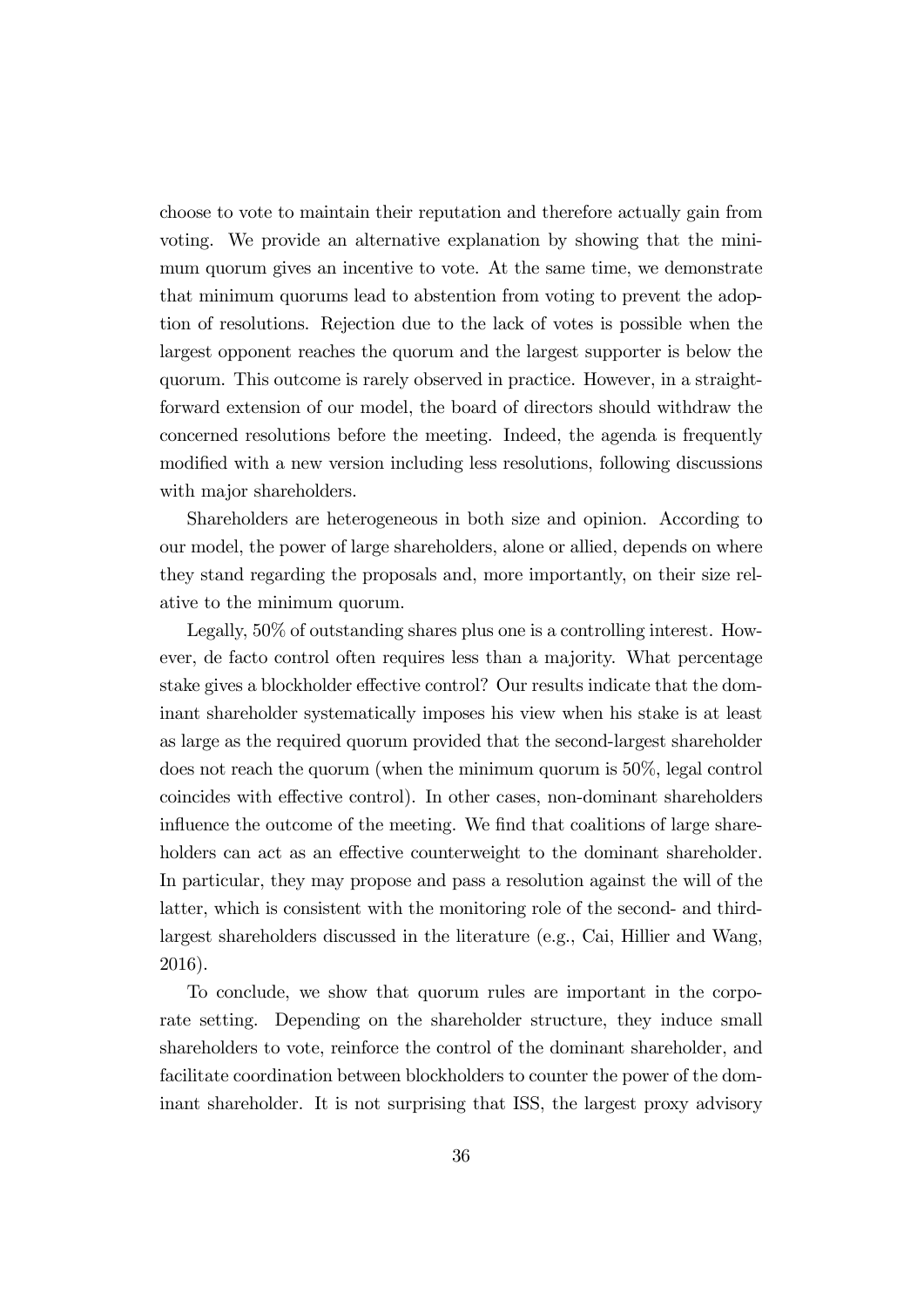firm, systematically provides recommendations in their guidelines regarding resolutions to amend quorum requirements and that these recommendations differ across countries: whereas a case-by-case vote is recommended for Europe or Japan, where large and heterogeneous shareholders prevail, the firm recommends to "vote against proposals to reduce quorum requirements for shareholder meetings below a majority of the shares outstanding unless there are compelling reasons to support the proposal" in the United States, where blockholders are smaller and mostly institutional shareholders.<sup>25</sup>

# 8 Appendix

## Equilibrium conditions

We successively examine the conditions under which the (Nash equilibrium) result of the meeting is to adopt (equilibrium for or  $\mathcal{F}$ ) or reject (equilibrium against or  $\mathcal{A}$  the resolution.

We reiterate the properties (P1) and (P2) described in section 4 necessary for a Nash equilibrium.

(P1) No partisan of A (resp. F) votes in equilibrium  $\mathcal F$  (resp.  $\mathcal A$ ).

(P2) In equilibrium  $\mathcal F$  (resp.  $\mathcal A$ ), a shareholder in favor  $\alpha_i^F \in P^F$  (resp. a shareholder against  $\alpha_i^A \in P^A$ ) participates in the vote if and only if he is pivotal, i.e., his vote is necessary to obtain his preferred outcome.

#### Equilibrium  $\mathcal F$

Let  $V^F \subset \mathcal{P}^F$  represent the subset of partisans of F who vote in favor in equilibria  $\mathcal{F}.$ 

Four conditions must hold for an equilibrium  $\mathcal F$  to exist:

 $(F1)$  At least one shareholder in favor of F votes (simple majority rule, ties are broken in favor of the Status Quo):

<sup>25</sup> ISS (Institutional Shareholder Services) Proxy Voting Guidelines, 2016 (Brazil, Canada, Europe, Japan, United States).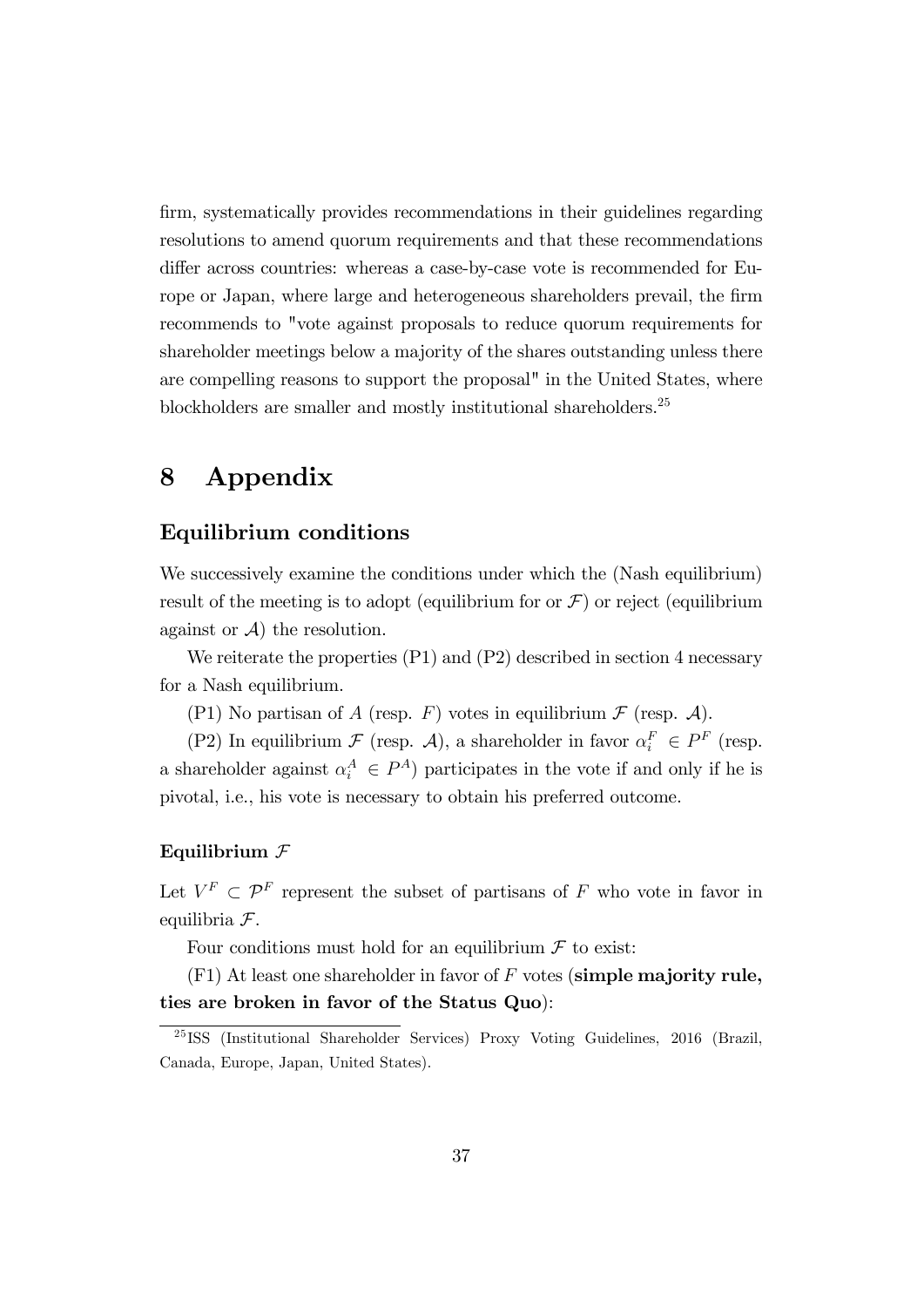$$
V^F\neq\varnothing
$$

As no partisan of A ever votes in equilibrium  $\mathcal{F}$  (P1), if no partisan of  $F$  votes either, the tie is broken in favor of the status quo and "for" never passes.

(F2) The minimum quorum must be reached (quorum rule):

$$
\sum_{V^F} \alpha^F_i \geq Q
$$

(F3) The winning coalition may not be overturned by any partisan of A; therefore, by the largest  $\alpha_1^A$  (non-contestability condition for a Nash Equilibrium),

$$
\sum_{V^F} \alpha^F_i > \alpha^A_1
$$

(F4) All voting partisans  $\alpha_j^F$  of the coalition must be pivotal (**pivotal** voting partisan condition for a Nash Equilibrium):

either (a) 
$$
\sum_{V^F} \alpha_i^F - \alpha_j^F < Q
$$
 for any  $\alpha_j^F \in V^F$  for  $Q > 0$   
or (b)  $V^F = \{\alpha_i^F\}$  for  $Q = 0$ 

The minimum quorum is not reached, and the Status Quo, which is equivalent to against, prevails if any shareholder  $\alpha_j^F \in V^F$  (therefore the smallest) in the coalition does not participate in the vote (a). In the particular case where  $Q = 0$  (no minimum quorum), voting coalitions must be composed of only one shareholder in favor so that the turnout is zero when he does not vote (ties are in favor of the Status Quo) (b). Condition (F4) can be rewritten as

$$
Max(0, Q^{-}) \ge \sum_{V^{F}} \alpha_i^{F} - Min\left(\alpha_j^{F}\right)
$$

where  $Q^-$  represents the minimum quorum minus one vote.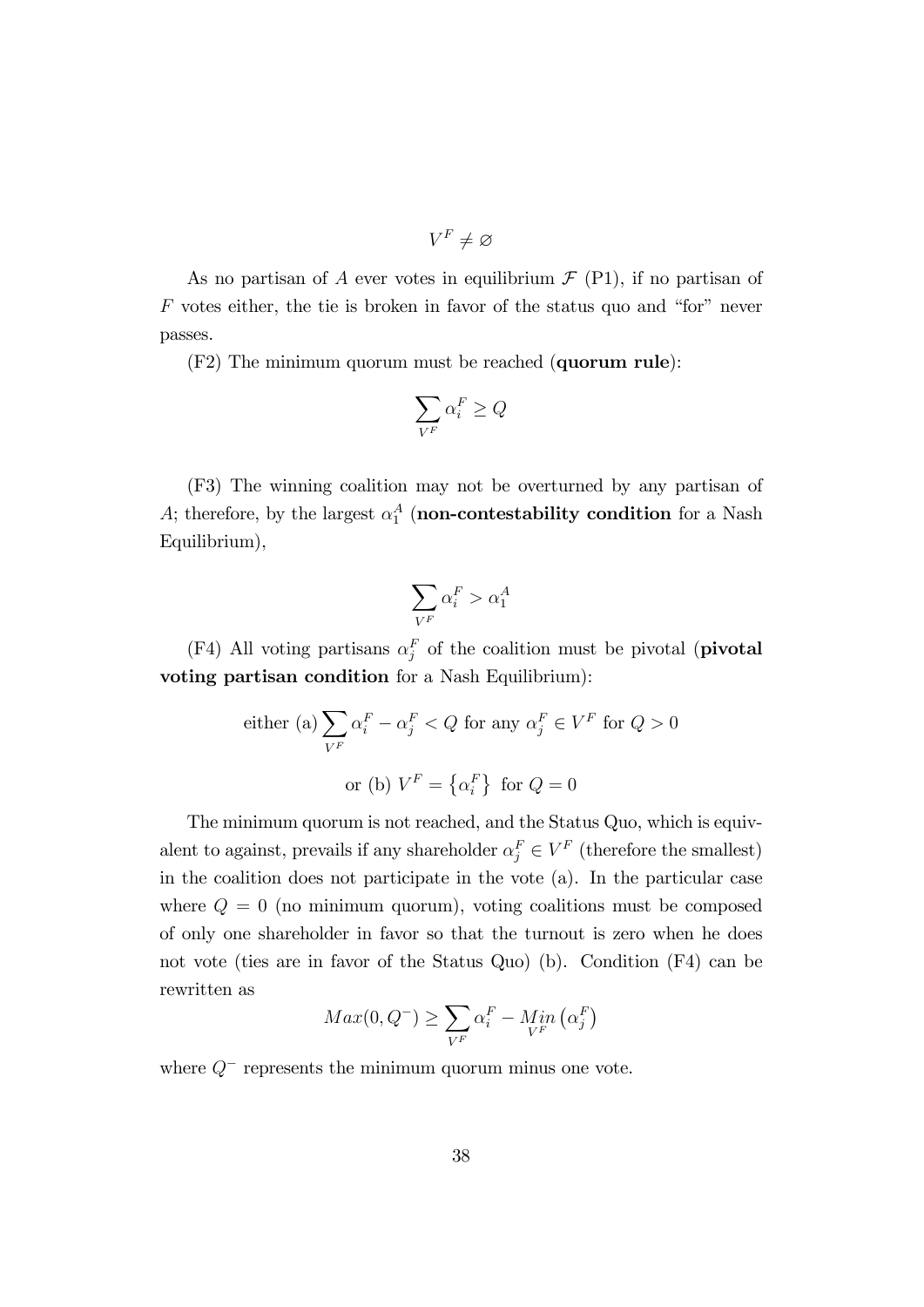Since  $(F3)$  implies  $(F1)$ , there remain three conditions  $(F2)$  to  $(F4)$  for the existence of an equilibrium  $\mathcal F$ . These necessary and sufficient conditions are summarized in (F5):

$$
Max(0, Q^{-}) \ge \sum_{V^{F}} \alpha_i^{F} - Min\left(\alpha_j^{F}\right) > Max(\alpha_1^{A}, Q^{-}) - Min\left(\alpha_j^{F}\right)
$$

where  $Q^-$  represents the minimum quorum minus one vote.

Remarks and additional assumptions Note that (F2) can never hold if  $\sum$  $\mathcal{P}^{F}_{-}$  $\alpha_i^F < Q$ ; similarly, (F3) can never hold if  $\alpha_1^A \ge \sum_{n=1}$  $\mathcal{P}^F$  $\alpha_i^F$ . We therefore assume that  $\sum$  $\mathcal{P}^F$  $\alpha_i^F > Max(\alpha_1^A, Q^-)$  for non-triviality.

**Existence of equilibrium**  $\mathcal{F}$  Let  $\Delta^F$  represent the set of coalitions of partisans for that cannot be challenged, i.e., that satisfy condition (F3),  $\Delta^F = \{V^F \subset \mathcal{P}^F \mid \sum_{\tau \in F}$  $V^F$  $\alpha_i^F > \alpha_1^A$  and

$$
V_m^F = Arg \, Min \left\{ \sum_{V^F \in \Delta^F} \left\{ \sum_{V^F} \alpha_i^F - Min(\alpha_j^F) \right\} \right\}
$$

Among all coalitions in  $\Delta^F$ ,  $V_m^F$  is one of the coalitions that gather the least votes when removing its smallest member. We also define  $\alpha_m^F \equiv$  $\sum_{V_m^F} \alpha_i^F - Min_{V_m^F}$  $(\alpha_j^F)$ .

Depending on the value of  $Q$ , three cases emerge.

**Case 1 -**  $Q = 0$  As stated above, with no quorum, if an equilibrium coalition exists, it contains only one partisan (F4-b). Condition (F2) is always met (no quorum requirement). Therefore, there exists an equilibrium  $\mathcal F$  if and only if  $\alpha_i^F > \alpha_1^A$  (F3) for some *i*; in other words, at least one partisan of F commands more votes than the largest partisan of A.  $V_m^F$  is the set of singletons of such shareholders. The necessary and sufficient condition simplifies to  $\alpha_1^F > \alpha_1^A$ . The situation where  $\alpha_1^F$  votes alone is an equilibrium; there exist as many equilibria as the number of partisans of  $F$  in  $V_m^F$ .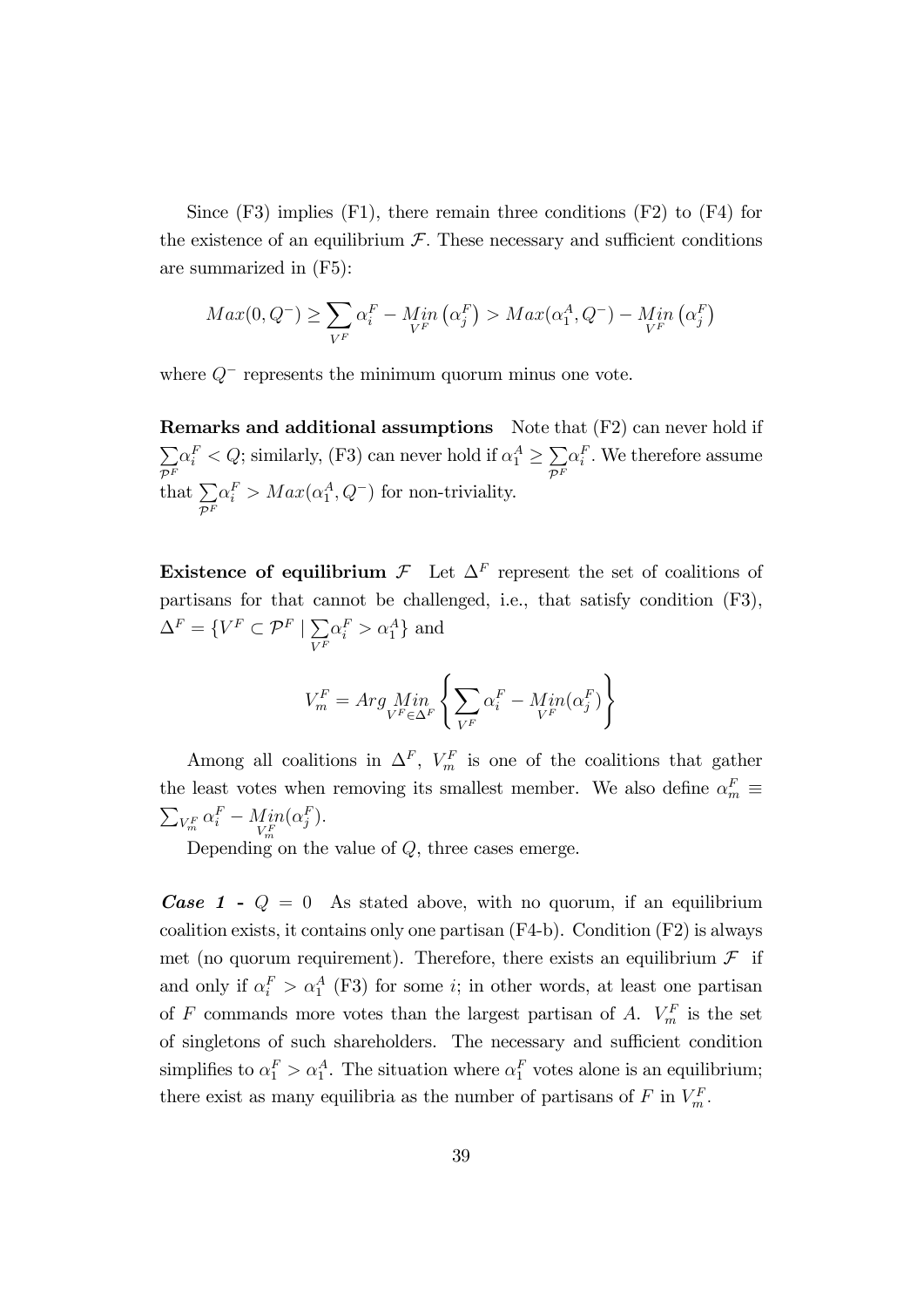**Case 2** -  $\alpha_1^A \geq Q > 0$  The necessary and sufficient conditions for the existence of an equilibrium voting coalition  $V^F$  simplify to

$$
\alpha_1^A - \underset{V^F}{\operatorname{Min}}(\alpha_j^F) < \sum_{V^F} \alpha_i^F - \underset{V^F}{\operatorname{Min}}(\alpha_j^F) < Q.
$$

Suppose there exists a coalition  $V^F$  that supports an equilibrium  $\mathcal{F}$ . By definition of  $V_m^F$ , we have

$$
\alpha_m^F \equiv \sum_{V_m^F} \alpha_i^F - \underset{V_m^F}{Min}(\alpha_j^F) \le \sum_{V^F} \alpha_i^F - \underset{V^F}{Min}(\alpha_j^F).
$$

Therefore,  $\alpha_m^F < Q$ . Moreover,  $V_m^F$  is non-contestable since it belongs by definition to  $\Delta^F$ . Thus, coalition  $V_m^F$  supports an equilibrium  $\mathcal{F}$ .

Now, suppose  $\alpha_m^F < Q$ . This means every member of  $V_m^F$  is pivotal. In addition,  $V_m^F$  is, by definition, non-contestable. Thus,  $V_m^F$  is an equilibrium coalition: at least one equilibrium coalition exists (others may coexist).

**Case 3** -  $\alpha_1^A < Q$  As shown in the text, a voting equilibrium  $\mathcal{F}$  always exists in this case.

**Remarks:** - When there exists a coalition  $V^F$  s.t.  $\sum_{V^F} \alpha_i^F = Q$  (this is the case for a widely held company with atomistic shareholders), the voting coalition may match exactly the minimum quorum  $Q$  in equilibrium.

- If  $\alpha_1^F > \alpha_1^A$  and  $\alpha_1^F \ge Q$ , there exists a voting equilibrium where only the largest shareholder in favor votes.

#### Equilibrium A

 $\mathcal A$  prevails whenever voters against obtain a majority and the minimum quorum is reached (voting equilibrium) or the minimum quorum is not reached (non-voting equilibrium).

**Voting equilibrium** Let  $V^A \subset \mathcal{P}^A$  represent the set of partisans who vote against in the Örst case.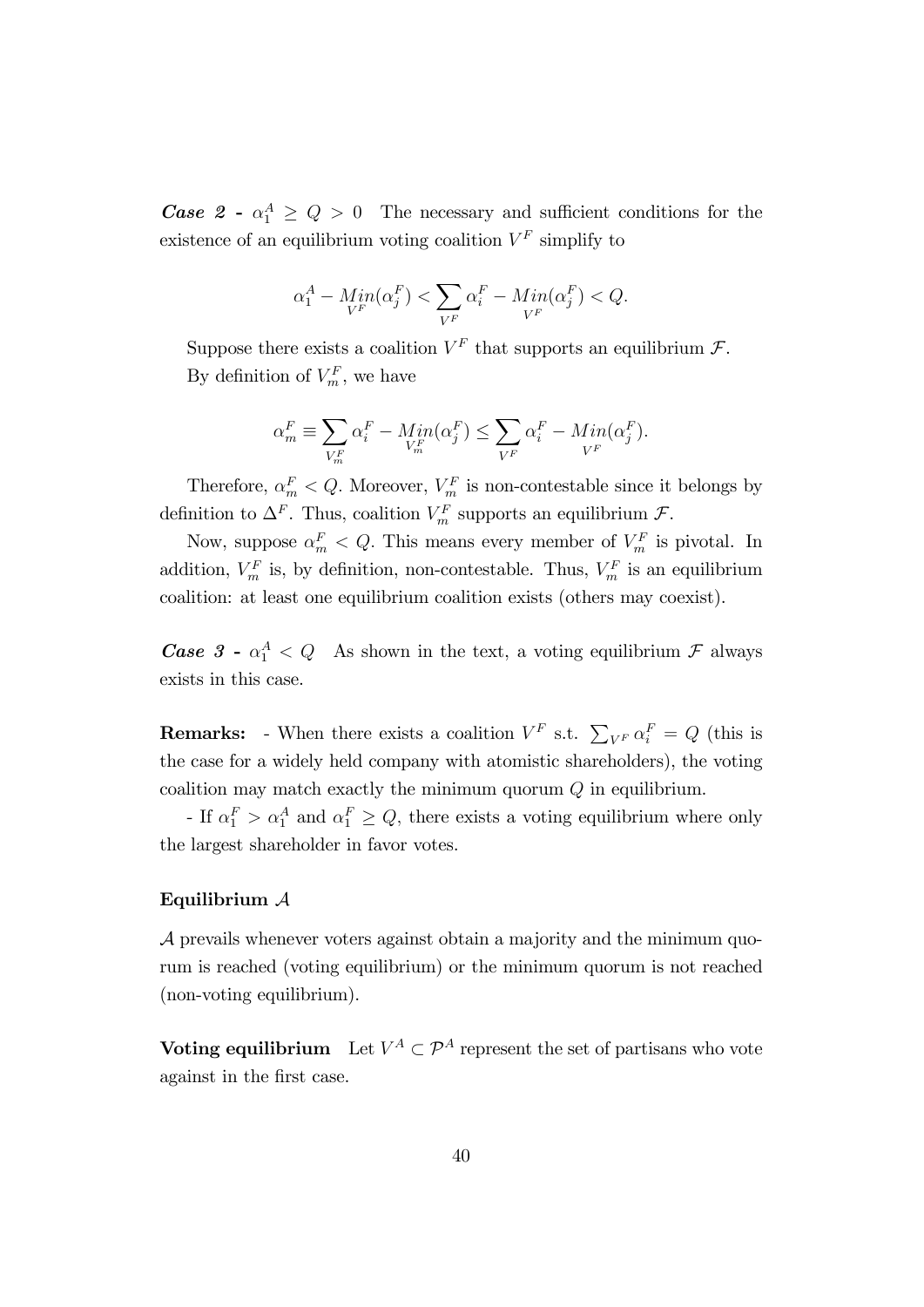For an equilibrium  $\mathcal A$  to exist, among other conditions, all voting partisans  $\alpha_j^A$  in the coalition must be pivotal (pivotal voting partisan condition for a Nash Equilibrium), which implies that the resolution is adopted if any shareholder in the coalition does not vote. Because no partisan of  $F$  ever votes in equilibrium  $\mathcal A$  (property (P1)) and ties are in favor of the Status Quo, which is equivalent to against, this can never be the case (the share of the shareholders remaining in the coalition is at least zero).

**Non-voting equilibrium** In the second case, where equilibrium  $\mathcal A$  prevails because the minimum quorum is not reached, the turnout is necessarily zero; indeed, from  $(P1)$ , no partisan of F votes in equilibrium A since voting is useless, and from  $(P2)$ , no partisan of  $A$  votes either since voting against is never necessary to prevent the adoption of the resolution when no partisan of F votes. For this situation, where no partisan votes to be a Nash equilibrium, it must be the case that no partisan of F (therefore the largest  $\alpha_1^F$ ) may change the result, (non-contestability condition for a Nash Equilibrium).

Necessary and sufficient condition for existence of an equilibrium  $\mathcal A$  The necessary and sufficient for existence of a necessarily non-voting equilibrium for the three cases is simply

$$
\alpha_1^F < Q.
$$

# References

- [1] Aguiar-Conraria, L. and P. Magalhães, 2010a, "Referendum design, quorum rules and turnout," *Public Choice*, 144, 63-81.
- [2] Aguiar-Conraria, L. and P. Magalhães, 2010b, "How quorum rules distort referendum outcomes: Evidence from a pivotal voter model," European Journal of Political Economy,  $26, 541-557$ .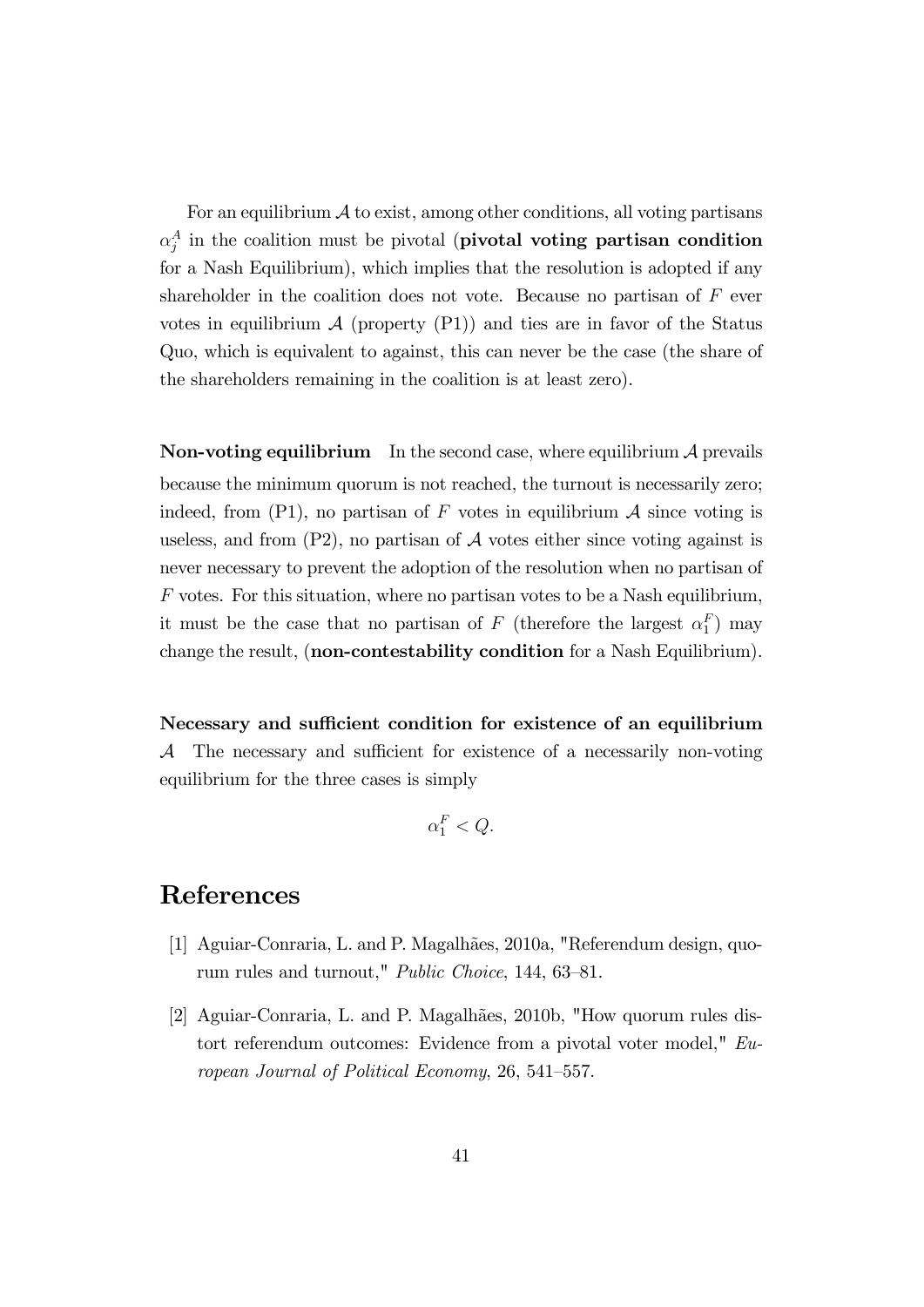- [3] Appel, I.R., T.A. Gormley and D.B. Keim, 2016, "Passive investors, not passive owners," Journal of Financial Economics, 121 (1), 111-141.
- [4] Attig, N., El Ghoul, S. and Guedhami, O, 2009, "Do multiple large shareholders play a corporate governance role? Evidence from East Asia," Journal of Financial Research, 32, 395–422.
- [5] Becht, M. and A. Roell, 1999, "Blockholdings in Europe, An International Comparison," European Economic Review, 43 (4-6), 1049-1056.
- [6] Becht, M. and C. Mayer, 2002, "Corporate Control in Europe," Revue d'Economie Politique, 112 (4), 471-498.
- [7] Bebchuk, L.A., 2005, "The case for increasing shareholder Power," Harvard Law Review, 118 (3), 833-914.
- [8] Bernheim, B. D., B. Peleg, and M.D. Whinston, 1987, "Coalition-proof nash equilibria I. concepts," Journal of Economic Theory, 42 (1), 1-12.
- [9] Börgers, T., 2004, "Costly Voting," American Economic Review, 94 (1), 57-66.
- [10] Cai, C.X., D. Hillier, and J. Wang, 2016, "The Cost of Multiple Large Shareholders," Financial Management, 45 (2), 401-430.
- [11] Charléty P., G. Chevillon, and M. Messaoudi, 2009, "Stratégies de vote en AG face aux résolutions externes," Revue Française de Gestion, 35, Issue 198-199, 277-296.
- [12] Charléty P., M.C. Fagart, and S. Souam, 2009, "Incentives for Partial Acquisitions and Real Market Concentration," Journal of Institutional and Theoretical Economics,  $165(3)$ ,  $508-534$ .
- [13] Côrte-Real, P. and P. Pereira, 2004, "The voter who wasn't there: Referenda, representation and abstention," Social Choice and Welfare, 22, 349-369.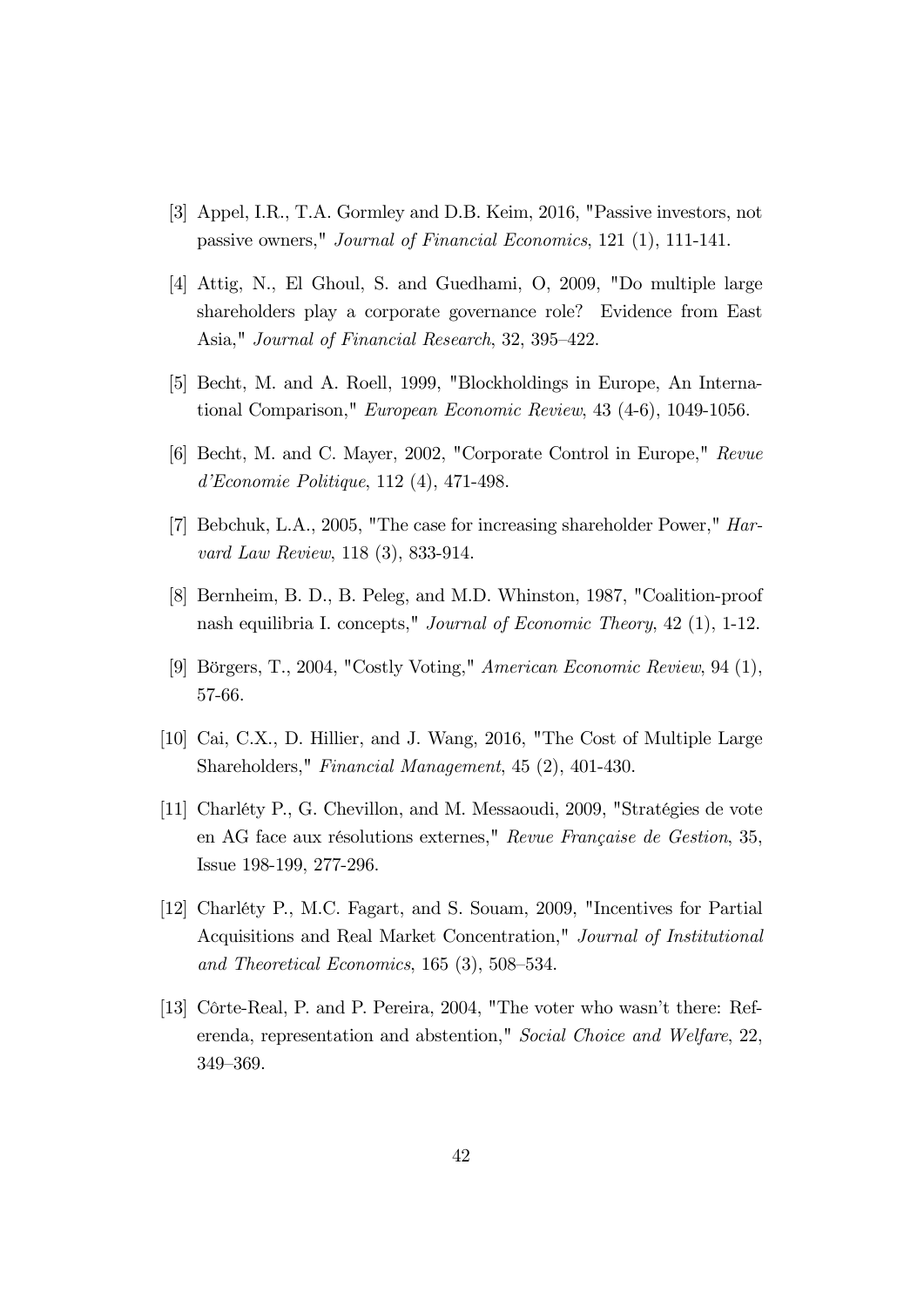- [14] Edmans, A., and C.G. Holderness, 2017, "Blockholders: A Survey of Theory and Evidence", (March 11, 2017). European Corporate Governance Institute (ECGI) - Finance Working Paper No. 475/2016.
- [15] Feddersen T. and W. Pesendorfer, 1996, "The swing voterís curse," American Economic Review, 86, 408-424.
- [16] Feddersen T. and W. Pesendorfer, 1998, "Convicting the innocent: the Inferiority of Unanimous Jury Verdicts under Strategic Voting", American Political Science Review, 92 (1), 23-35.
- [17] Feddersen, T., 2004, "Rational Choice Theory and the Paradox of Not Voting," Journal of Economic Perspectives, 18 (1), 99-112.
- [18] Gomes, A. and W. Novaes, 2006, "Sharing of control versus monitoring as corporate governance mechanisms," Unpublished working paper.
- [19] Herrera H. and A. Mattozzi, 2010, "Quorum and Turnout in Referenda," Journal of the European Economic Association, 8 (4), 838-871.
- [20] Hewitt, P., 2011, "The Exercise of Shareholder Rights: Country Comparison of Turnout and Dissent," OECD Corporate Governance Working Papers, No.3.
- [21] Hizen, Y. and M. Shinmyo, 2011, "Imposing a turnout threshold in referendums," Public Choice, 148, 491-503.
- [22] Houy, N., 2009, "A characterization of majority voting rules with quorums," Theory and Decision,  $67, 295-301$ .
- [23] Laeven, L. and R. Levine, 2008, "Complex ownership structures and corporate valuations," Review of Financial Studies, 21 (2), 579-604.
- [24] Maniquet, F. and M. Morelli, 2010, "Approval quorums dominate participation quorums," Working Paper, Series EUI ECO, 13.
- [25] Matsusaka, J.G. and O. Ozbas, 2017, "A Theory of Shareholder Approval and Proposal Rights," forthcoming, Journal of Law, Economics, and Organization.